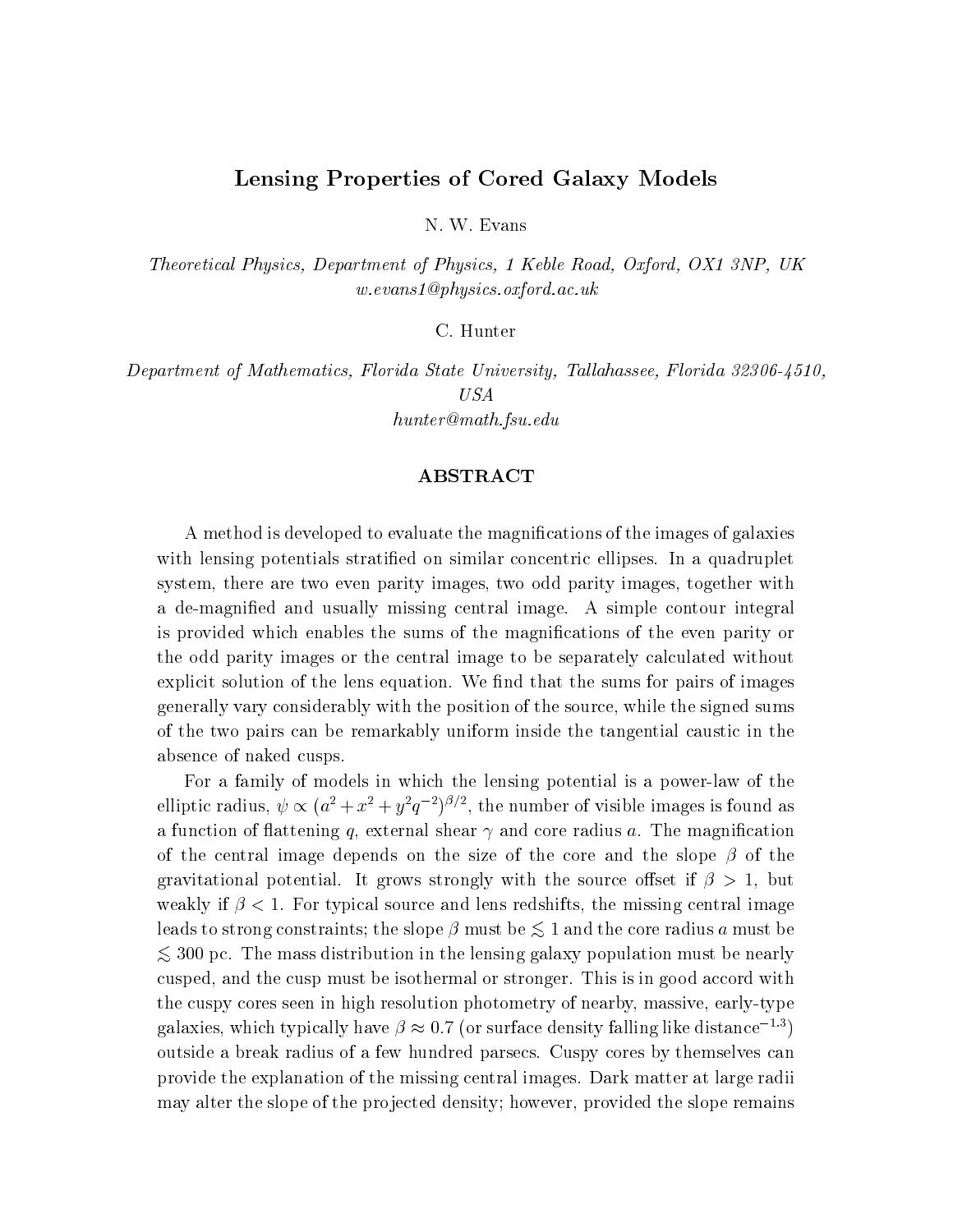isothermal or steeper and the break radius remains small, then the central image remains unobservable. The sensitivity of the radio maps must be increased ftyfold to find the central images in abundance.

Subject headings: gravitational lensing  ${\bf -}$  galaxies: structure  ${\bf -}$  galaxies: kinematics and dynamics – galaxies: halos

## 1. Introduction

For smooth, non-singular lenses, it is well-known that the total number of images is odd and that the number of even parity images exceeds the number of odd parity images by one (e.g., Burke 1981; Schneider, Ehlers & Falco 1992, chap. 5). When the source lies within both the tangential and radial caustics, it is lensed into 5 images. When the source lies outside one caustic but inside the other, then it is lensed into 3 images. If the surface density at the galaxy centre is cusped and that cusp is stronger than isothermal, then the situation changes. There is no radial caustic and there are either 4 or 2 images depending on whether the source lies inside or outside the remaining tangential caustic (Evans & Wilkinson 1998).

In fact, almost all the known sixty or so gravitational lens systems are 2 or 4 image congurations (see Pospieszalka et al. 1999 for details of the gravitational lensing database which maintains a list of candidates). There are two systems in which the presence of a weak, central image has been claimed. APM08279+5255 is an ultraluminous broad absorption line quasar. Originally, two images were detected serendipitously by Irwin etal. (1998) in the optical. Subsequently, Ibata et al. (1999) found convincing evidence for a central third image using higher resolution infrared imaging. The source of MG1131+0456 is a radio galaxy. One extended radio component is lensed into a ring, another is lensed into two images. There seems to be a weak central image at the center of the ring, and this may be the third or fifth image of parts of the background radio source (Chen & Hewitt 1993); however, this could also be emission from the lensing galaxy. The almost total absence of the central image from the known lens systems sets strong constraints on the core radius and the steepness of the lensing potential (e.g., Narayan, Blandford & Nityananda 1984, Wallington & Narayan 1993, Rusin & Ma 2000).

The aims of this paper are twofold. On the theoretical side, our aim is to find expressions for the sums of the magnications of any subset of the images produced by multiply lensed quasars or galaxies, at least within the framework of a class of flexible and popular models. We do this by extending the analysis of our earlier work (Hunter & Evans 2001, henceforth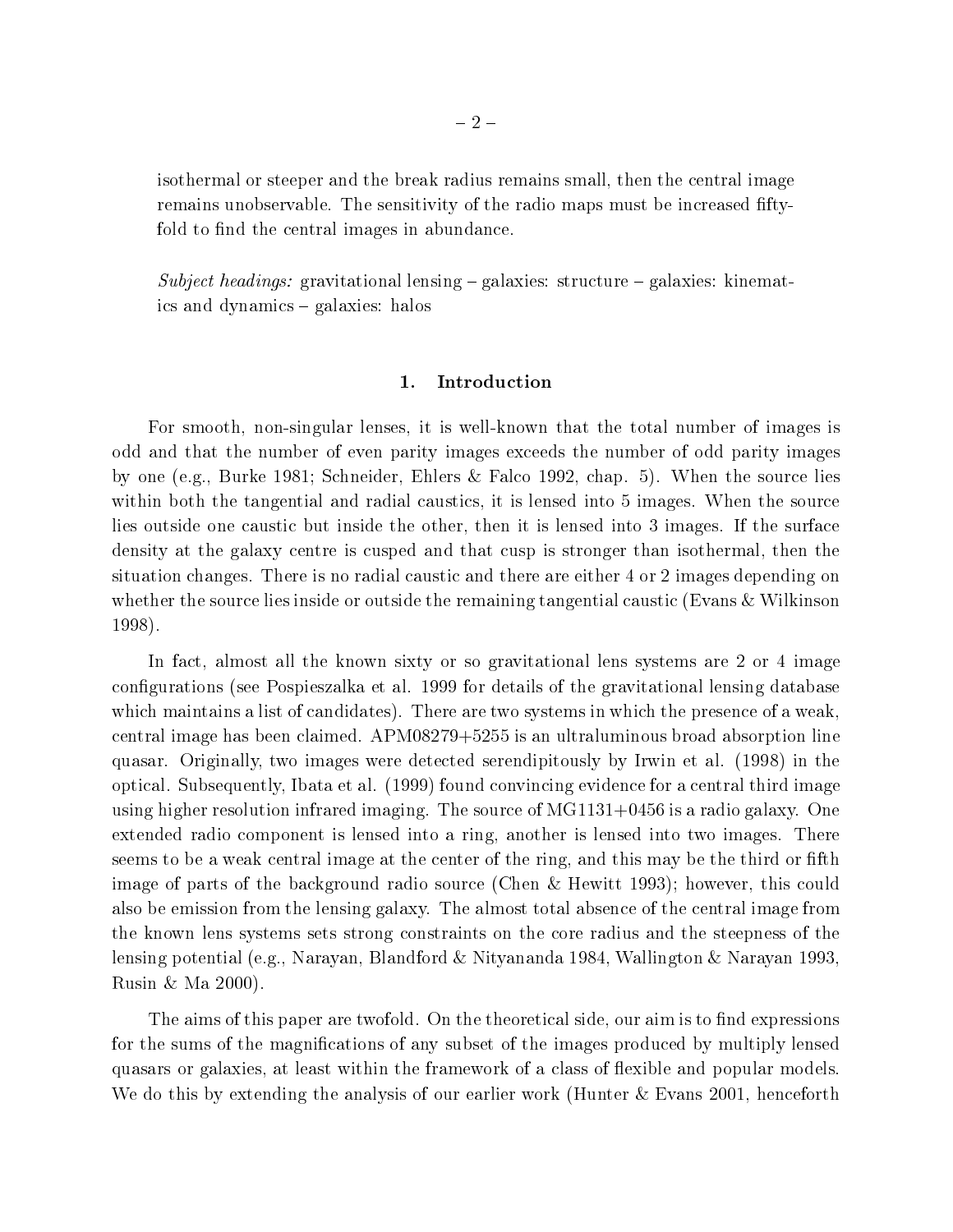Paper I) to lensing potentials stratified on similar concentric ellipse but this time with cores. In doublet (or quadruplet) systems, there are one (or two) even parity images, one (or two) odd parity images, together with the missing central image. We provide contour integrals which find the sums of the magnifications of the even parity images, the odd parity images and the central image separately. On the astrophysical side, our aim is to set constraints on the cusp prole and core size of lensing galaxies by requiring that the central image be too weak to be detectable. For the 2 and 4 image systems, we investigate the permissible core radius as a function of the steepness and the flattening of the lensing potential and the external shear.

The paper is arranged as follows. Section 2 develops the contour integral representation needed for lensing potentials that are elliptically stratified. Section 3 specialises the analysis to models in which the lensing potential is a power-law of the elliptic radius combined with external shear of arbitrary orientation. The conditions for triple and quintuple imaging are found in terms of the depth and shape of the potential, as well as the position of the source. The contour integrals for the sums of the magnications of the two even parity, the two odd parity and the missing central image are evaluated. Section 4 uses Monte Carlo simulations to set limits on the lensing potential by requiring the central image to be unobservable. Finally, our conclusions are given in Section 5.

### 2. Contour Integrals for Observables

This section develops contour integrals for computing the magnications of images assuming only that the lensing potential is stratified on similar concentric ellipses.

#### 2.1. The Lens Equation

In this paper, we always assume that the lensing potential  $\psi$  is stratified on similar concentric ellipses with constant axis ratio q with  $0 < q \leq 1$  so that

$$
\psi = \psi(\tau), \qquad \tau = x^2 + y^2 q^{-2}.
$$
 (1)

For a thin lens with potential  $\psi$ , the lens equation is (e.g., Schneider et al., section 5.1)

$$
\xi = x + \gamma_1 x + \gamma_2 y - 2x \psi'(\tau), \qquad \eta = y + \gamma_2 x - \gamma_1 y - \frac{2y}{q^2} \psi'(\tau), \tag{2}
$$

where (S)  $\mu$  are Cartesian coordinates of the source. Here so the source  $\mu$  and  $\mu$  and  $\mu$  are constants external shear in an arbitrary direction. We always assume that the lens is not circularly symmetric (that is, either  $\begin{array}{ccc} 1 & 1 & 1 \end{array}$  or  $\begin{array}{ccc} 1 & 1 & 1 \end{array}$  . The correction of  $\begin{array}{ccc} 1 & 1 & 1 \end{array}$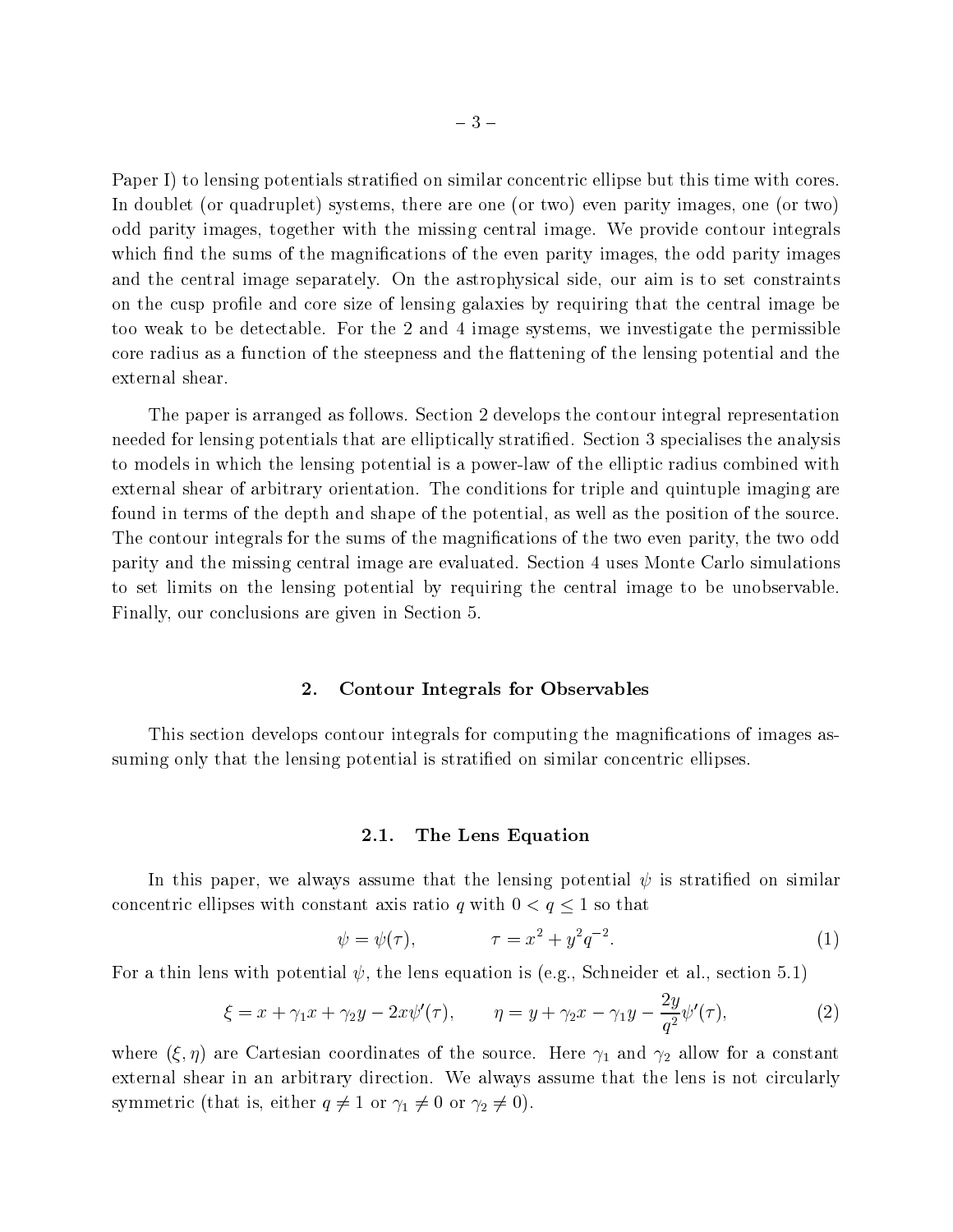Complex numbers often simplify calculations in lensing theory (e.g., Bourassa, Kantowski & Norton 1973, Bourassa & Kantowski 1975, Witt 1990, Rhie 1997). As in Paper I, we shall find it helpful to use

$$
\zeta = \xi + i q \eta = |\zeta| e^{i\phi}, \qquad z = x + i y/q, \qquad \tau = z \bar{z}.
$$
 (3)

The lens equation (2) then becomes

$$
\zeta = P_0 z + Q\bar{z} - 2z\psi'(\tau),\tag{4}
$$

where

$$
P_0 = \frac{1}{2}[1 + q^2 + \gamma_1(1 - q^2)], \qquad Q = \frac{1}{2}[1 - q^2 + \gamma_1(1 + q^2) + 2iq\gamma_2].
$$
 (5)

It and its conjugate can be written in matrix form as

$$
\left(\begin{array}{c} \zeta \\ \bar{\zeta} \end{array}\right) = \left(\begin{array}{cc} P & Q \\ \bar{Q} & P \end{array}\right) \left(\begin{array}{c} z \\ \bar{z} \end{array}\right),\tag{6}
$$

where  $P = P_0 - 2\psi'(\tau)$ , from which it follows that

$$
\begin{pmatrix} z \\ \bar{z} \end{pmatrix} = \frac{1}{P^2 - |Q|^2} \begin{pmatrix} P & -Q \\ -\bar{Q} & P \end{pmatrix} \begin{pmatrix} \zeta \\ \bar{\zeta} \end{pmatrix}.
$$
 (7)

When we form the real quantity  $\tau = z\overline{z}$  from eqn. (7), we find that the solutions of the lens equation also satisfy the real equation

$$
K(\tau;\zeta,\bar{\zeta}) \doteq \frac{1}{\tau}(P\zeta - Q\bar{\zeta})(P\bar{\zeta} - \bar{Q}\zeta) - [P^2 - |Q|^2]^2 = 0.
$$
 (8)

We designate  $K(t, \zeta, \zeta) = 0$  as the imaging equation. This real and positive solutions for  $t$ provide the image positions z for a given source location  $\zeta$ . Once a solution for  $\tau$  is found, the image positions are given by equation (7). Any solution of the original lens equation (2) gives a solution of the imaging equation. However, the imaging equation may have negative real or complex solutions which do not correspond to true images.

## 2.2. Sums of Magnications

The lefts equation defines a map from the complex  $(z, z)$  fens plane to the  $(\zeta, \zeta)$  source plane. The Jacobian of this mapping is

$$
J = \begin{pmatrix} \frac{\partial \zeta}{\partial z} \Big|_{z} & \frac{\partial \zeta}{\partial \bar{z}} \Big|_{z} \\ \frac{\partial \bar{\zeta}}{\partial z} \Big|_{z} & \frac{\partial \bar{\zeta}}{\partial \bar{z}} \Big|_{z} \end{pmatrix} = \begin{pmatrix} P + \tau P'(\tau) & Q + z^2 P'(\tau) \\ \bar{Q} + \bar{z}^2 P'(\tau) & P + \tau P'(\tau) \end{pmatrix}, \tag{9}
$$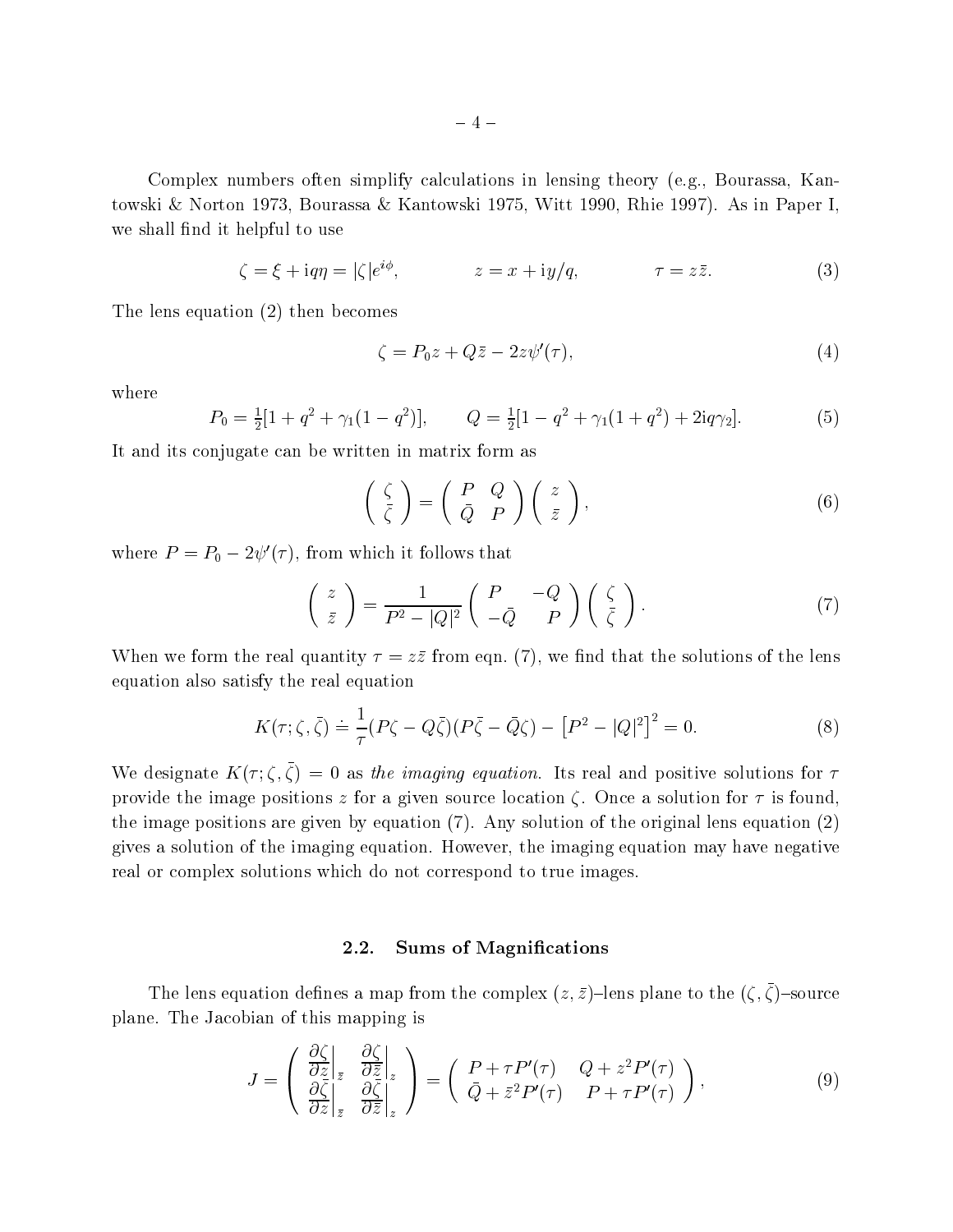where the second form has been evaluated using eqn  $(6)$ . The eigenvalues and eigenvectors of J determine the distortion of images. If the eigenvalues are both positive, the image is direct; if the eigenvalues are both negative, the image is doubly inverted. These are the even parity cases. If one eigenvalue is positive, the other negative, then the image is inverted and the parity is odd. The reciprocal of the determinant of the Jacobian of the mapping from the real  $(x, y)$ -lens plane to the  $(\xi, \eta)$ -source plane corresponds physically to the signed magnication of an image (Schneider et al. 1992, chapter 5). With our choice (3) of complex coordinates, we find

$$
\left. \frac{q^2}{\det J} \right|_{x_i, y_i} = \mu_i p_i,\tag{10}
$$

where  $\mu_i$  is the absolute value of the magnification and  $p_i$  is the parity of the image located at  $(x_i, y_i)$ . For certain positions, det *J* vanishes and the magnification is infinite. These are the critical points and lines. The caustics are the images of the critical points and curves under the lens mapping (2). Evaluating the determinant of (9) gives

$$
\det J = P^2 - |Q|^2 + (2\tau P - Q\bar{z}^2 - \bar{Q}z^2)P'(\tau). \tag{11}
$$

Differentiating the imaging equation (8) for K partially with respect to  $\ell$ , holding  $\zeta$  and  $\zeta$  $max$  and then using the lens equation (6) to express  $\zeta$  and  $\zeta$  in terms of z and z gives

$$
\frac{\partial K(\tau;\zeta,\bar{\zeta})}{\partial \tau}\Big|_{\zeta,\bar{\zeta}} = \frac{-(P^2-|Q|^2)}{\tau} \left[P^2-|Q|^2+(2\tau P-Q\bar{z}^2-\bar{Q}z^2)P'(\tau)\right].\tag{12}
$$

Consequently, we get the following compact expression for the signed magnification of an image as

$$
\mu p = \frac{q^2}{\det J} = \frac{-q^2 (P^2 - |Q|^2)}{\tau \frac{\partial K}{\partial \tau}\Big|_{\zeta, \bar{\zeta}}}.
$$
\n(13)

Our contour integral representation relies on the special structure of equation (13). Images correspond to simple zeros of  $K(t, \zeta, \zeta)$  and  $1/(0K(0))$  is the residue of  $1/K$  at a simple zero. We continue the right hand side of equation (13) into the complex  $\tau$ -plane and write the sum of the signed magnications of the images as the contour integral

$$
\sum_{\text{images}} \mu_i p_i = \frac{-q^2}{2\pi i} \oint_C \frac{d\tau}{\tau} \frac{(P^2 - |Q|^2)}{K(\tau; \zeta, \bar{\zeta})}.
$$
(14)

Here, C is a contour in the complex  $\tau$ -plane which excludes  $\tau = 0$  and encloses only the simple poles corresponding to whichever visible images we wish to analyse.

Let us note that our analysis here shows how the methods first developed in Paper I can do more than we achieved there. We here exploit them in two new ways. We first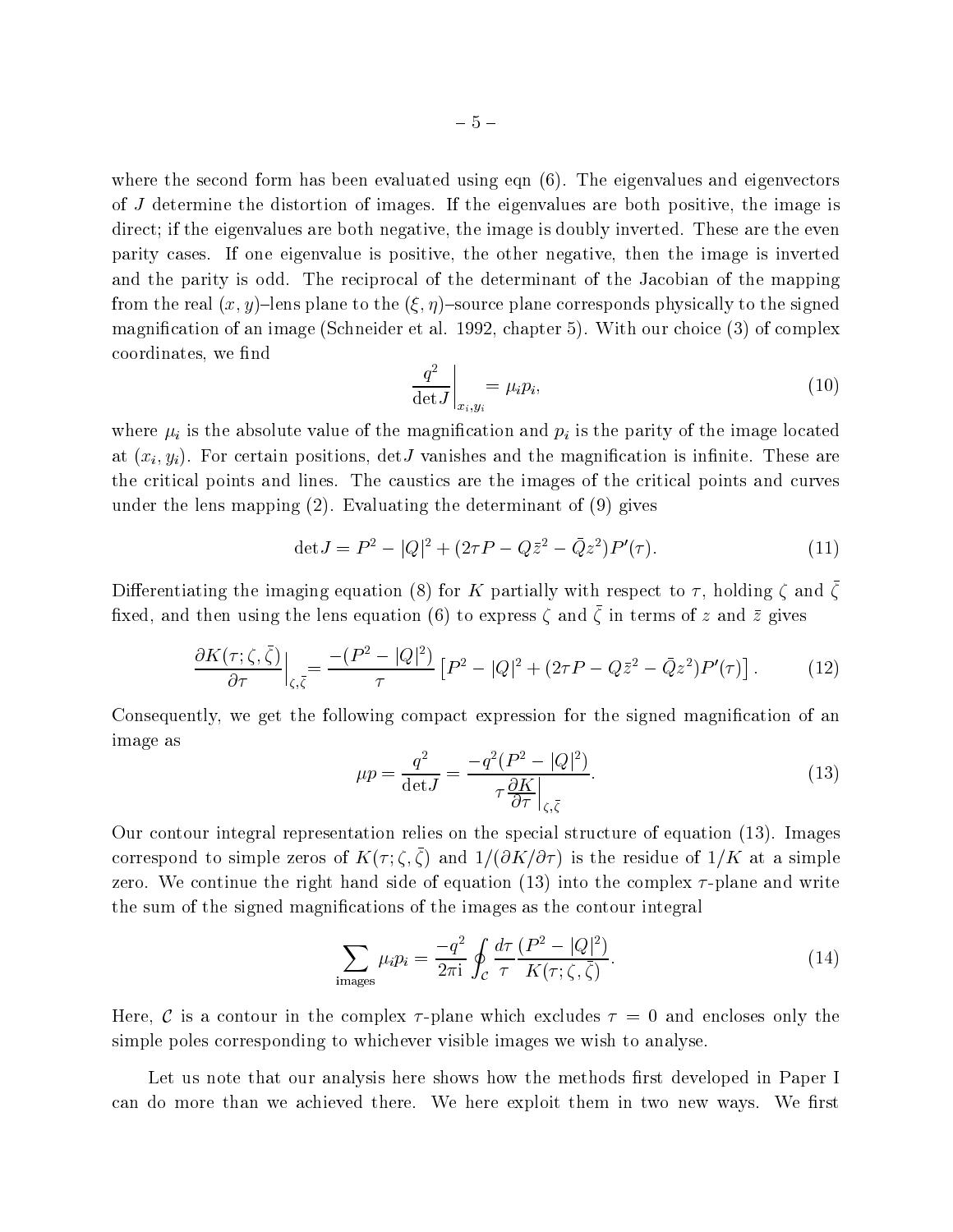relax the restriction that the lensing potential be scale-free and allow it to have a core. Cored potentials produce either one, three, or five images depending on the strength of the potential, the size of the core and the position of the source. Second, we derive formulae for sums of signed magnifications for separate image pairs, and for the central image. Hence, the present results are more detailed and informative than those of Paper I, most of which were for sums over the four bright images, consisting of two pairs of opposite parity, and which therefore partially cancel.

### 3. Power-Law Galaxies with Cores

We now specialize the analysis to the case of power-law galaxies with a core radius  $a$ , which have the lensing potential

$$
\psi = \begin{cases} \frac{A}{\beta} (a^2 + \tau)^{\beta/2} & \text{if } 0 < \beta < 2, \\ \frac{A}{2} \ln(a^2 + \tau) & \text{if } \beta = 0. \end{cases}
$$
(15)

These models were first studied by Blandford & Kochanek  $(1989)$  in the context of gravitational lensing (see also Kassiola & Kovner 1993; Witt 1996; Witt & Mao 1997, 2000; Evans & Wilkinson 1998 and Paper I). They are the projections of three-dimensional power-law galaxies familiar in galactic astronomy and dynamics (Evans 1993, 1994). For example, they have been used to model the nearby elliptical galaxy M32 (van der Marel et al. 1994), the inner parts of the Galactic bulge (Evans & de Zeeuw 1994), as well as the dark halo of our own Galaxy in the interpretation of both the Sagittarius stream and the microlensing results (Alcock et al. 1997; Ibata & Lewis 1998). The convergence (or surface density in units of the critical density) is

$$
\kappa = \frac{A}{2q^2} \frac{a^2(1+q^2) + x^2(1+q^2(\beta-1)) + y^2(1+q^{-2}(\beta-1))}{(a^2+\tau)^{2-\beta/2}}.
$$
 (16)

It is easy to see that

$$
2\psi'(\tau) = A(a^2 + \tau)^{-1/B},\tag{17}
$$

where the parameter  $B = 2/(2 - \beta)$  and has the range  $1 \leq B < \infty$ . The positive parameter A, to which the magnitude of the lensing potential is proportional, can be removed by a rescaling. Specifically, we scale all lengths by  $A^{++}$ . The net effect is to set  $A = 1$  in eqs (15)-(17). The dependence of our results on A, which is needed in applications, can be recovered by multiplying all powers of  $a, z$  and  $\zeta$  and their conjugates by the same powers of  $A^{-\prime}$ .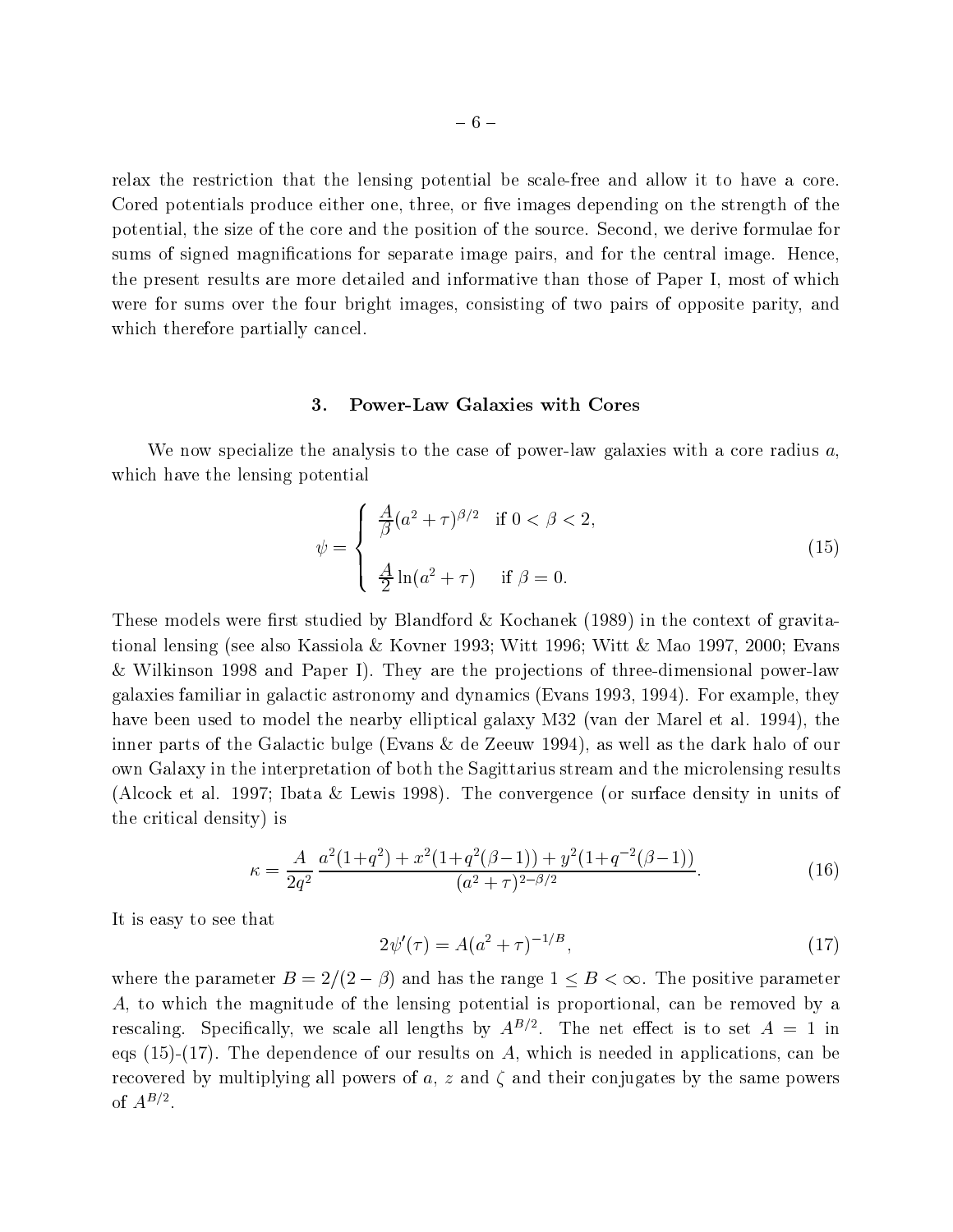## 3.1. Images and Caustics

In this section, we establish the conditions for the numbers and types of images, and the forms of the caustics. It is convenient to use the variable  $t = (a^2 + \tau)^{-1/D}$ . It reduces to the same variable t used in Paper I in the limit of no core  $(a \rightarrow 0)$ . When there is a core, the physically relevant range of t is restricted to  $0 < t \leq a^{-2/D}$ . In terms of the variable t,

$$
\frac{1}{\tau} = \frac{t^B}{1 - a^2 t^B}, \qquad 2\psi'(\tau) = t, \qquad P = P_0 - t.
$$
 (18)

The imaging equation (8) requires the balance

$$
\frac{t^B (P\zeta - Q\bar{\zeta})(P\bar{\zeta} - \bar{Q}\zeta)}{1 - a^2 t^B} = (P^2 - |Q|^2)^2 = (t - t_1)^2 (t - t_2)^2,
$$
\n(19)

for the interest real and positive values of the images of the images of the images of the images of the images of the images of the images of the images of the images of the images of the images of the images of the imag depend only on the flattening and the shear, and are defined by

$$
t_1 = P_0 + |Q|, \qquad t_2 = P_0 - |Q|.
$$
 (20)

It follows from the definitions (5) that  $P_0 > 0$  and  $P_0^- - |Q|^2 = q^2 (1 - \gamma_1^2 - \gamma_2^2) > 0$  provided that  $\gamma_1^2 + \gamma_2^2$   $\lt$  1. Hence, both  $t_1$  and  $t_2$  are positive with  $t_1 > t_2$  and  $t_2 < 1$ . Fig. 1 shows how image positions can be found graphically by plotting separately the two sides of equation (19). The full curve represents the right hand side of that equation. It depends only on the parameters of the lens. The left hand side depends also on the position of the source. The three dashed curves display it for three different source positions. The lowest dashed curve intersects the full curve curve five times and there are five images. When the source is sufficiently close to the center of the galaxy, the left hand side remains small until it rises to its asymptote at  $a^{-2/D}$ . A requirement for quintuple imaging is that  $t_1$  must lie to the left of this asymptote, and hence that the core radius must satisfy  $a < t_1^{-D/2}$ . Images disappear in pairs either when the two curves touch in the  $(t_2, t_1)$  interval, which corresponds to a crossing of the tangential caustic, or when they touch in the  $(t_1, a^{-2/B})$  interval, which corresponds to a crossing of the radial caustic. If the former happens first, then the three images that remain form a "core triplet"; if the latter happens first, then the three images form a "naked cusp triplet" (e.g., Kassiola & Kovner 1993). The intermediate dashed curve in Fig. 1 represents a naked cusp triplet case of a source which lies outside the radial caustic but inside the tangential one. The topmost dashed curve is for a source which lies outside both caustics, and gives a single image. There is now just a single image corresponding to a single crossing on  $(0, t_2)$ . The three different source positions are shown in Fig. 2a.

The maximum number of images diminishes as the core radius increases. If the core radius satisfies  $a < t_1^{-D/2}$ , then quintuple imaging is possible, and there are two caustics.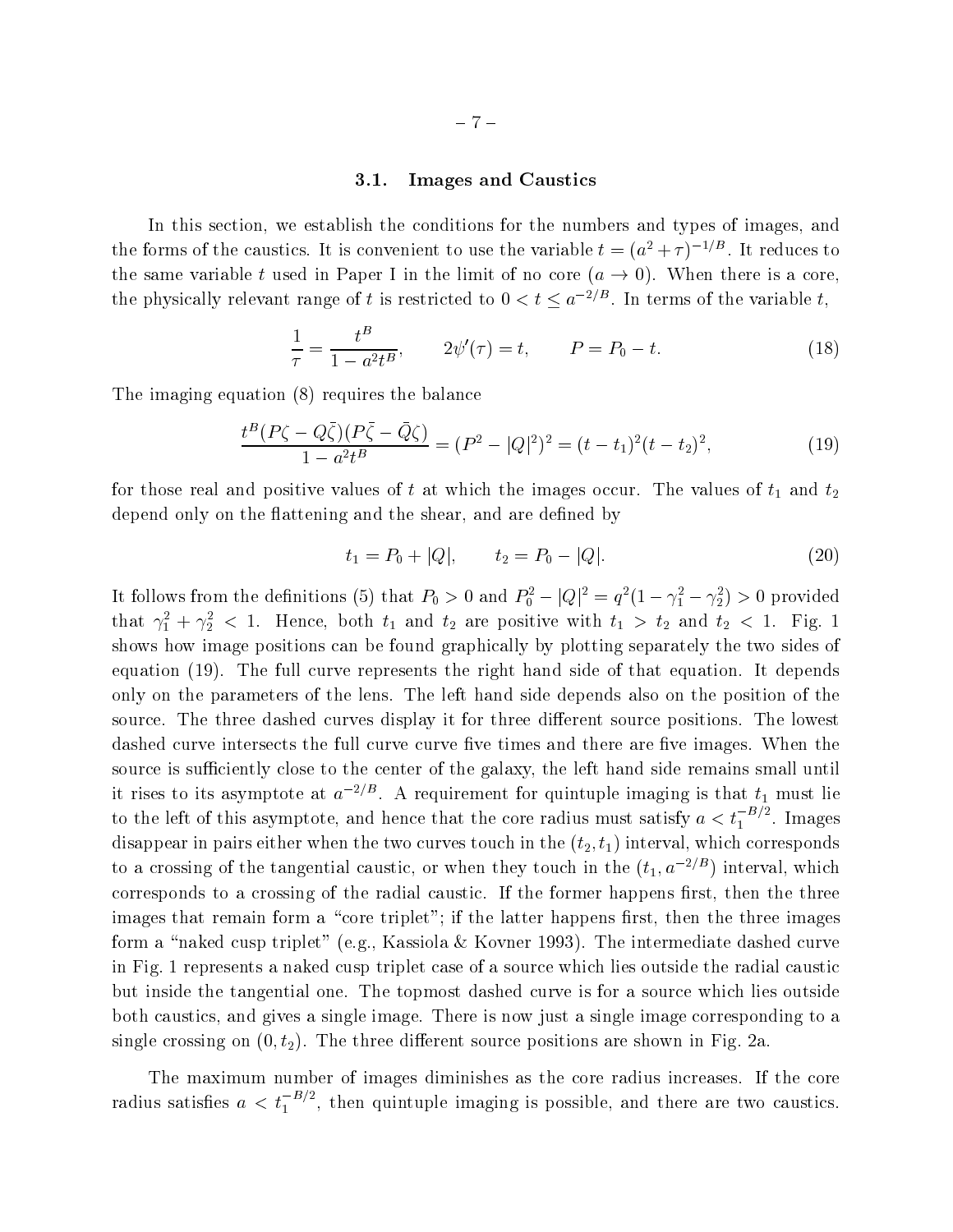For core radii in the range  $t_1^{-D/2} \le a \le t_2^{-D/2}$ , the vertical asymptote of the dashed curve in Fig. 1 lies between the source such three images for the source such three images for the source such three in to the center of the galaxy that it lies within the tangential caustic, and there is no radial caustic. For still larger core radii satisfying  $a \geq t_2^{-B/2}$ , then only a single image can occur and there are no caustics. Appendix A justifies the statements concerning images and caustics, and gives equations for determining the caustics, and an approximate formula for the radial caustic for small a and  $B \leq 2$ .

Image positions and points on caustics must generally be determined numerically. Cusps are an exception because they occur in pairs when either they occur in pairs when either they are the triple root of the triple root of the triple root of the triple root of the triple root of the triple root of the tripl imaging equation. The sole caustic is tangential and of lips type for the range  $t_1^{-D/2} < a <$  $t_2^{-D/2}$  as in Fig. 2c because it has only the  $t=t_2$  pair of cusps. When  $a < t_1^{-D/2}$  and quintuple imaging is possible, there are two pairs of cusps and three possible configurations of caustics. Either both pairs of cusps lie on the tangential caustic, which is of astroidal shape, or else both caustics are lips-shaped with the radial caustic lying within the tangential and oriented oppositely to it (Schneider et al. 1992, Section 8.6.1). This double lips conguration occurs when

$$
1 > a^2 t_1^B > 1 - \frac{B}{2} \left( 1 - \frac{t_2}{t_1} \right),\tag{21}
$$

as in Fig. 2a. The tage at which the stage at which the stage at which the stage at which the stage at which those cusps become at which the stage at which the stage at which the stage at which the stage at which the stag naked is described by the coupled pair of equations (A5), which must be solved numerically. The results are plotted in Fig. 3. The tangential caustic has a pair of naked cusps in the regions of parameter space below the curve for the appropriate value of B. Above that curve, the tangential caustic has four cusps and lies wholly within the radial caustic as in Fig. 2b.  $B = \frac{1}{2}$  is such that the condition (21) is violated, the condition (21) is violated, the condition (21) is violated, the condition (21) is violated, the condition (21) is violated, the condition (21) is violated, the two caustics intersect as in Fig. 2d, and two of the four cusps of the tangential caustic are naked.

We note that our results extend previous calculations in the literature. For example, Kassiola & Kovner (1993) give the conditions for multiple imaging in the isothermal case  $\frac{1}{2}$  in the absence of the absence of shear (1998) give the abson (1998) give the abson (1998) give the abson (1998) give the stress of the stress of the stress of the stress of the stress of the stress of the stress results for the scale-free cases (a = 0) with on-axis shear only (
2 = 0).

## 3.2. Magnications of Pairs of Images

Changing the variable in the contour integral  $(14)$  for the magnification to t gives

$$
\sum_{\text{images}} \mu_i p_i = \frac{q^2 B}{2\pi i} \oint_C \frac{dt}{t} \frac{P^2 - |Q|^2}{(1 - a^2 t^B) K}.
$$
 (22)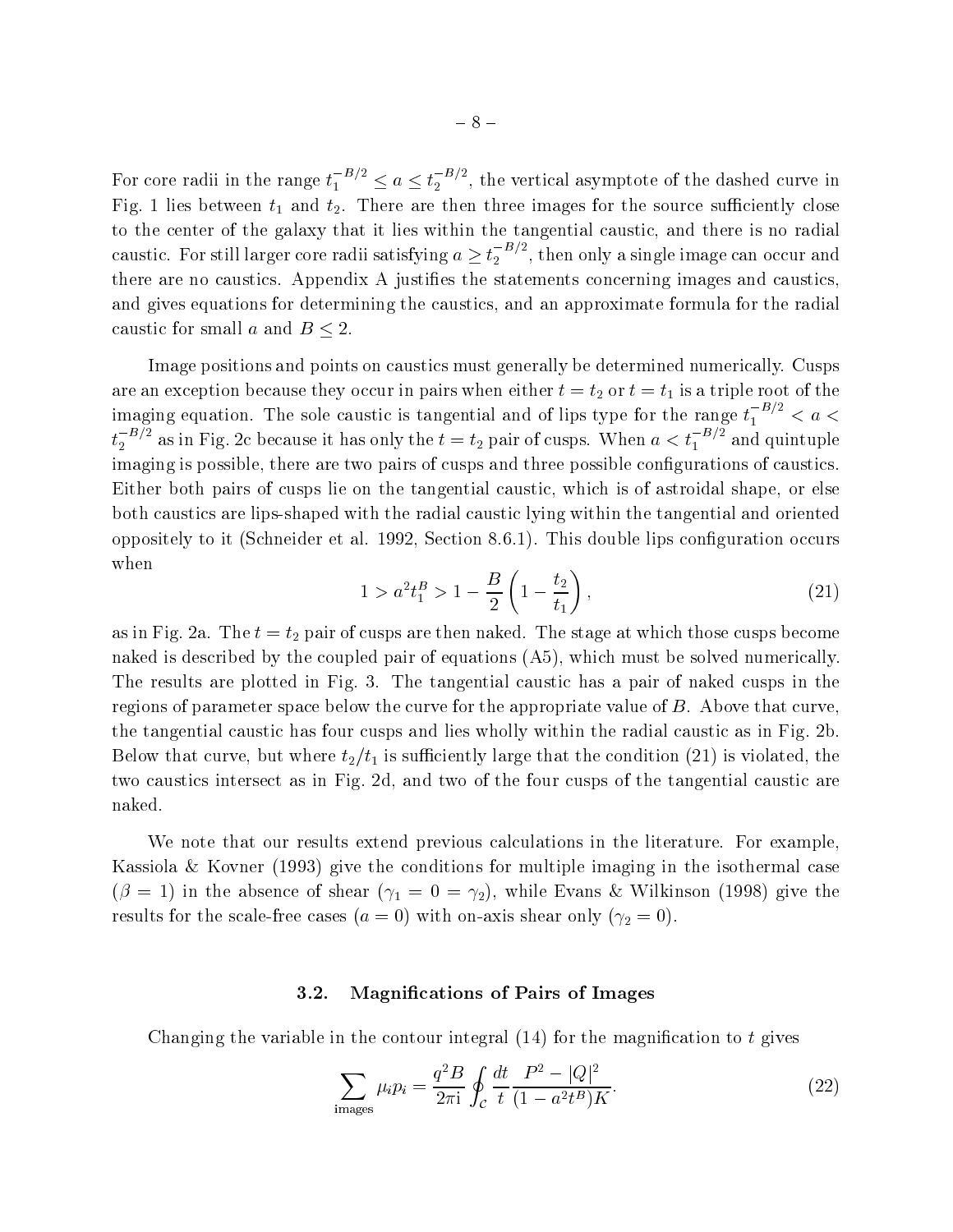

Fig. 1.— Graphs of  $K_2(t)/(1 - a^2 t^2)$  (dashed curves) and  $-K_1(t) = (t - t_1)^2(t - t_2)^2$  (full curve) for the lens with B  $\sim$  1:5, q  $\sim$  0:84, a  $\sim$  1:5, q  $\sim$  1, and  $\sim$  1, and  $\sim$  0.1, and 1.1, and 1.1, and 1.1, and 1.1, and 1.1, and 1.1, and 1.1, and 1.1, and 1.1, and 1.1, and 1.1, and 1.1, and 1.1, and 1.1 of the curves of different type correspond to images. The three dashed curves, from the lowest up, are for the three source positions  $\zeta = |\zeta| \exp(4\pi i/9)$  for  $|\zeta| = .08$ ,  $|\zeta| = .15$ , and  $|\zeta| = .225$ . These source positions give five, three, and one images respectively. Only for such a large core radius can a figure be drawn in which all the intersections and the asymptote  $t = a^{-2/B}$  are visible on the same scale.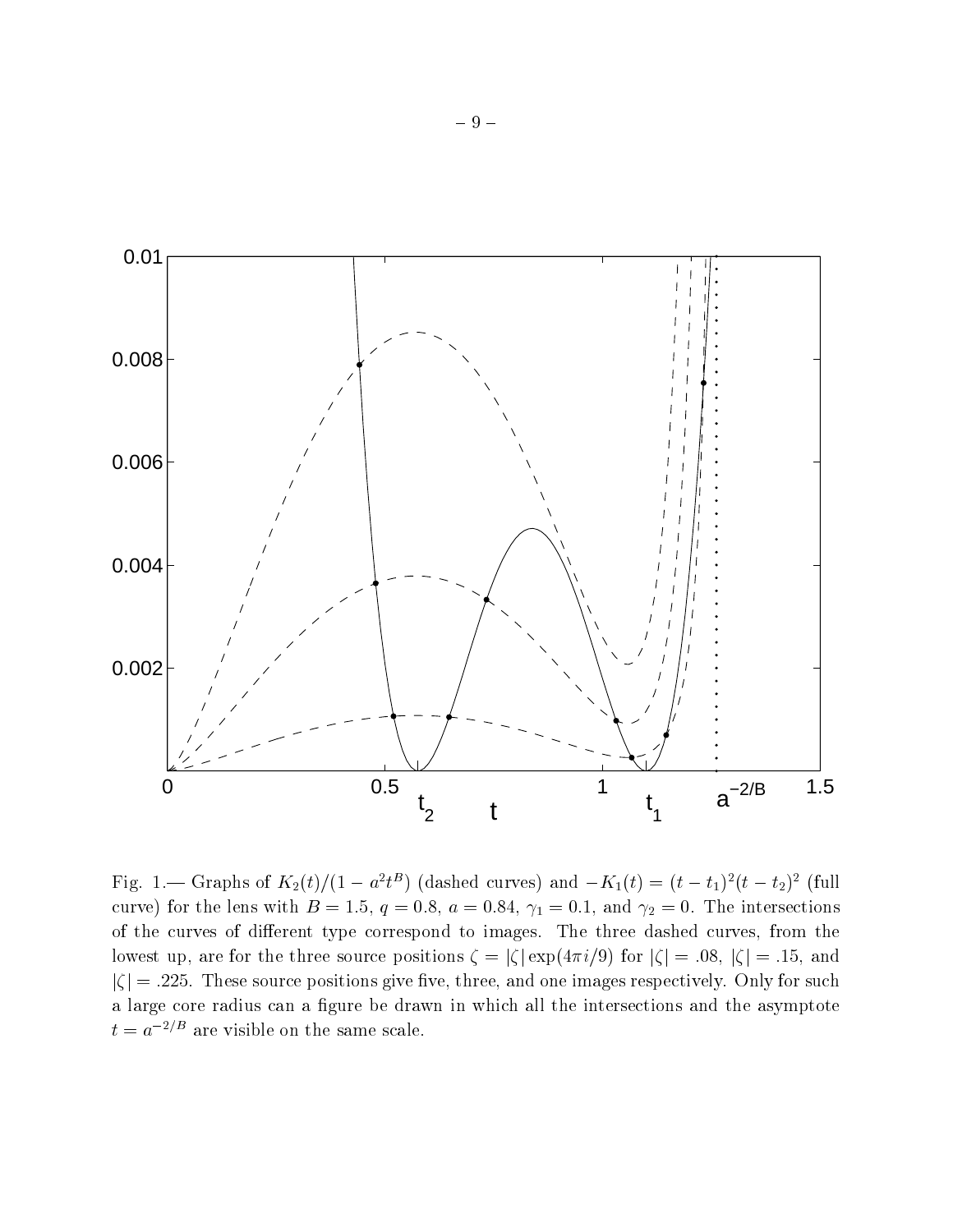

Fig. 2.— The four different caustic configurations which can occur with the cored elliptical potential (15). Case (a) is for the double lips caustic for the lensing potential of Fig. 1. The dots show the three different source positions, aligned and with increasing  $|\zeta|$ , for the dashed curves of Fig. 2. Case (b) is for the B  $=$   $\pm 1$  d) or which  $\pm 1$  and  $\pm 1$  and  $\pm 2$  and  $\pm 1$  and  $\pm 2$ is plotted. The single lips case (c) differs from (a) only in having the larger core  $a = 1.0$  for which there is no radial caustic. Case  $(d)$  differs from  $(b)$  only in having the smaller axis ratio  $q = 0.7$ . This model lies below the  $B = 2$  curve in Fig. 3 and has naked cusps.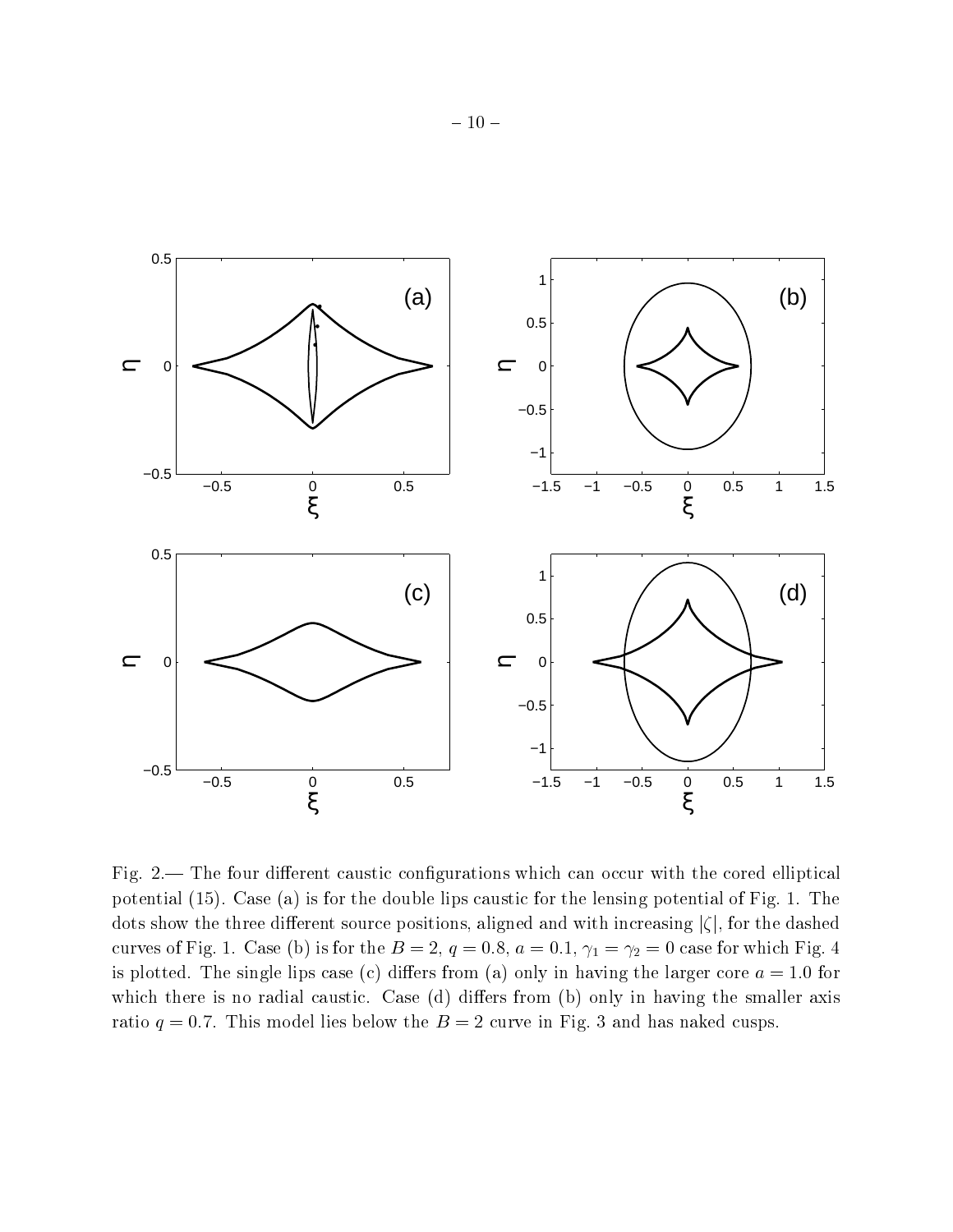

Fig.  $3$ — The regions of parameter space in which the tangential caustic has naked cusps are those which lie below the curves plotted. They grow as  $B$  increases. The values of  $t_1$ and t2 depend on the shear. The approximations in the labels are those for negligible shear. The radial caustic balloons in size as  $a \to 0$  for  $B < 2$ , as predicted by equation (A7).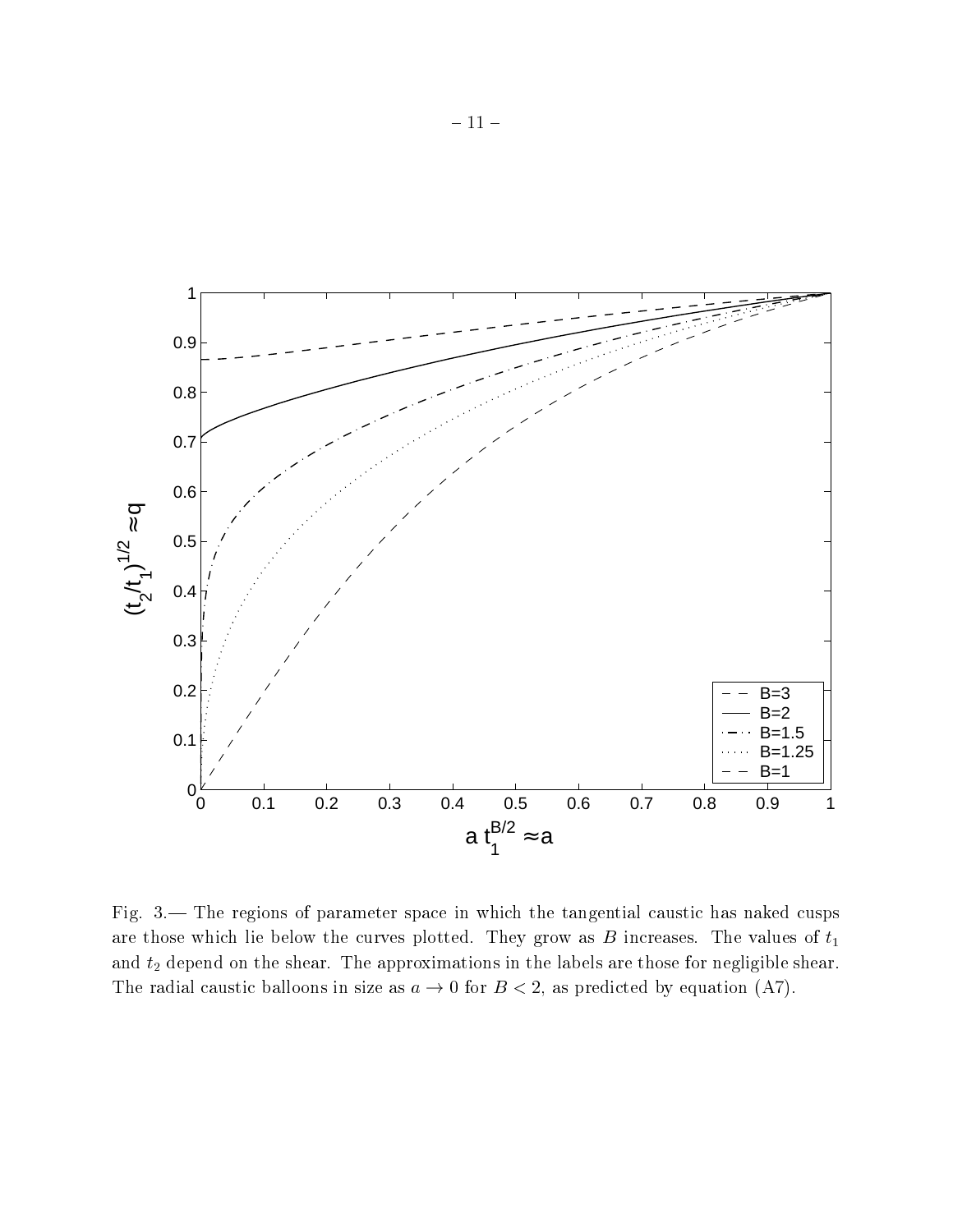We write the denominator term as

$$
(1 - a^2 t^B)K = \hat{K}_1 + K_2,\tag{23}
$$

where we have labelled its two parts as

$$
\hat{K}_1 = -(1 - a^2 t^B)(P^2 - |Q|^2)^2 = -(1 - a^2 t^B)(t - t_1)^2 (t - t_2)^2,
$$
\n
$$
K_2 = t^B (P\zeta - Q\bar{\zeta})(P\bar{\zeta} - \bar{Q}\zeta).
$$
\n(24)

The component  $K_2$  is the same as in Paper 1, whereas  $K_1$  differs from the  $K_1 = -(t-t_1)^2(t-t_2)^2$  $t_2$ ) of Paper I only through its extra (1  $-a^r t^r$  ) factor, which is unity when there is no core.

In Paper I, we were interested primarily in sums over the four bright images. However, the contour integral (22), like the corresponding result in equation (23) of Paper I, applies equally well to any subset of the images provided that the contour  $\mathcal C$  is chosen to enclose only the zeros of  $(1-a^2t^B)K$  which correspond to that subset. If  $a < t_2^{-B/2}$  for instance, we decrease a control on  $\varphi$  to be a simple control control on the complex the complex the complex theorem which enclose two direct images of even parity. These approaches the contour  $\Delta$  as j j  $\Delta$  and so the contour C2 as also encloses t2 which lies in between, but it excludes all the other in between, as well as well as well as  $\alpha$  $t = t_1$ ,  $t = a^{-2/3}$  and any complex zeros of  $(1 - a^2 t^D)$ . Then, we obtain the formula

$$
\sum_{\substack{2 \text{ direct} \\ \text{images}}} \mu_i p_i = \sum_{\substack{2 \text{ direct} \\ \text{images}}} \mu_i = \frac{-q^2 B}{2\pi i} \oint_{\mathcal{C}_2} \frac{dt}{t(t - t_1)(t - t_2)(1 - a^2 t^B) \left(1 + \frac{K_2}{\hat{K}_1}\right)}.
$$
(25)

We require that  $C_2$  keep a finite distance from  $t_1, t_2,$  and every zero of  $(1 - a^2 t^2)$ . Then, with  $|t|$  bounded above, and  $|t - t_1|$ ,  $|t - t_2|$ , and  $|1 - a^* t^-|$  bounded from below, it follows that

$$
\begin{array}{rcl}\n\left| \frac{K_2}{\hat{K}_1} \right| & = & \left| \frac{t^B}{1 - a^2 t^B} \right| \left| \frac{|\lambda|^2}{(t - t_1)^2} + \frac{|\nu|^2}{(t - t_2)^2} \right| \\
& \leq & \left| \frac{t^B}{1 - a^2 t^B} \right| \left[ \frac{|\lambda|^2}{|t - t_1|^2} + \frac{|\nu|^2}{|t - t_2|^2} \right],\n\end{array} \tag{26}
$$

and hence  $|K_2/K_1| \leq 1$  on  $C_2$  for sumerently small  $|\zeta|$ . We have here used the result

$$
(P\zeta - Q\bar{\zeta})(P\bar{\zeta} - \bar{Q}\zeta) = [\lambda(t_2 - t) + \nu(t_1 - t)][\bar{\lambda}(t_2 - t) + \bar{\nu}(t_1 - t)] = |\lambda|^2 (t_2 - t)^2 + |\nu|^2 (t_1 - t)^2, (27)
$$

where  $\lambda$  and  $\nu$  are the following two linear combinations of the complex source coordinates

$$
\lambda = \frac{1}{2} \left( \zeta + \frac{Q\bar{\zeta}}{|Q|} \right), \qquad \nu = \frac{1}{2} \left( \zeta - \frac{Q\bar{\zeta}}{|Q|} \right), \tag{28}
$$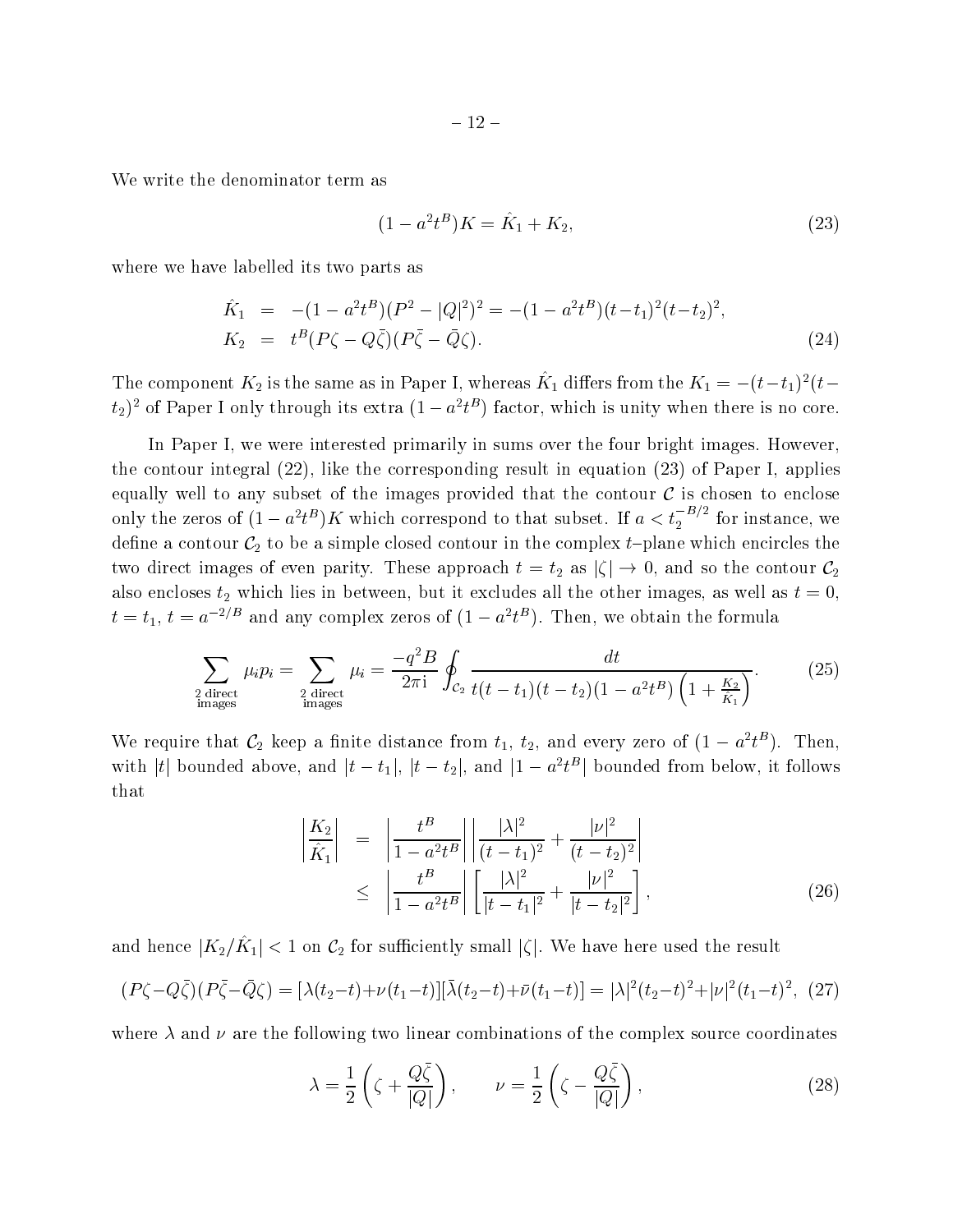which have the property  $|\lambda|^2 + |\nu|^2 = |\zeta|^2$ . With  $|\Lambda_2/\Lambda_1| \leq 1$ , we can now expand the  $(1 + K_2/K_1)^{-1}$  term in the integral (25) as a geometric series to get

$$
\sum_{\substack{2 \text{ direct} \\ \text{images}}} \mu_i p_i = \frac{-q^2 B}{2\pi i} \oint_{C_2} \frac{dt}{t(t - t_1)(t - t_2)(1 - a^2 t^B)} \n- \frac{q^2 B}{2\pi i} \sum_{j=1}^{\infty} \oint_{C_2} \frac{t^{Bj-1}[\lambda]^2 (t - t_2)^2 + |\nu|^2 (t - t_1)^2]^j}{(t - t_1)^{2j+1}(t - t_2)^{2j+1}(1 - a^2 t^B)^{j+1}} dt.
$$
\n(29)

The restrictions that we imposed earlier on C2 guarantee that this series converges for suf ciently small just integral integral integral integral integral in its residue at t  $\Delta$ because that is the only singularity within the contour  $\mathcal{C}_2$ . The leading order term is the residue of the simple pole at  $t = t_2$ , which is positive because both parities are even. The full expansion for the sum of the two magnifications is

$$
\sum_{\substack{2 \text{ direct} \\ \text{images}}} \mu_i = \frac{q^2 B}{2|Q| t_2 (1 - a^2 t_2^B)} + C_2(t_1, t_2, a^2; \lambda, \nu). \tag{30}
$$

 $\mathcal{A}=\mathcal{A}$  is a correction term which vanishes if the source is exactly aligned with the center is exactly aligned with the center is exactly aligned with the center is exactly aligned with the center is exactly align of the lensing galaxy. More generally, it takes the form:

$$
C_2(t_1, t_2, a^2; \lambda, \nu) = q^2 B \sum_{j=1}^{\infty} \sum_{m=0}^{j} {j \choose m} |\lambda|^{2m} |\nu|^{2j-2m} R_2(t_1, t_2, a^2; j, 2m, 2j-2m), \quad (31)
$$

where we have defined

$$
R_2(t_1, t_2, a^2; j, \ell, k) = -\frac{1}{2\pi i} \oint_{\mathcal{C}_2} \frac{t^{Bj-1} dt}{(t - t_1)^{\ell+1} (t - t_2)^{k+1} (1 - a^2 t^B)^{j+1}}.
$$
(32)

In fact, we can obtain closed form expressions for all of these integrals without any further residue calculus by simple partial differentiation because

$$
R_2(t_1, t_2, a^2; j, \ell, k) = \frac{1}{k!} \frac{\partial^k}{\partial t_2^k} R_2(t_1, t_2, a^2; j, \ell, 0)
$$
\n
$$
= -\frac{1}{k!} \frac{\partial^k}{\partial t_2^k} \left[ \frac{1}{(t_2 - t_1)^{\ell+1}} \frac{t_2^{Bj-1}}{(1 - a^2 t_2^B)^j} \right].
$$
\n(33)

If the conditions for quintuple imaging are satised, then there is a pair of inverted images which approach a similar approach to the three times  $\mathcal{U}$  is form a similar analysis for a simple  $\mathcal{U}$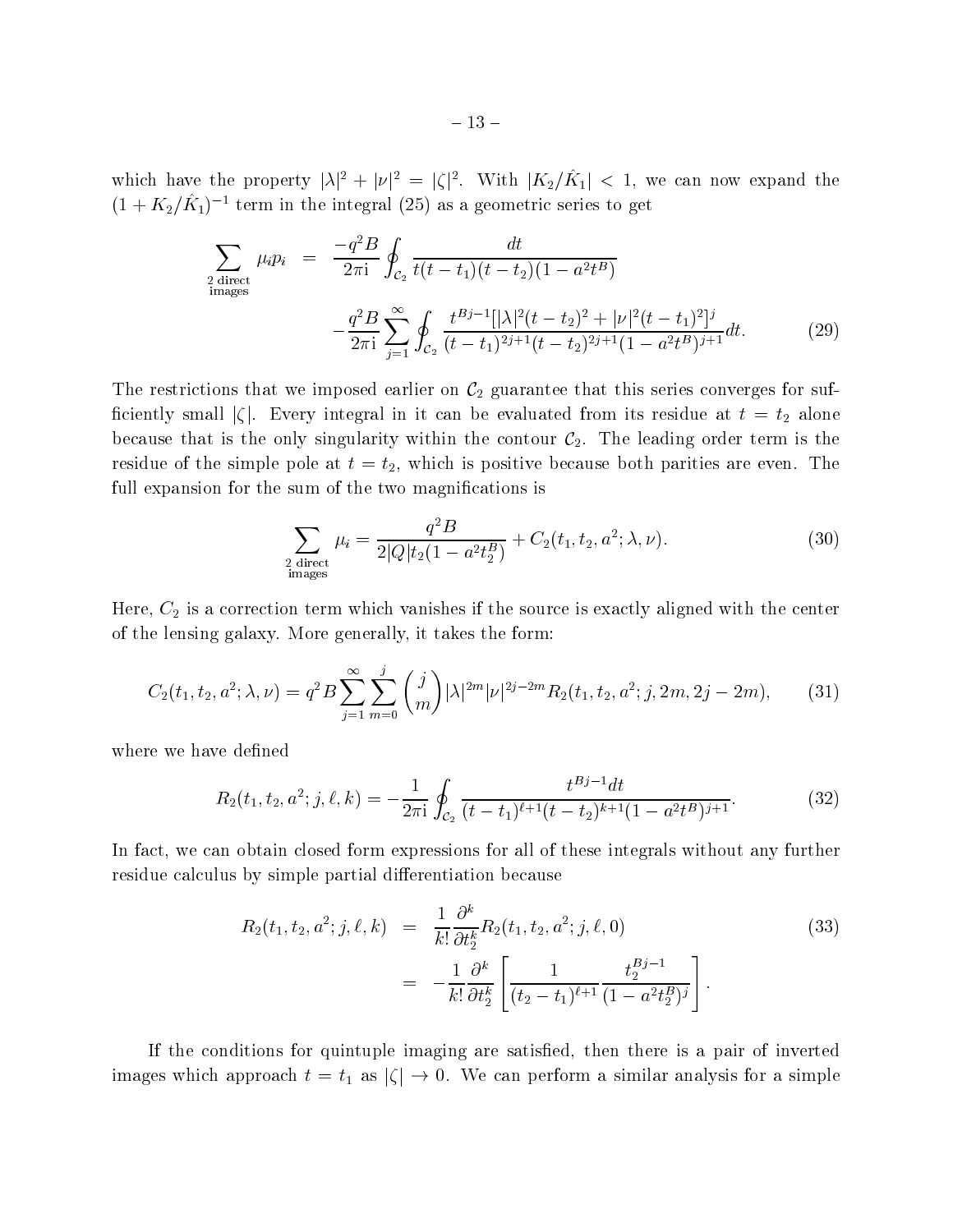closed contour C1 in the complex t-plane which encloses the images and the images and the images and the images and the images and the images and the images and the images and the images and the images and the images and  $t = t_2$ ,  $t = a^{-2/D}$  or any complex zero of  $(1 - a^2 t^D)$ . The result is that

$$
\sum_{\substack{2 \text{ inverted} \\ \text{images}}} \mu_i p_i = -\sum_{\substack{2 \text{ inverted} \\ \text{images}}} \mu_i = \frac{-q^2 B}{2|Q|t_1(1 - a^2 t_1^B)} + C_1(t_1, t_2, a^2; \lambda, \nu),\tag{34}
$$

where the correction term correction term  $\mathbf{c}_1$  is an

$$
C_1(t_1, t_2, a^2; \lambda, \nu) = q^2 B \sum_{j=1}^{\infty} \sum_{m=0}^{j} {j \choose m} |\lambda|^{2m} |\nu|^{2j-2m} R_1(t_1, t_2, a^2; j, 2m, 2j-2m). \tag{35}
$$

Here, we have defined

$$
R_{1}(t_{1}, t_{2}, a^{2}; j, \ell, k) = -\frac{1}{2\pi i} \oint_{\mathcal{C}_{1}} \frac{t^{Bj-1}dt}{(t - t_{1})^{\ell+1}(t - t_{2})^{k+1}(1 - a^{2}t^{B})^{j+1}}
$$
  
\n
$$
= \frac{1}{\ell!} \frac{\partial^{\ell}}{\partial t_{1}^{\ell}} R_{1}(t_{1}, t_{2}, a^{2}; j, 0, k)
$$
  
\n
$$
= -\frac{1}{\ell!} \frac{\partial^{\ell}}{\partial t_{1}^{\ell}} \left[ \frac{1}{(t_{1} - t_{2})^{k+1}} \frac{t_{1}^{Bj-1}}{(1 - a^{2}t_{1}^{B})^{j}} \right]
$$
  
\n
$$
= R_{2}(t_{2}, t_{1}, a^{2}; j, k, \ell).
$$
  
\n(36)

In fact, the coefficients  $R_1(t_1,t_2,a^*; j,\ell,k)$  and  $R_2(t_1,t_2,a^*; j,\ell,k)$  can be expressed as finite sums, as is demonstrated in Appendix B.

Neither series (30) nor (34) remains convergent at the tangential caustic where one of the direct and one of the inverted images merge; the magnications of the merging images  $\mathbf{f} = \mathbf{f} \mathbf{f} \qquad \mathbf{f} = \mathbf{f} \mathbf{f} \qquad \mathbf{f} = \mathbf{f} \mathbf{f} \qquad \mathbf{f} = \mathbf{f} \mathbf{f} \qquad \mathbf{f} = \mathbf{f} \mathbf{f} \qquad \mathbf{f} = \mathbf{f} \mathbf{f} \qquad \mathbf{f} = \mathbf{f} \mathbf{f} \qquad \mathbf{f} = \mathbf{f} \mathbf{f} \qquad \mathbf{f} = \mathbf{f} \mathbf{f} \qquad \mathbf{f} = \mathbf{f} \mathbf{f} \qquad$ of series (30) and (34) can remain convergent at the tangential caustic because the infinities of the signed magnications of the two merging images cancel. The series (34) ceases to converge at the radial caustic where an inverted and a doubly inverted image merge, but the series (30) for the direct images converges there if, as in Fig. 2a, it lies inside the tangential caustic.

Let us note some interesting special cases of the preceding formulae. In the scale-free limit  $(a = 0)$  when  $B = 1$  or  $B = 2$ , then remarkably the correction terms have the property that C1  $\sim$  2  $\sim$  as the model with the summer is the summer in the summer I also Paper II, the summer is the summer of the four signed magnications is then an invariant completely independent of the source position

$$
\sum_{4 \text{ images}} \mu_i p_i = \frac{B}{1 - \gamma_1^2 - \gamma_2^2}.
$$
 (37)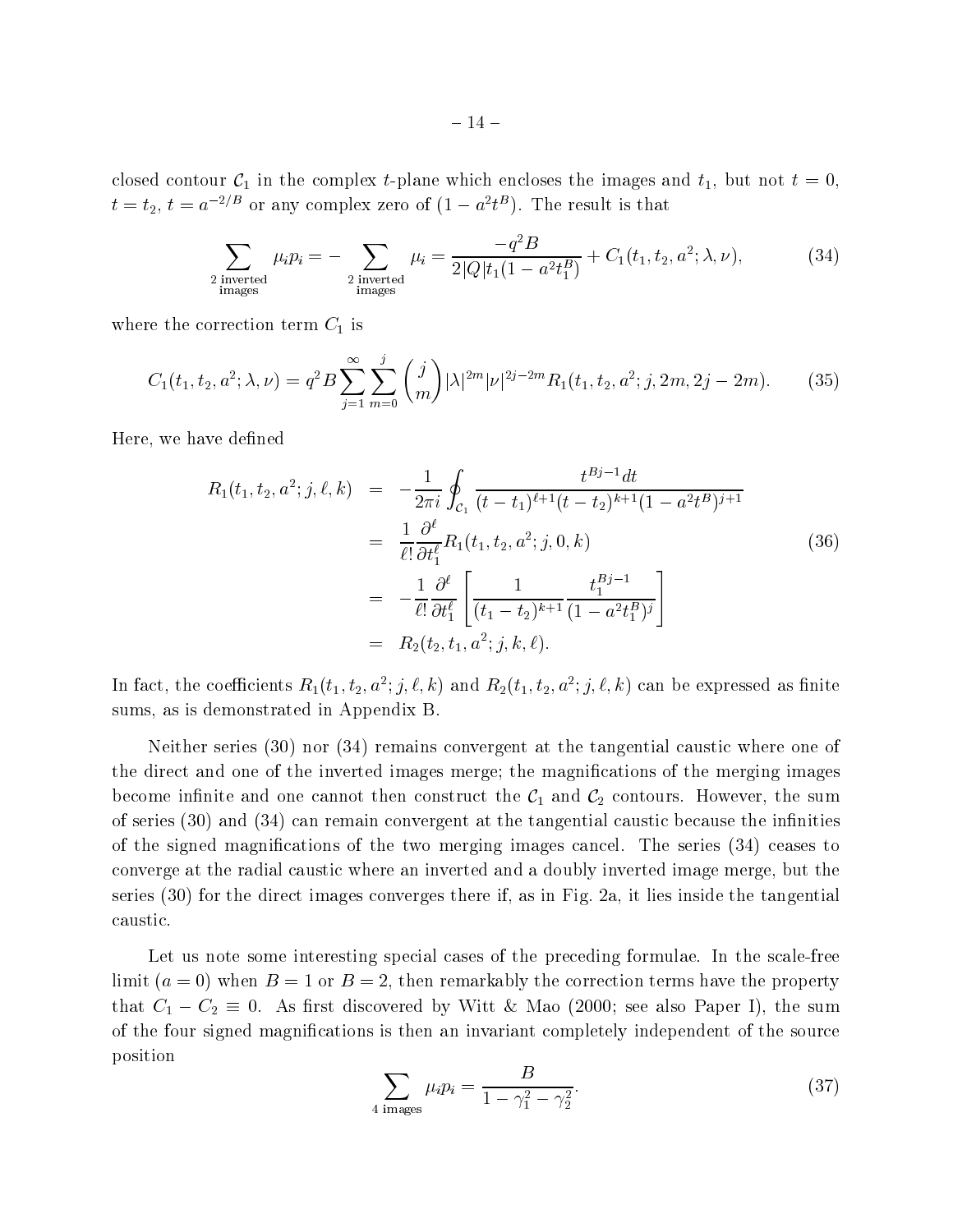Even though this result is not exact for other values of B, it is often an extremely good approximation. If the core radius is non-zero, then the sum of the signed magnications becomes

$$
\sum_{4 \text{ images}} \mu_i p_i \approx \frac{B}{(1 - \gamma_1^2 - \gamma_2^2)(1 - a^2 t_1^B)(1 - a^2 t_2^B)} \left[ 1 - \frac{a^2 (t_1^{B+1} - t_2^{B+1})}{t_1 - t_2} \right],\tag{38}
$$

and this approximation remains remarkably accurate inside the radial caustic. An example is the cored isothermal lens of Fig. 2b. The sum of the four signed magnications is constant to within tenths of one percent over all of the region inside the tangential caustic except very close to the cusps. However, the smallness of the dependence of that sum on the source position is due to a near-cancellation of the correction terms in the two image sums. Fig. 4 shows how much the sum of the magnifications of the two direct images varies over the same region. Numerically, the leading coefficients in expansion (31) for  $C_2$  are  $R_2(t_1,t_2,a^{\perp};1,Z,0)=13.77$ and  $R_2(t_1, t_2, a^{\text{-}}; 1, 0, 2) = 21.64$ . The sums  $R_1 + R_2$  for the same sets of indices are -0.01. Though numerical values vary, R1 +R2 is typically at least two orders of magnitude less than R2 for lenses with small cores and with an inner tangential caustic. In Section B.3, we show how near-cancellation can occur more generally from the contour integral formula (14), and is not a peculiarity of power-law galaxies. However, this behavior is not universal. The sum of the four signed magnications has large variations over the region inside the inner radial caustic of Fig. 2a, while the sum of the magnications of the two direct images changes little in the middle third of that region. That middle third lies well inside the tangential caustic at which the direct image sum becomes large.

The separate sums of the pairs contain more information than their signed combination. Physically speaking, it is the total magnification (that is, the sum of the magnifications) which is more interesting, but this varies considerably with source position. The minimum magnitude and a set of the scale-free limit (a scale-free limit (a  $\sim$  0) is a scale of the scale of  $\sim$ 

$$
A_{\min} = \sum_{4 \text{ images}} \mu_i = \frac{B}{1 - \gamma_1^2 - \gamma_2^2} \frac{P_0}{|Q|} \tag{39}
$$

This corresponds to the case when the source is aligned with the center of the lensing galaxy. It is a good approximation only when the source offset is small. For non-zero core radius, it becomes

$$
A_{\min} = \sum_{4 \text{ images}} \mu_i = \frac{B}{1 - \gamma_1^2 - \gamma_2^2} \frac{1}{2|Q|} \left[ \frac{t_2}{1 - a^2 t_1^B} + \frac{t_1}{1 - a^2 t_2^B} \right]. \tag{40}
$$

In the next section, we discuss another nearly constant four-image sum which reduces to the sum of the unsigned magnications when the source is aligned with the center of the lensing galaxy.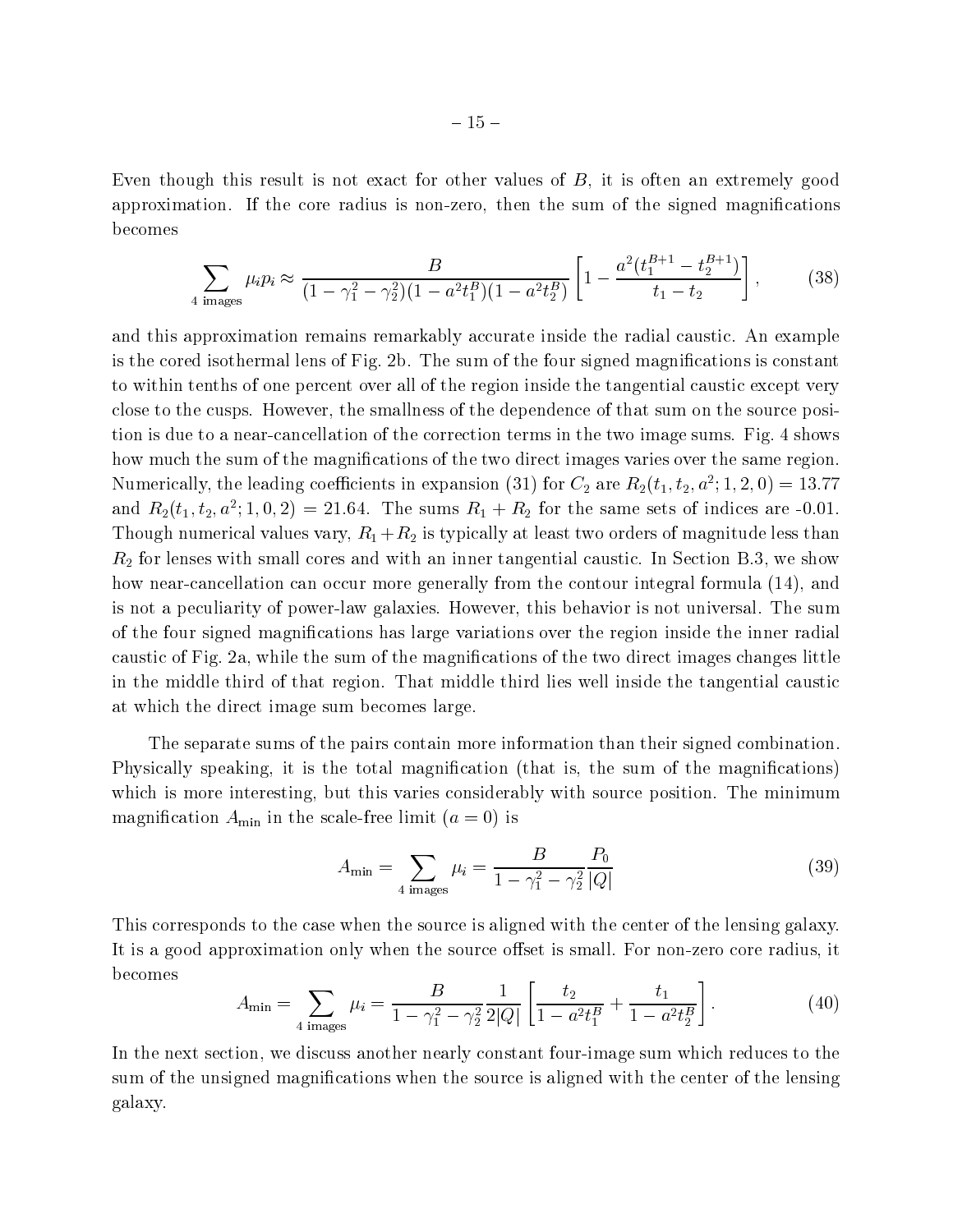

Fig.  $4-$  The surface given by the sum of the magnifications of the two direct images for  $\mathcal{A}$  , and  $\mathcal{A}$  are over the  $\mathcal{A}$  substitutions of the (i.e. ). In the following the (i.e. ) is the following the following the following the following the following the following the following the following t tangential caustic. That caustic is drawn as the dashed curve on the base of the plot. The full curves are the intersection of the surface with the planes  $\eta = 0$ , and evenly spaced planes  $\xi$  = const. The filled circles denote the points at which  $\eta$  is 0.96 of its value at the caustic. Curves which do not end with filled circles exceed 25 before getting that close to the caustic.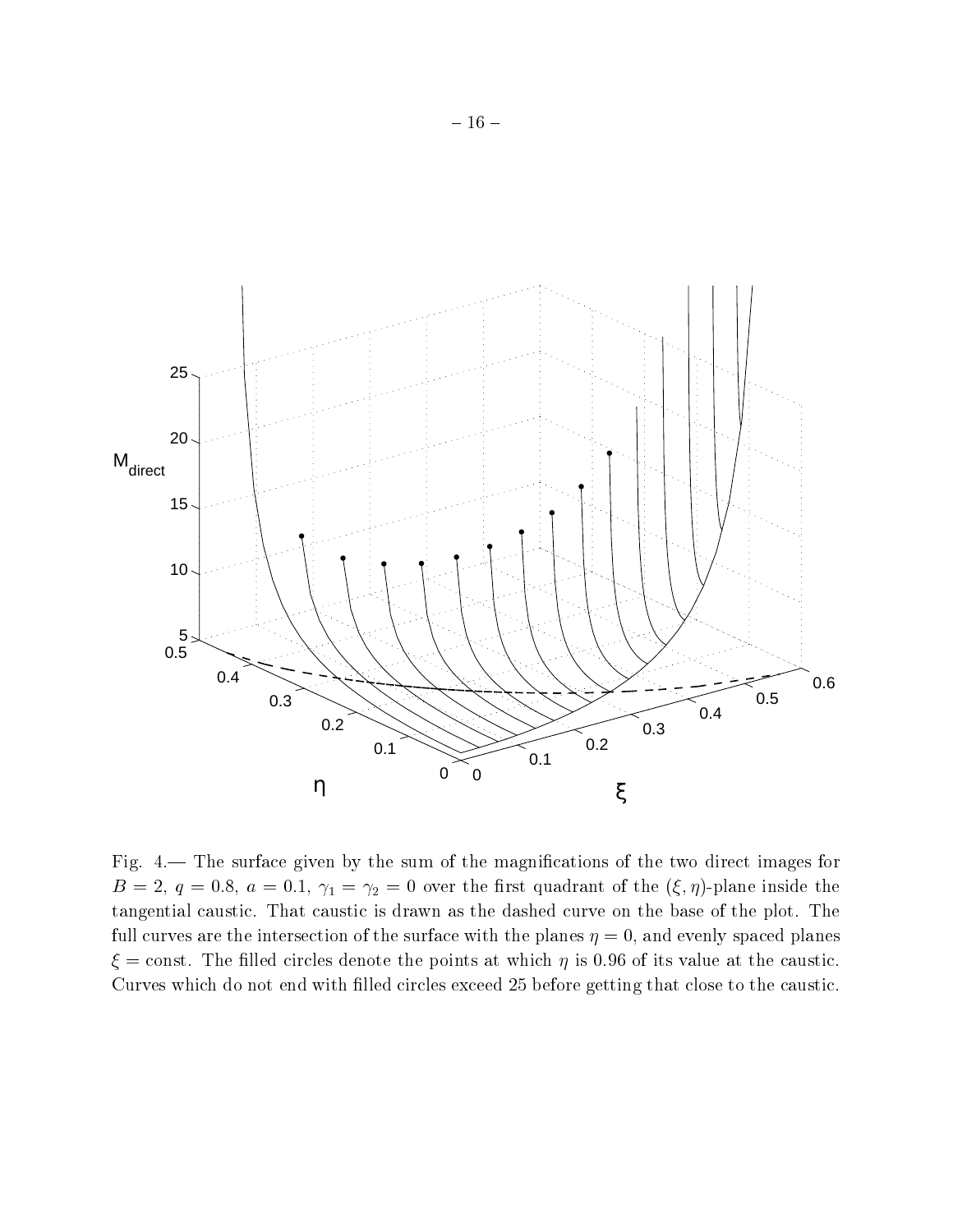## 3.3. Conguration Moments

The contour integral method can also be used to calculate conguration moments, that is, sums over the images of products of the signed magnications with position coordinates. Those sums are obtained by adding the complex position coordinates from (7) to the sum (14) to obtain

$$
\sum_{\text{images}} \mu_i p_i z_i^m \bar{z}_i^n = \frac{-q^2}{2\pi i} \oint_C \frac{d\tau}{\tau} \frac{(P\zeta - Q\bar{\zeta})^m (P\bar{\zeta} - \bar{Q}\zeta)^n}{K(\tau; \zeta, \bar{\zeta})(P^2 - |Q|^2)^{m+n-1}}.
$$
(41)

We expand for moments in the same manner as for the magnifications, with the result that

$$
\sum_{\substack{2 \text{ direct} \\ \text{images}}} \mu_i z_i^m \bar{z}_i^n = \frac{-qB^2}{2\pi i} \sum_{j=0}^{\infty} \oint_{C_2} \frac{t^{Bj-1} [\lambda(t_2 - t) + \nu(t_1 - t)]^{m+j} [\bar{\lambda}(t_2 - t) + \bar{\nu}(t_1 - t)]^{n+j} dt}{[(t - t_1)(t - t_2)]^{2j + m + n + 1} (1 - a^2 t^B)^{j+1}}.
$$
\n(42)

After the two numerator factors are expanded binomially, we see that every integral is of the same form as (32), and so, provided  $m + j \geq 0$  and  $n + j \geq 0$ , we obtain

$$
\sum_{\substack{2 \text{ direct} \\ \text{images}}} \mu_i z_i^m \bar{z}_i^n = (-1)^{m+n} q^2 B \sum_{j=0}^{\infty} \sum_{\ell=0}^{2j+m+n} R_2(t_1, t_2, a^2; j, \ell, 2j + m + n - \ell) \times \sum_{k=\max(0, \ell-n-j)}^{\min(\ell, m+j)} \binom{m+j}{k} \binom{n+j}{\ell-k} \lambda^k \bar{\lambda}^{\ell-k} \nu^{m+j-k} \bar{\nu}^{n+j+k-\ell}.
$$
\n(43)

The corresponding sum for the indirect pair is

$$
\sum_{\substack{2 \text{ inverted} \\ \text{images}}} \mu_i z_i^m \bar{z}_i^n = (-1)^{m+n+1} q^2 B \sum_{j=0}^{\infty} \sum_{\ell=0}^{2j+m+n} R_1(t_1, t_2, a^2; j, \ell, 2j + m + n - \ell) \\
\times \sum_{k=\max(0, \ell-n-j)}^{\min(\ell, m+j)} \binom{m+j}{k} \binom{n+j}{\ell-k} \lambda^k \bar{\lambda}^{\ell-k} \nu^{m+j-k} \bar{\nu}^{n+j+k-\ell}.
$$
\n(44)

In either case the same R1 and R2 functions as arise with the magnitude  $\Omega$  and which are magnitude with the magnitude  $\Omega$ evaluated in Appendix B, are all that is needed.

Whereas the present paper is mostly concerned with magnications, our modeling in Paper I made use of configuration moments too. The analysis of this paper, and especially that of Appendix Section B.3, shows that four-image sums of moments may also be far more uniform than the separate sums (43) and (44) because of cancellations. However it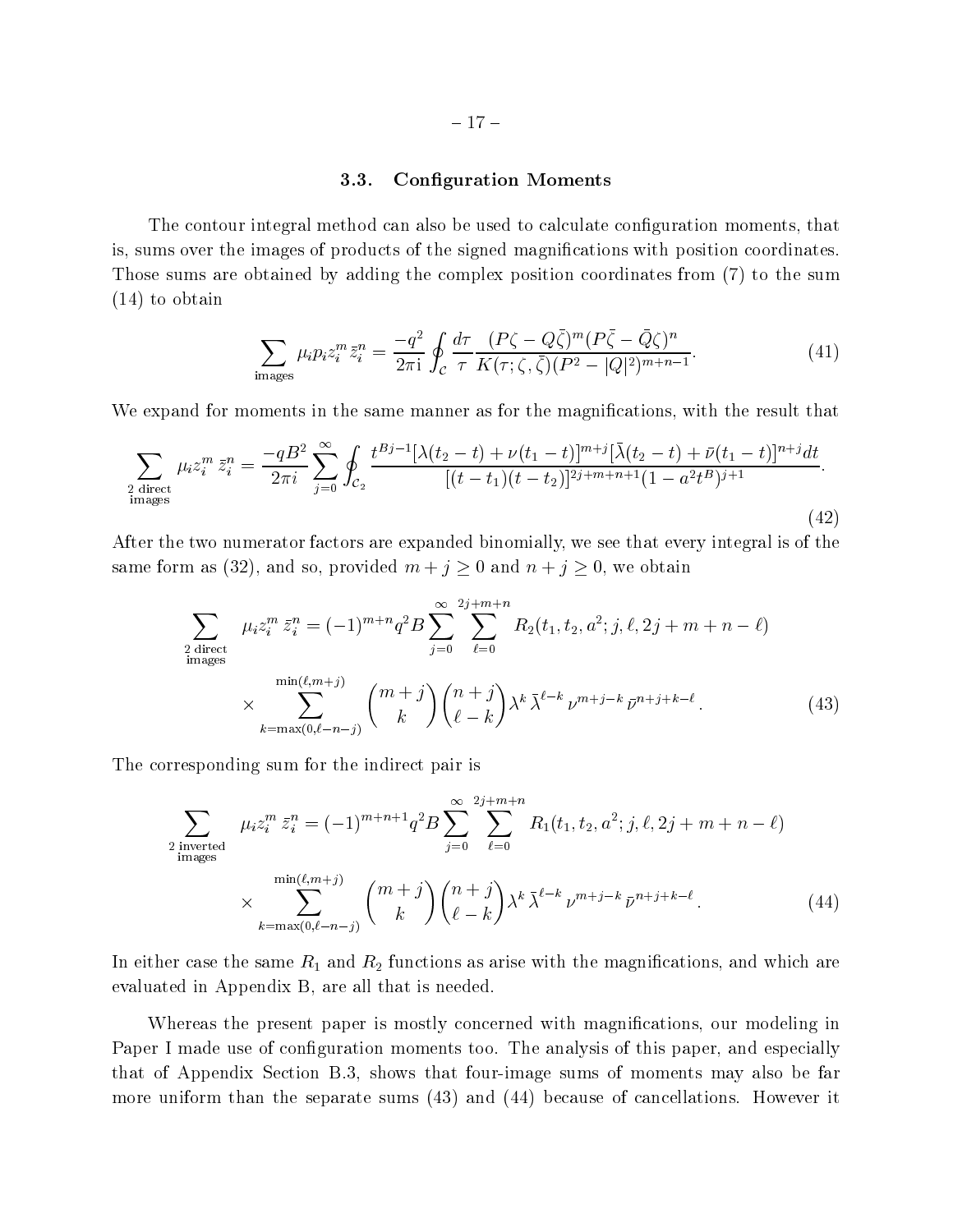is possible to mitigate the cancellations which arise from signed magnications by using specially contrived configuration moments. As an example, consider the zeroth order  $m = 1$ ,  $n = -1$  moment [see eqn. (48) of Paper I] in which the magnifications are weighted by the complex exponential  $e^{-z}$  , where  $z = |z|e^{z}$  . The angle  $\Psi$  for each image is arctan( $y_i/qx_i$ ) I his factor exactly compensates for the different signs of the magnifications when the source offset is zero and the two kinds of images lie on perpendicular lines through  $O$ . We obtain the  $j = 0$  terms directly from the integral (42) and its pair because the binomial expansions used to obtain equations (44) and (43) are not valid when  $n + j < 0$ . This gives us two  $R(t_1, t_2, a^{\text{-}}; 0, 0, 0)$  integrals whose sum gives

$$
\sum_{4 \text{ images}} \mu_i p_i e^{2i\Phi_i} \approx \frac{-B}{(1 - \gamma_1^2 - \gamma_2^2)} \frac{1}{2\bar{Q}} \left[ \frac{t_2}{1 - a^2 t_1^B} + \frac{t_1}{1 - a^2 t_2^B} \right],\tag{45}
$$

because  $\lambda/\bar{\lambda} = -\nu/\bar{\nu} = Q/|Q|$ . The sum (45) is minus the sum in equation (40) when there is no on-axis shear and Q is real because  $e^{++} = 1$  on the major x-axis where the inverted images initially lie and  $e^{-\epsilon} = -1$  on the minor y-axis. On-axis shear rotates the configuration and  $Q/|Q|$  is then the complex factor which makes  $\sum_{\mu_i} \mu_i (Q e^{2i\Phi}/|Q|)$ 4 images  $\mu_i p_i (Qe^{-2})/|Q|$  real. This four-image sum can remain nearly constant as the source offset changes because the changing angular positions of the images counteracts their changing magnitudes. For the cored isothermal lens for which Fig. 2b and Fig. 4 are plotted for example, the  $m = 1$ .  $n = -1$  moment of equation (45) displays the same near constancy over the region inside the tangential caustic as does the sum of the four signed magnifications. Estimates of  $q$  and the orientation of the lens must be combined with observed positions to evaluate the sum in  $\left(40\right)$ , but the result should be real when multiplied by  $\mathbb{Q}/\left\vert \mathbb{Q}\right\vert$ .

### 3.4. The Magnication of the Central Image

There is no fifth central image in the absence of a core for  $B \leq 2$ . When there is a core, the central image is given by the root of the imaging equation (23) for which  $t \to a^{-2/B}$  and  $\tau \to 0$  as  $|\zeta| \to 0$ . We can obtain formulae for its signed magnification involving another set of  $R$ -functions, defined by

$$
R_a(t_1, t_2, a^2; j, \ell, k) = \frac{-1}{2\pi i} \oint_{\mathcal{C}_a} \frac{t^{Bj-1} dt}{(t - t_1)^{\ell+1} (t - t_2)^{k+1} (1 - a^2 t^B)^{j+1}} \tag{46}
$$

where  $\mathcal{C}_a$  is a loop enclosing  $t = a^{-2/D}$  but not  $t_1$  or  $t_2$  or 0 or any other zeros of  $(1 - a^2 t^D)$ . These functions can be calculated by evaluating residues at  $t = a^{-2/D}$ . This is a simple pole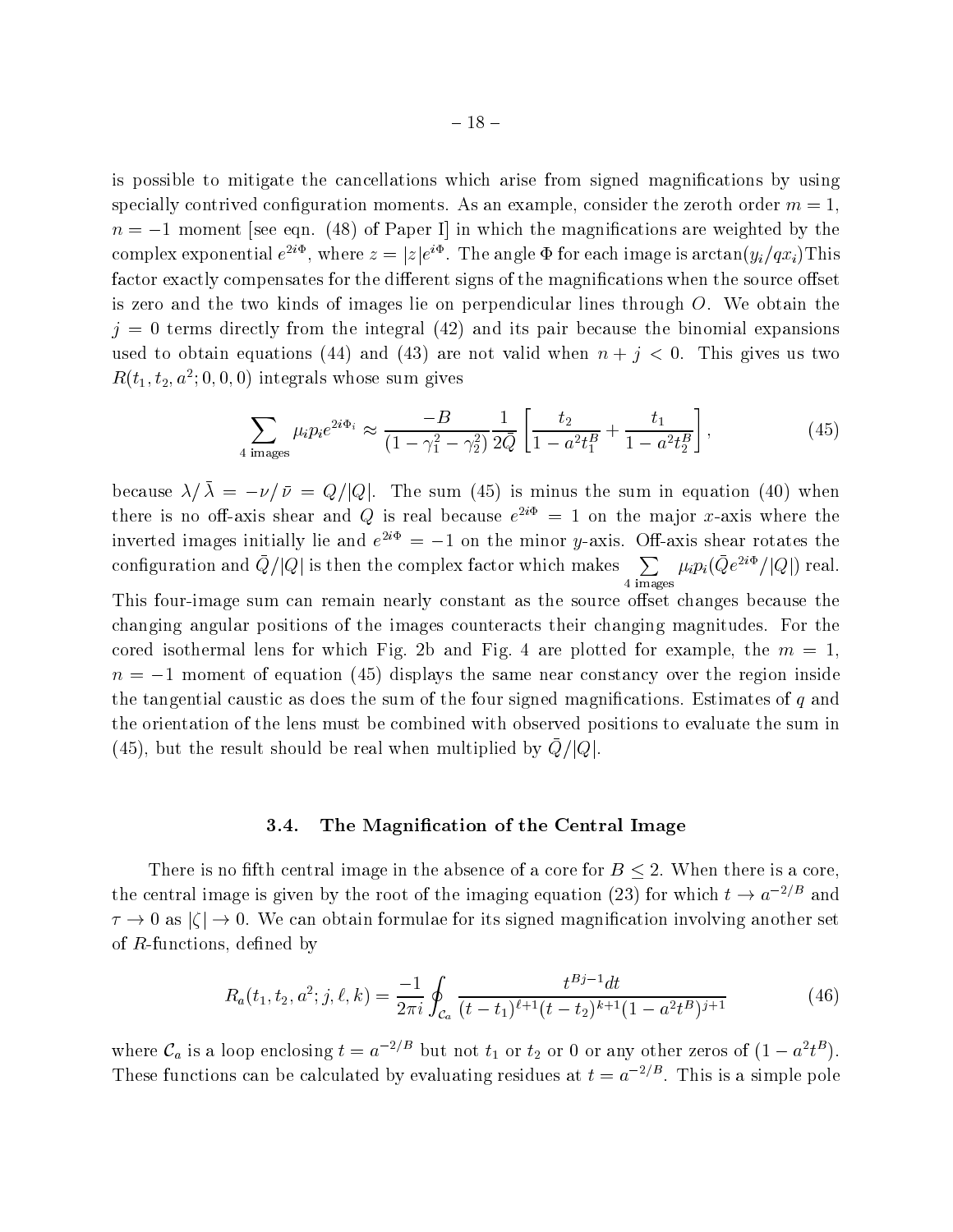when  $j = 0$ , and we then get

$$
R_a(t_1, t_2, a^2; 0, \ell, k) = \frac{a^{2(\ell + k + 2)/B}}{B[1 - a^{2/B}t_1]^{\ell + 1}[1 - a^{2/B}t_2]^{k+1}}.
$$
\n(47)

The signed magnification of the central image is given by

$$
\mu_a p = \frac{q^2 a^{4/B}}{[1 - a^{2/B} t_1][1 - a^{2/B} t_2]} + C_a(t_1, t_2, a^2; \lambda, \nu).
$$
\n(48)

where the correction term  $C_a(t_1, t_2, a^{\dagger}; \lambda, \nu)$  has the form

$$
C_a(t_1, t_2, a^2; \lambda, \nu) = q^2 B \sum_{j=1}^{\infty} \sum_{m=0}^{j} {j \choose m} |\lambda|^{2m} |\nu|^{2j-2m} R_a(t_1, t_2, a^2; j, 2m, 2j-2m). \tag{49}
$$

The lowest order term in (48) is positive if  $a^{-2/D} > t_1$  when this image is doubly inverted, negative if  $t_1 > a^{-2/D} > t_2$  and the image is simply inverted, and positive if  $t_2 > a^{-2/D}$  and it is the only and direct image.

When a is small, as in our applications, so that  $a^{-2/D} \gg t_1$  and the central image occurs for a large value of t, equations  $(48)$  and  $(49)$  can be approximated by

$$
\mu_a p = \mu_a = q^2 a^{4/B} + q^2 B \sum_{j=1}^{\infty} |\zeta|^{2j} R_a(0, 0, a^2; j, 2j, 0).
$$
 (50)

These special cases of integrals (40) can be evaluated by residues (change to  $a^Tt^+ = 1$  as integration variable) and give a series expansion for the magnication of the central image as

$$
\mu_a = q^2 a^{4/B} \left[ 1 + \sum_{j=1}^{\infty} \alpha_j (|\zeta|^2 a^{2(2-B)/B})^j \right], \quad \alpha_j = \frac{\Gamma\left[\frac{2(j+1)}{B} + 1\right]}{j! \Gamma\left[\frac{2(j+1)}{B} + 1 - j\right]}.
$$
(51)

The series is especially simple for  $B = 2$  when it is binomial and gives

$$
\mu_a = \frac{q^2 a^2}{(1 - |\zeta|^2)^2}.
$$
\n(52)

There are also two cases for which the series is hypergeometric and can be summed explicitly. They are  $B = 1$ , for which

$$
\mu_a = \frac{4q^2a^4}{\sqrt{1 - 4|\zeta|^2 a^2} [1 + \sqrt{1 - 4|\zeta|^2 a^2}]^2},\tag{53}
$$

and  $B = 4$ , for which

$$
\mu_a = q^2 a \left[ \frac{|\zeta|^2}{a} + \frac{1 + |\zeta|^4 / 2a^2}{\sqrt{1 + |\zeta|^4 / 4a^2}} \right].
$$
\n(54)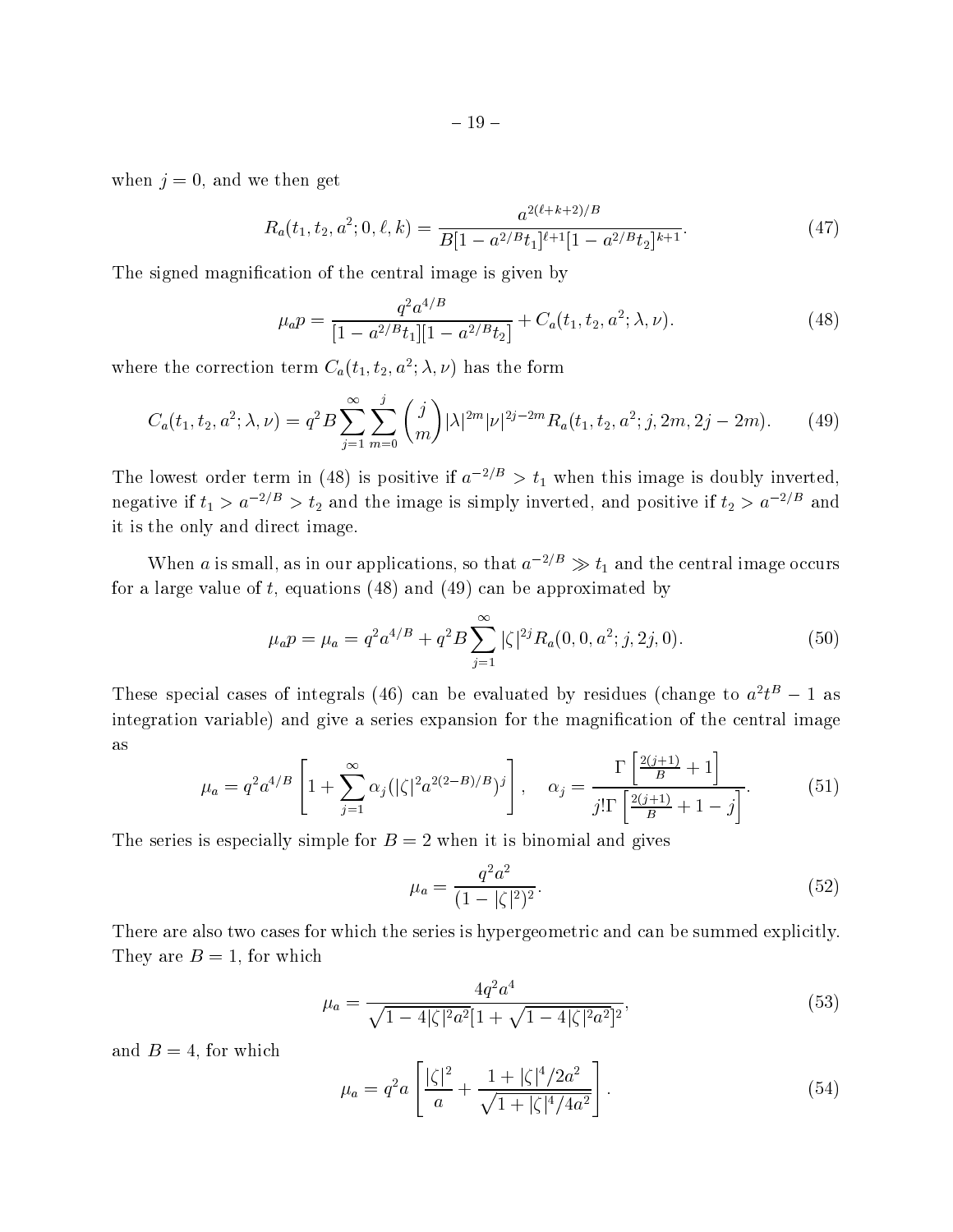The reason for the simplications is that they are most easily obtained directly from the basic magnification formula  $(22)$  after its integrand is approximated for large t to give

$$
\mu_a = \frac{q^2 B}{2\pi i} \oint_{\mathcal{C}_a} \frac{dt}{t^3 [t^{B-2}|\zeta|^2 - 1 + a^2 t^B]}.
$$
\n(55)

The root for the central image and its residue can be calculated directly without any need for series expansion for the three special values of B. More generally, series expansion is needed. This analysis makes it clear that the basic requirement for the approximation (51) to be valid is that  $t$  be large at the central image.

It is evident that the series (51) shows  $\mu_a$  to be an increasing function of  $|\zeta|^2 a^{2(2-B)/B}$ for  $B \le 2$  because all its coefficients  $\alpha_i$  are then positive. Numerical evaluation, as in Fig. 5, shows that  $\mu_a$  remains an increasing function for larger B. Those plots extend to 96% of the radius of convergence. The series converge for

$$
|\zeta|^2 < \left(\frac{B}{2}\right) a^{2(B-2)/B} \left|\frac{B}{2} - 1\right|^{(2-B)/B},\tag{56}
$$

as follows from using Stirling's formula to approximate the gamma functions and standard convergence tests. Hence the range of usefulness of the series depends considerably on the value of B. For  $B \leq 2$  and a small, the radius of convergence is large, and the series converges out to the radial caustic as approximated by equation  $(A7)$ . The magnification of course becomes large as the caustic, at  $|\zeta| = 1$  for  $B = 2$  and  $|\zeta| = 1/2a$  for  $B = 1$ , is approached. For  $B > 2$  on the other hand, the radius of convergence is caused by the breakdown of the approximation that the central image occurs for large t and, as with equation (54),  $\mu_a$  remains finite as the condition (56) is violated. That radius of convergence in  $|\zeta|$  is proportional to the positive power  $a^{1-2/D}$ . Consequently, the approximation (51) is useful for only a small part of the region within the radial caustic when the core radius a is small, and  $\mu_a$ , which is growing with source offset on a short length-scale, can continue to become considerably larger before the radial caustic is approached.

Numerical tests shows that the approximation (51) works well where the theory predicts that it will; over much of the region within the radial caustic for  $B \leq 2$ , but only in limited central regions for  $B > 2$ . It underestimates  $\mu_a$  because of the neglect of denominator terms such as those at the leading order in equation (48). That underestimate can be by 10  $\%$  or more for  $a = 0.1$ , but accuracy increases substantially for smaller a.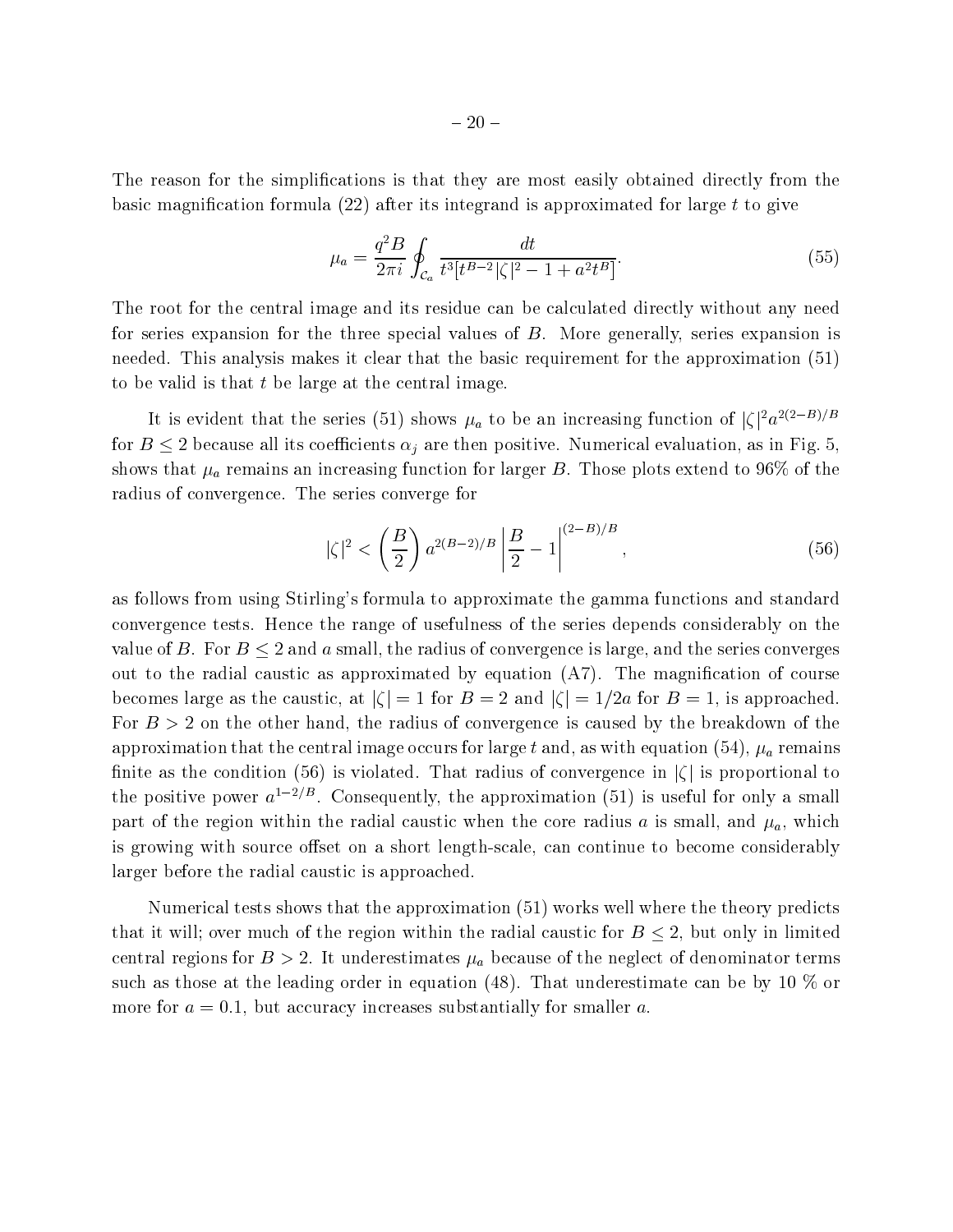

Fig.  $5$ — Sums of the series  $(51)$  for the scaled magnification of the central image as functions of its scaled argument out to  $96\%$  of their radii of convergence. Those radii vary with B as in equation (56). The location of the radius of convergence approximates the radial caustic for the top two curves with  $B \leq 2$ . The near-linear growth with increasing source offset of the lower two curves for  $B > 2$  is a little less than, but growing towards, the  $B > 2$  estimate  $|\zeta|^{4/(B-2)}$  of equation (51) of Paper I.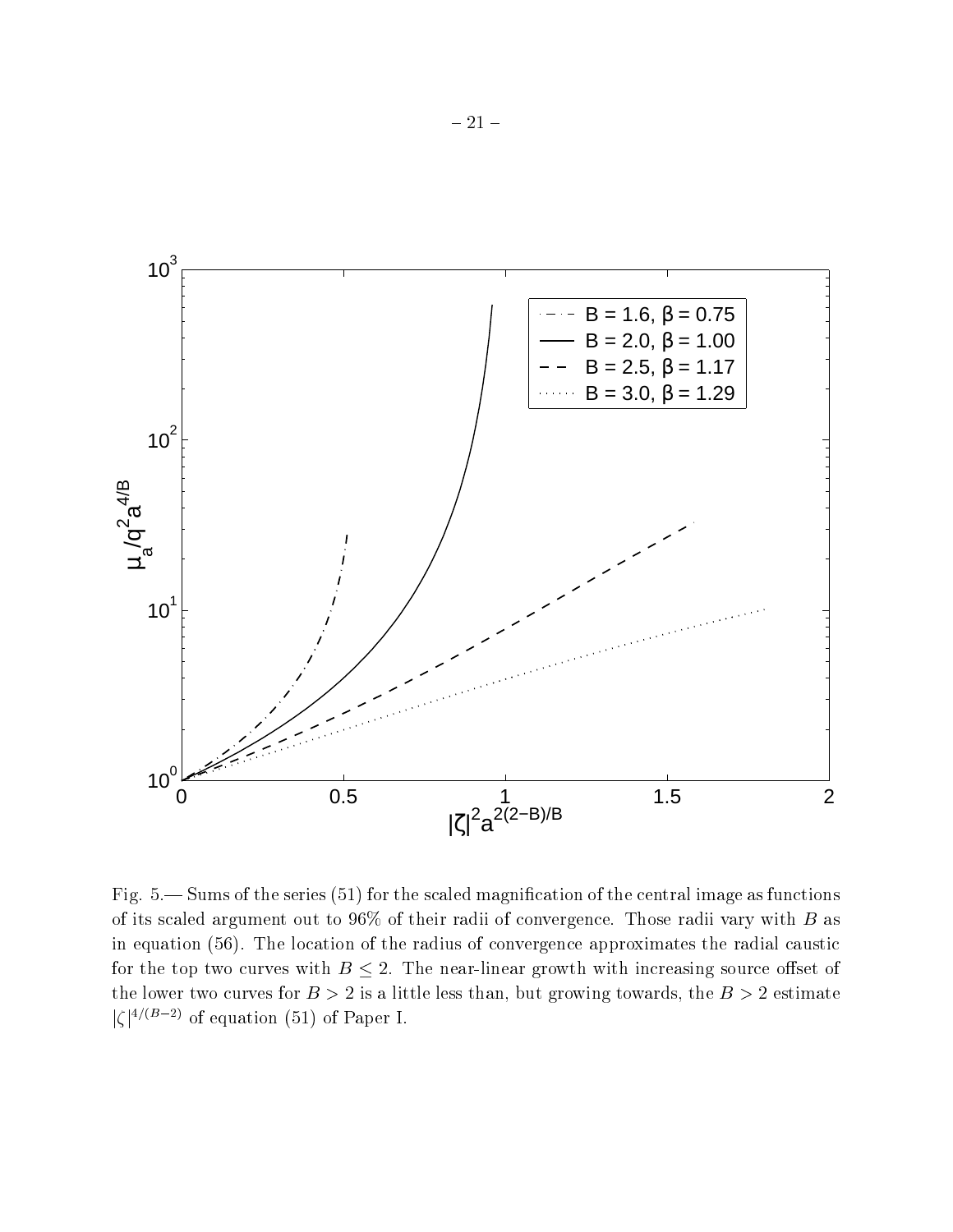

Fig. — The percentage of quintuplets with a visible central image is plotted against the slope of the surface density. If the model is nearly singular, then  $2/B > 1$  for cusps steeper than isothermal, while  $2/B < 1$  for cusps shallower than isothermal. The four panels show results for different values of the core radius a. There is no fifth image when  $a = 0$  and  $2/B \ge 1$ . In each panel, the full line denotes  $q = 0.7$ , the dotted line  $q = 0.8$  and the dashed line  $q = 0.9$  models. The threshold is 1%.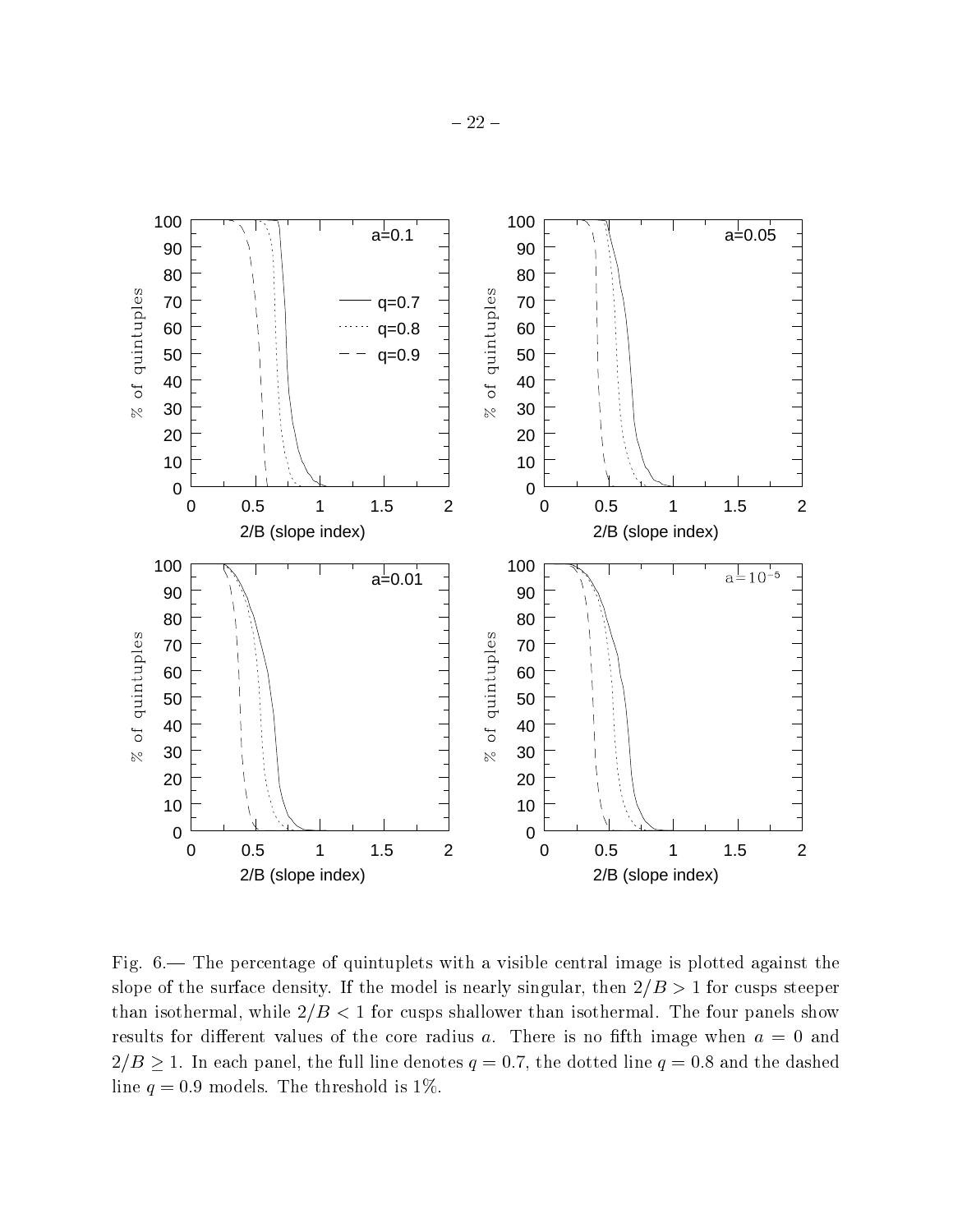

Fig. 7.— The percentage of core triplets with a visible central image is plotted against the slope of the surface density. The four panels show results for different values of the core radius a. In each panel, the full line denotes  $q = 0.7$ , the dotted line  $q = 0.8$  and the dashed line  $q = 0.9$  models. The threshold is 1%.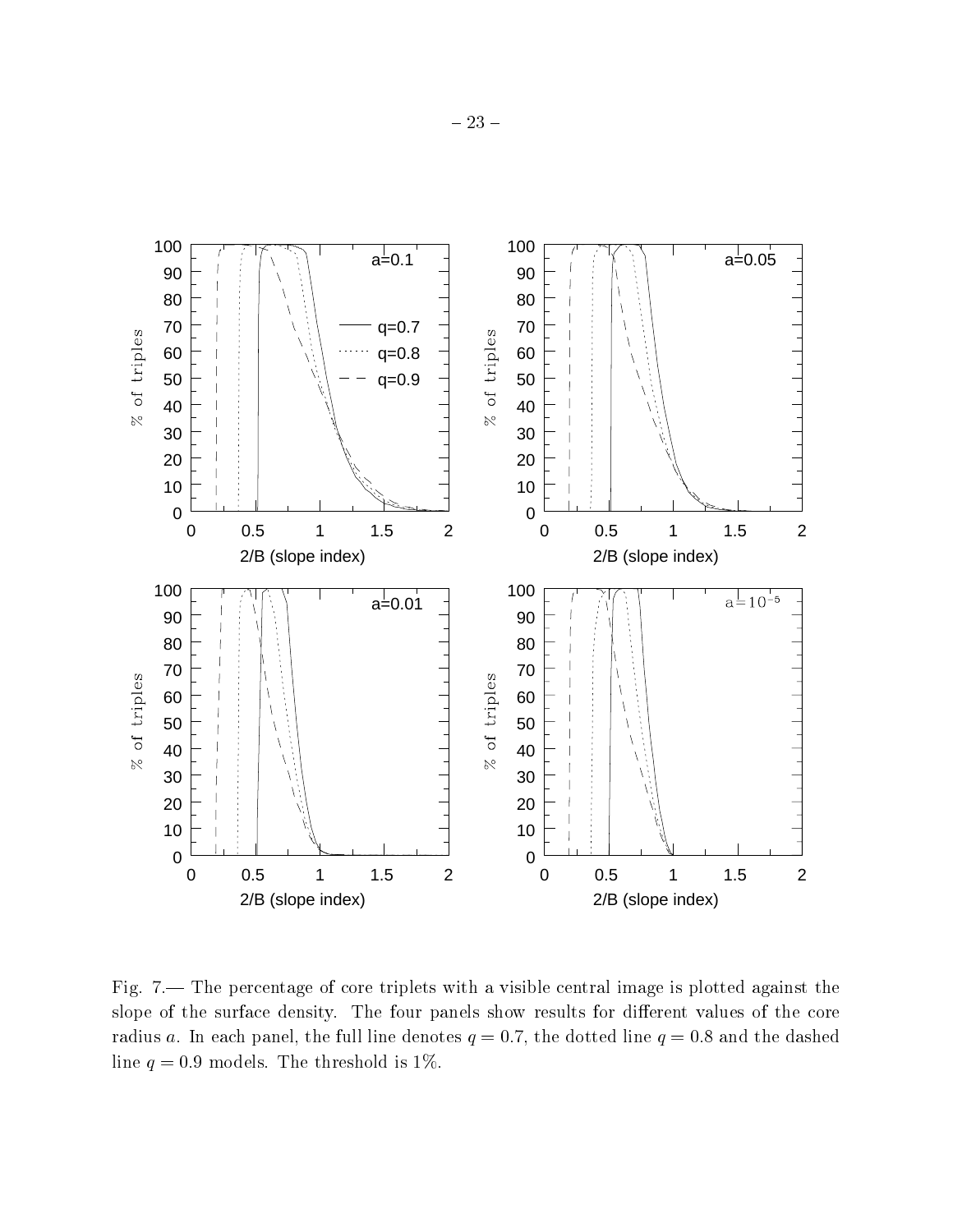

Fig. 8.— The percentage of naked cusp triplets with a visible central image is plotted against the slope of the surface density. The two panels show results for different values of the core radius a. In each panel, the full line denotes  $q = 0.7$ , the dotted line  $q = 0.8$  and the dashed line  $q = 0.9$  models. The threshold is 1%.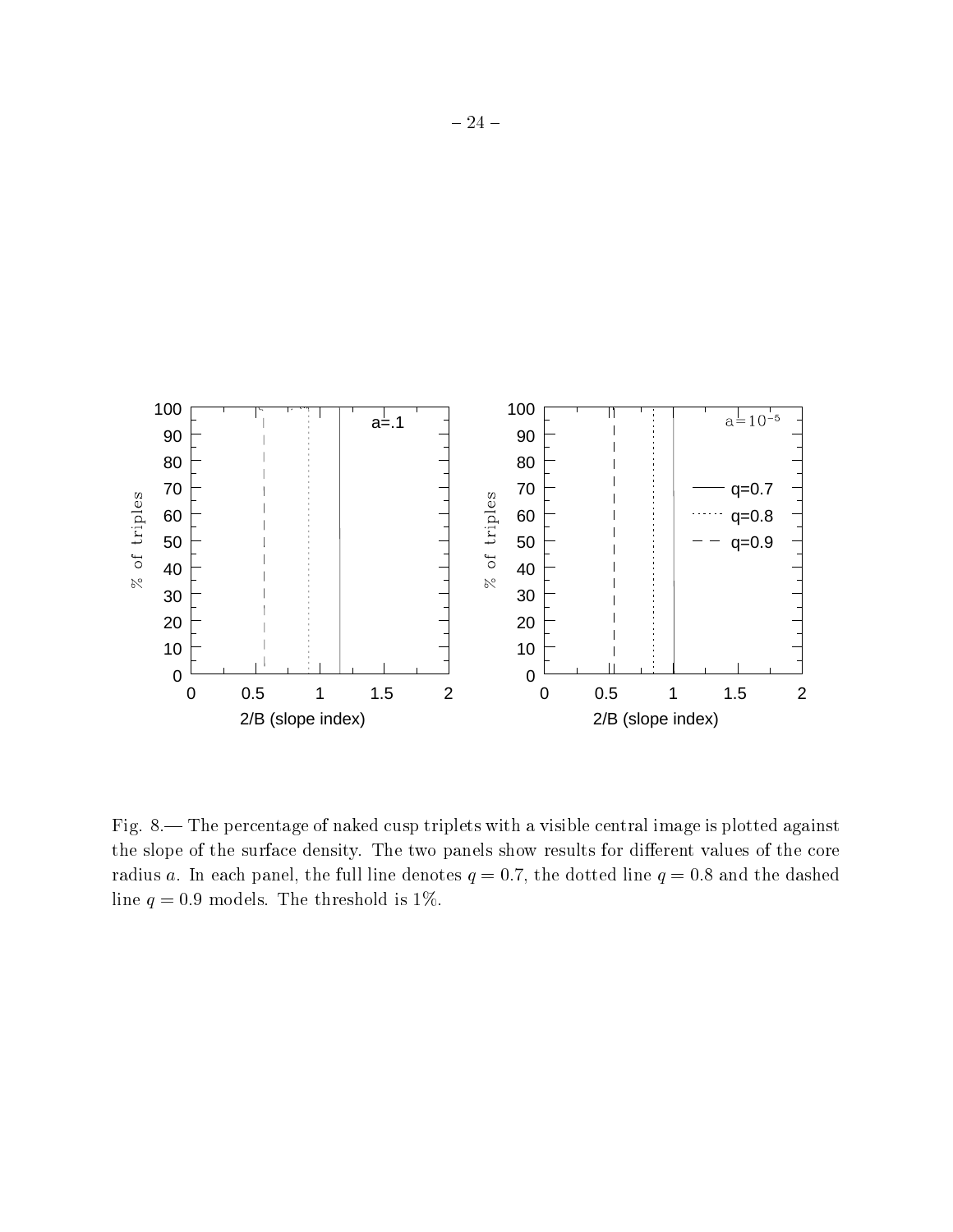# 4. Application: The Missing Central Images

Here, we study the problem of missing central images from the standpoint of the structure of the lensing galaxy. In optical lenses, the experimental constraint is weak, as any central image can be masked by emission from the lensing galaxy. Radio-loud lenses provide much stronger constraints, as they have typically been probed with high dynamic range radio maps. The *Cosmic Lens All-Sky Survey* (CLASS) is the largest statistically homogeneous search for gravitational lenses (e.g., Myers 1999). The survey sample contains  $\sim 10^4$ flat-spectrum radio sources. In the best cases, such as  $B0218+357$  (Biggs et al. 1999) and B1030+074 (Xanthopoulos et al. 1998), the magnification ratio of the faintest to the brightest image r is constrained to  $\lesssim 0.1\%$  from the absence of a detectable central image in the map. As a typical detection limit in the below calculations, we adopt  $r \approx 1\%$  for central images. This is appropriate for radio lenses, but not for optical lenses.

We perform Monte Carlo simulations using the power-law galaxies (15). Sources are placed randomly within the outermost caustic for choices of  $\beta$ , q and core radius a. The imaging equation (19) is solved numerically to find the roots t of the images. We then evaluate the magnications using (13), and work out the ratio of the brightest to the faintest image. Repeating this many times gives us the raw probabilities of observing a central image.

Figs 6-8 show the probability of observing a central image as a function of the slope of the projected density  $(2/B = 2-\beta)$  for the case of the quintuplets, the core triplets and the naked cusp triplets respectively. The panels show how the raw probabilities depend on the core radius  $a$ , while the different lines in each panel show different flattenings. The models have a singular density profile if  $a = 0$ , and are very nearly singular when a is small. We describe the parameter  $2/B$  as the slope index, as it controls the fall-off of the projected density. For the isothermal cusp,  $2/B = 1$  and so the projected density  $\kappa \sim$  distance<sup>-1</sup>. Models steeper than isothermal have  $2/B > 1$ , models shallower than isothermal have  $2/B < 1$ .

There are a number of things to notice in Fig.  $6$ . As the core radius a is diminished, the régime in which the central image is visible shrinks. Visible central images occur only for  $B >$ 2 when the central image is stronger as the simple estimate  $\mu_a \approx q^\mu a^{\nu-1}$  from §5.4 predicts. The full curves for the flattened  $(q=.7)$  models lie above the dashed curves for the rounder  $(q = .9)$  models. This is due to a stronger dimming of the brightest image with increasing  $\rm{margmin}$  which outpaces the dimining of the central image. All magnifications share a  $q$ dependence which comes from the basic magnification formula (22). The brightest image is direct for vanishing shear and zero source offset, and has magnification  $\mu_1 \approx q$  b/(4|Q| $\iota_2$ ) =  $B/Z(1 - q^{-})$ . Hence we estimate the ratio of the central image to the brightest image at zero source onset to be  $\mu_a/\mu_1 \approx zq$  (1  $-q$  )  $Ba^{1/2}$  . This ratio increases with increasing nattening. For small  $a$ , the magnification of the central image does not vary greatly with increasing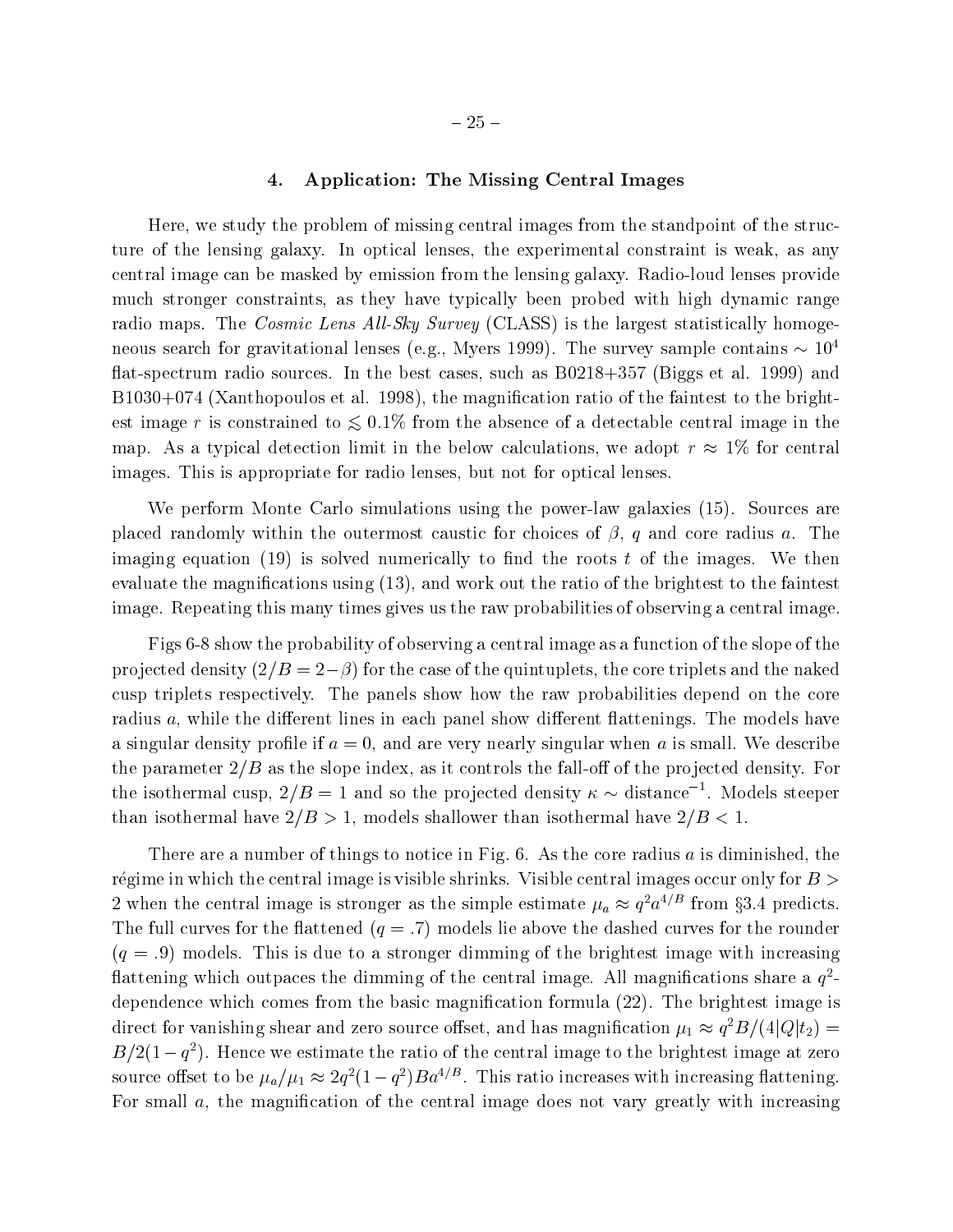$-26 -$ 

caustic is but a small part of that within the radial caustic, and hence the abscissa of Fig. 5 varies little. Conversely, the brightest image strengthens considerably with increasing source offset as it gets closer to the tangential caustic. The result is that the ratio  $\mu_a/\mu_1$  of central to brightest magnifications decreases with increasing source offset for  $B \leq 2$ . For  $B > 2$  on the other hand,  $\mu_a$  grows so strongly across the quintuplet region that it can outpace the growth of  $\mu_1$ . The net result is that the flatter the potential, and the larger the core radius, then the greater is the likelihood that the central image is bright enough to be visible.

Fig. 7 shows the raw probability of observing a central image for core triplets. The behavior of the curves as a function of slope index  $2/B$  has the following explanation. If  $2/B$  is too large, then the central image is highly demagnified and so the raw probability is vanishingly small. As the slope index  $2/B$  diminishes, the central image becomes brighter and the probability rises quickly to 100%. The brightest image is generally the remaining direct one. It dims with increasing source offset whereas the central image brightens. The tangential caustic also grows in size as  $q$  decreases for constant slope index. That is the main reason why central images are more visible with increased flattening for  $B > 2$ ; the average source offset in the core triplet region between the tangential and radial caustics is then larger, and hence  $\mu_a$  is significantly larger. As  $2/B$  decreases further, the astroidal tangential caustic grows, and the area in the source plane generating core triplets diminishes and eventually vanishes, as the tangential caustic becomes larger than the radial caustic as in Fig. 2c. The smaller q is, the sooner this happens and, as Fig. 7 shows, the size of the core has little effect on the stage at which the core triplet region disappears. The second and third terms of the inequality (21) become equal at that stage and, in the absence of shear,  $2/D$  is then  $(1 - q<sup>2</sup>)/(1 - a<sup>2</sup>)$  (See Appendix A). If the core radius  $a \approx 0.01$ , then even models steeper than isothermal  $(\beta < 1)$  can provide observable central images. For smaller core radii  $(a < .01)$ , the visible central images are confined to models less steep than isothermal. Notice that the constraints on the maximum possible steepness of the lensing potential provided by the missing image are stronger for doublets than quadruplets once  $a \lesssim 0.01$ . For small core radii, the fifth image in quintuplet systems is significantly more demagnied than the third image in triplet systems. However, for larger core radii, it is the quadruplets that provide the stronger restriction.

Fig. 8 shows the raw probability of observing a central image for naked cusp triplets. Naked cusps are much less abundant for elliptic potentials as opposed to elliptic densities (Kassiola & Kovner 1993). Almost as soon as naked cusps appear, all three images are of roughly similar brightness and they are all detectable. Hence, the raw probability of observing a central image shows a swift transition from nearly 0% to nearly 100% as soon as naked cups become possible. The Monte Carlo results are consistent with the transitions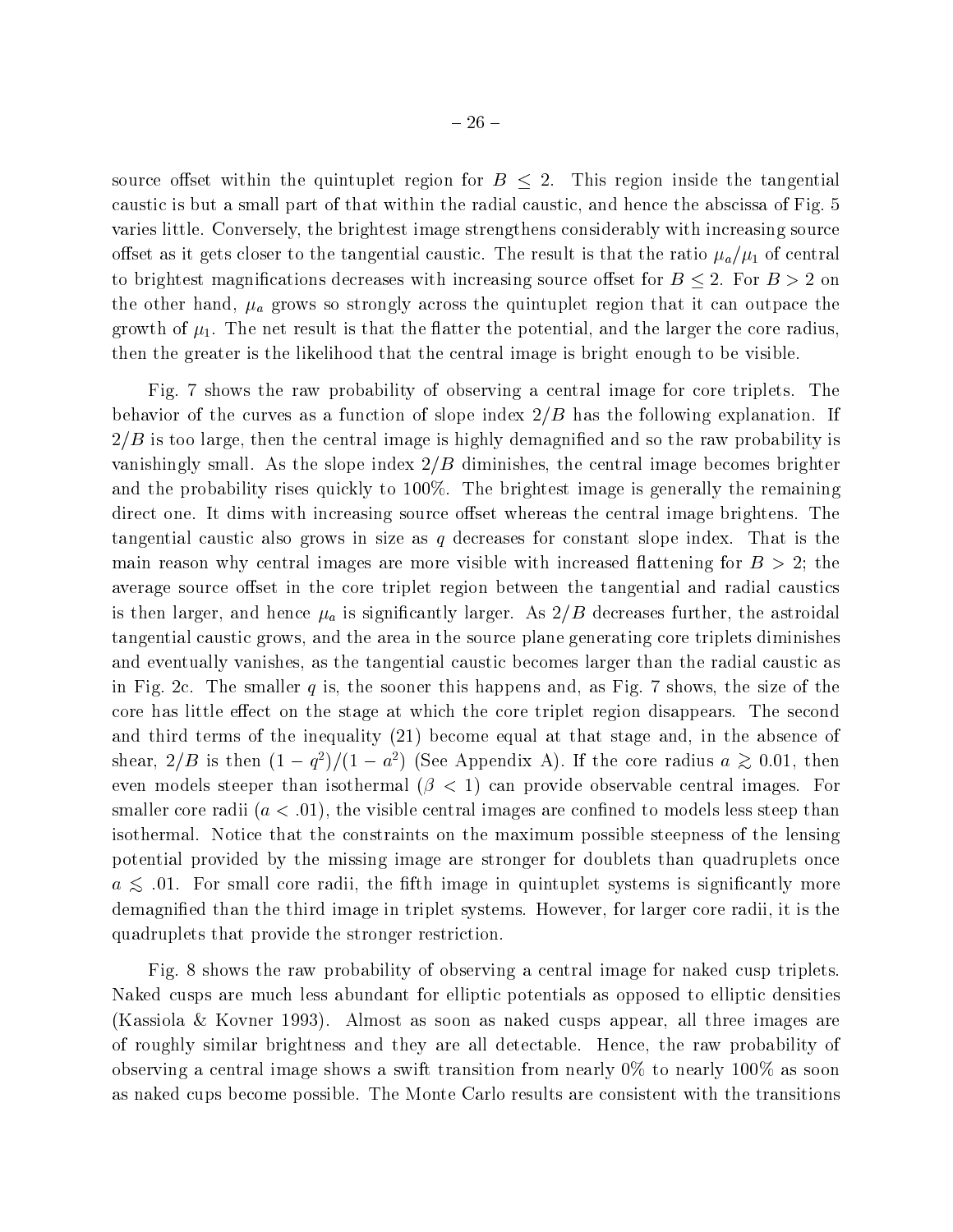given in Fig. 3. Equations (A5) predict that the transitions occur at the values  $2/B =$ 0.565, 0.913, 1.157, for  $a = 0.1$  and  $2/B = 0.542$ , 0.850, 1.004, for  $a = 10^{-5}$ . There are no strong observational candidates for naked cusp triplets, and so we must conclude that Fig. 8 sets a firm lower limit on the slope index  $2/B$ . This must be larger than the critical value which permits naked cusps (given in Fig. 3), otherwise naked cusps would be common.

To compare with data from surveys, we must allow for the amplification bias. Lens systems with a high total magnification  $\mu$  are preferentially included in a flux-limited survey (e.g., Turner 1980, Turner, Ostriker & Gott 1984). The flux distribution of the sources in CLASS is well described by  $dN/dS \propto S^{-2.1}$ , where N is the number of sources with flux greater than  $S$  (Rusin & Tegmark 2001). For a flux limited sample, the probabilities that take into account amplication bias are

$$
P = \int_{\mathcal{A}} d\xi d\eta \left[ \mu(\xi, \eta) \right]^{1.1} \tag{57}
$$

where A denotes the area enclosed by the caustics in the source plane for which the central image passes the threshold (e.g., Rusin & Ma 2001). Fig. 9 is the analogue of Fig. 7 when amplication bias is taken into account. Only the rightmost branch of the curve is plotted, as this is the most relevant for constraining the core size and the slope index. Notice that the effects of the amplification bias cause only slight changes in the shapes of the curves. Once the core radius falls below  $a \approx 0.01$ , then irrespective of the flattening, the lensing potential is constrained to be at least as steep as isothermal to ensure that the fraction of triplets with an observable central image remains low. As Fig. 10 shows, this conclusion remains valid even in the presence of shear. Shear has little direct effect on the magnitude of the central image as equation (51), which is independent of shear, predicts. However, shears of the order of 0.1 cause the inner tangential caustic to grow signicantly in size for the  $2/B$  values at which the curves of Fig. 10 rise sharply, while the radial caustic merely tilts a little. The greater visibility of the central image is again because the average source offset in the diminished core triplet region has become larger, now as a result of shear. The total shear produced by internal misalignments, large-scale structure and neighboring galaxies is typically constrained by  $|\gamma| \lesssim 0.3$ .

What restriction is implied on the core radius a from the data on radio lenses? The CLASS survey found no triples, but 7 doublets. There is perhaps only 1 definite triple system (APM08279+5255) out of a total of  $\sim$  50 doublets and triplets on Pospieszalka et al.'s gravitational lensing database (which contains both radio and optical lenses). So, the probability of detecting a triple with an observable central image is certainly very low. In this paper, we take it to be  $\leq 2\%$  for radio lenses (i.e., at the 1% threshold). Using Fig. 9, the top left panel showing curves for  $a = 0.1$  suggests that detectable central images are common for isothermal (or nearly so) galaxies. The smallest core radius a seemingly compatible with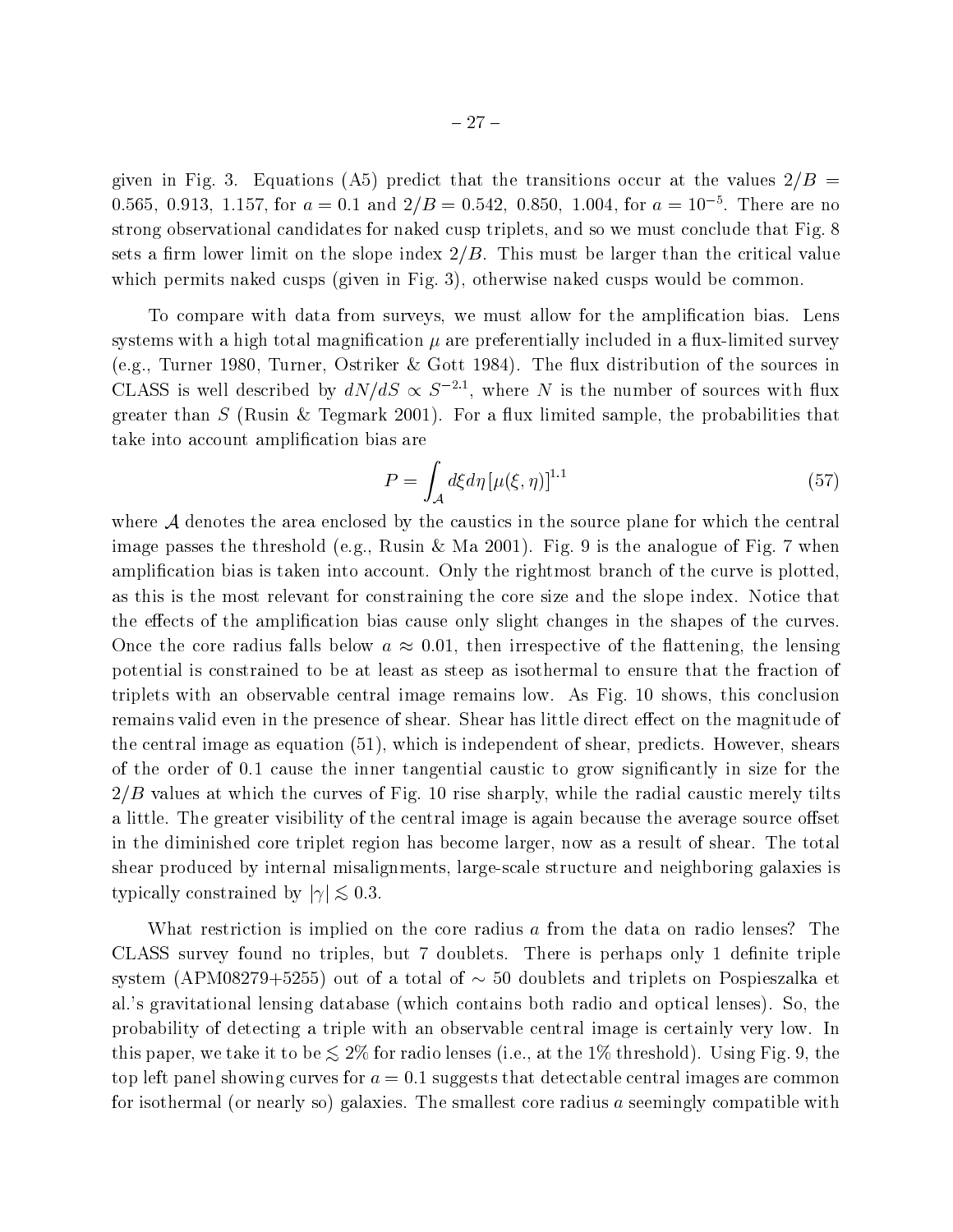

Fig.  $9$ — The percentage of triplets with a visible central image is plotted against the slope of the surface density. This figure incorporates the amplification bias, i.e., the tendency of high magnification configurations to be preferentially included in a flux-limited sample. The threshold is  $1\%$ . The increase of visibility with increasing flattening is now due primarily to the increasing size of the inner tangential caustic, which subtracts an area of weaker central images from the triplet region.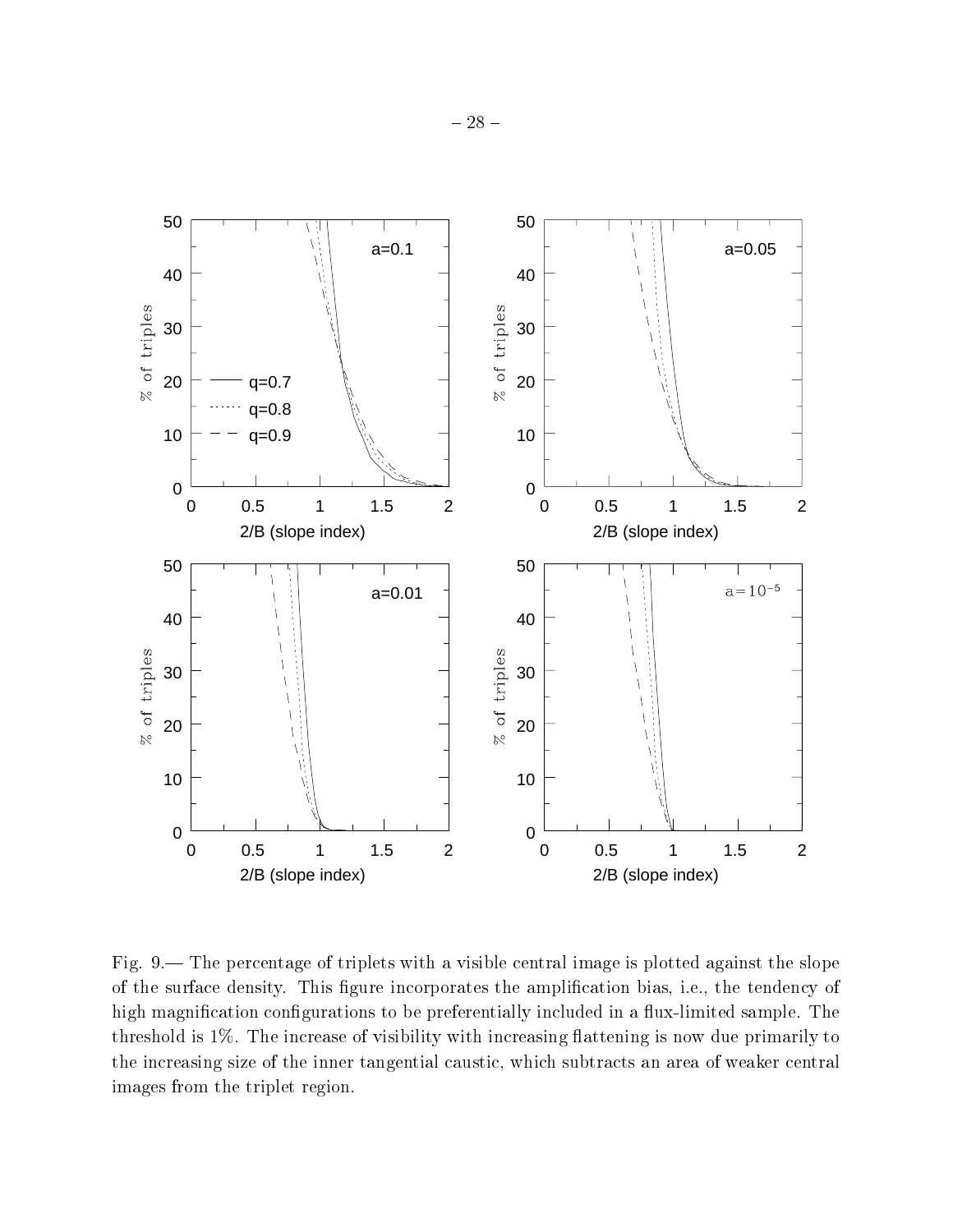

Fig. 10.— This figure shows the effects of external shear. For models with  $a = 0.01$ ,  $q = 0.8$ , the percentage of triplets with a visible central image is shown for a range of values of the shear components. The threshold is 1%.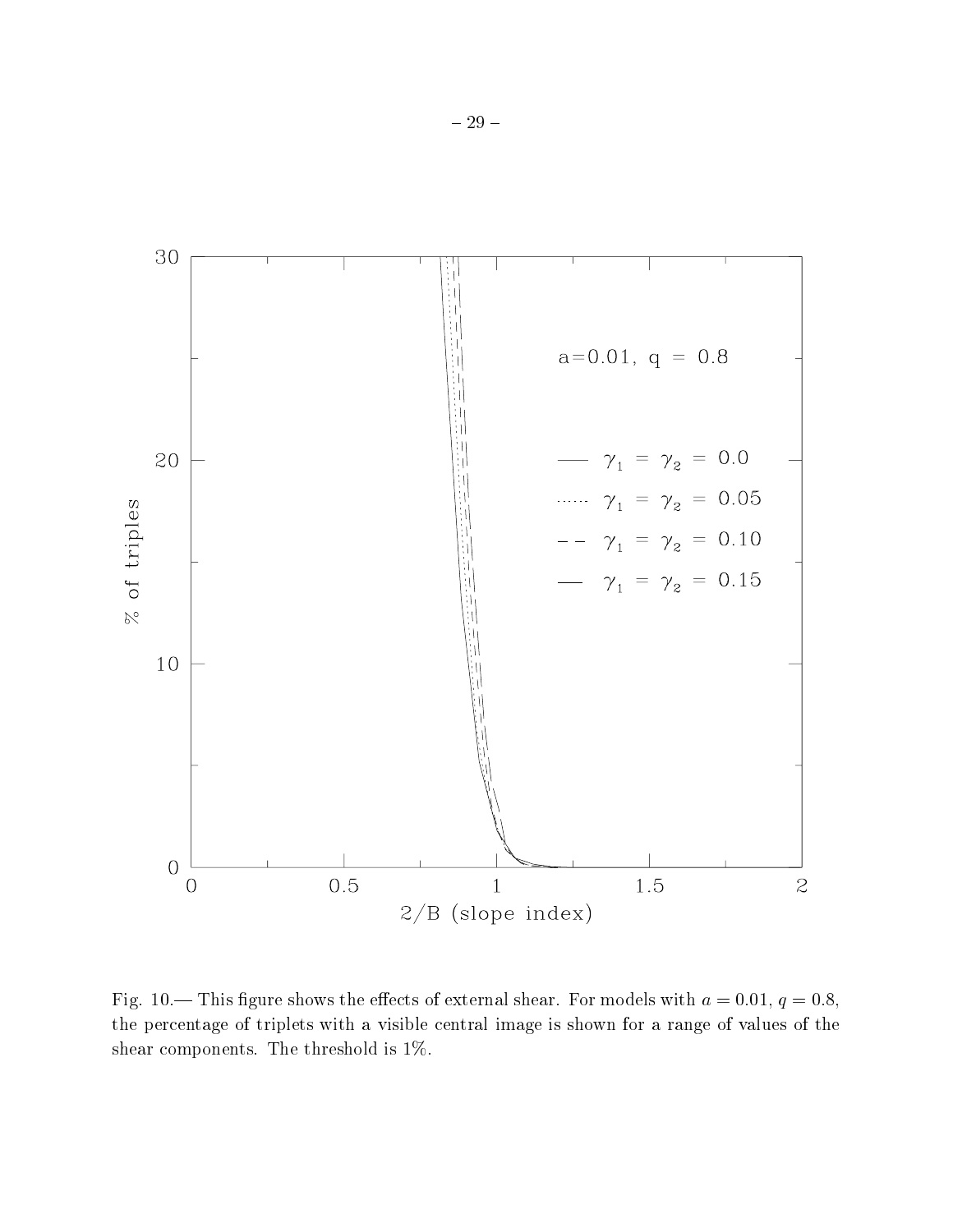

Fig. — The percentage of triplets with a visible central image is plotted against the threshold (expressed as a percentage). The effects of amplification bias are included. The four panels show results for different slope indices  $(0.75, 1.0, 1.25, 1.0, 1.5)$ . In each panel, the full line denotes  $q = 0.7$ , the dotted line  $q = 0.8$  and the dashed line  $q = 0.9$  models. The core radius  $a = 0.01$ .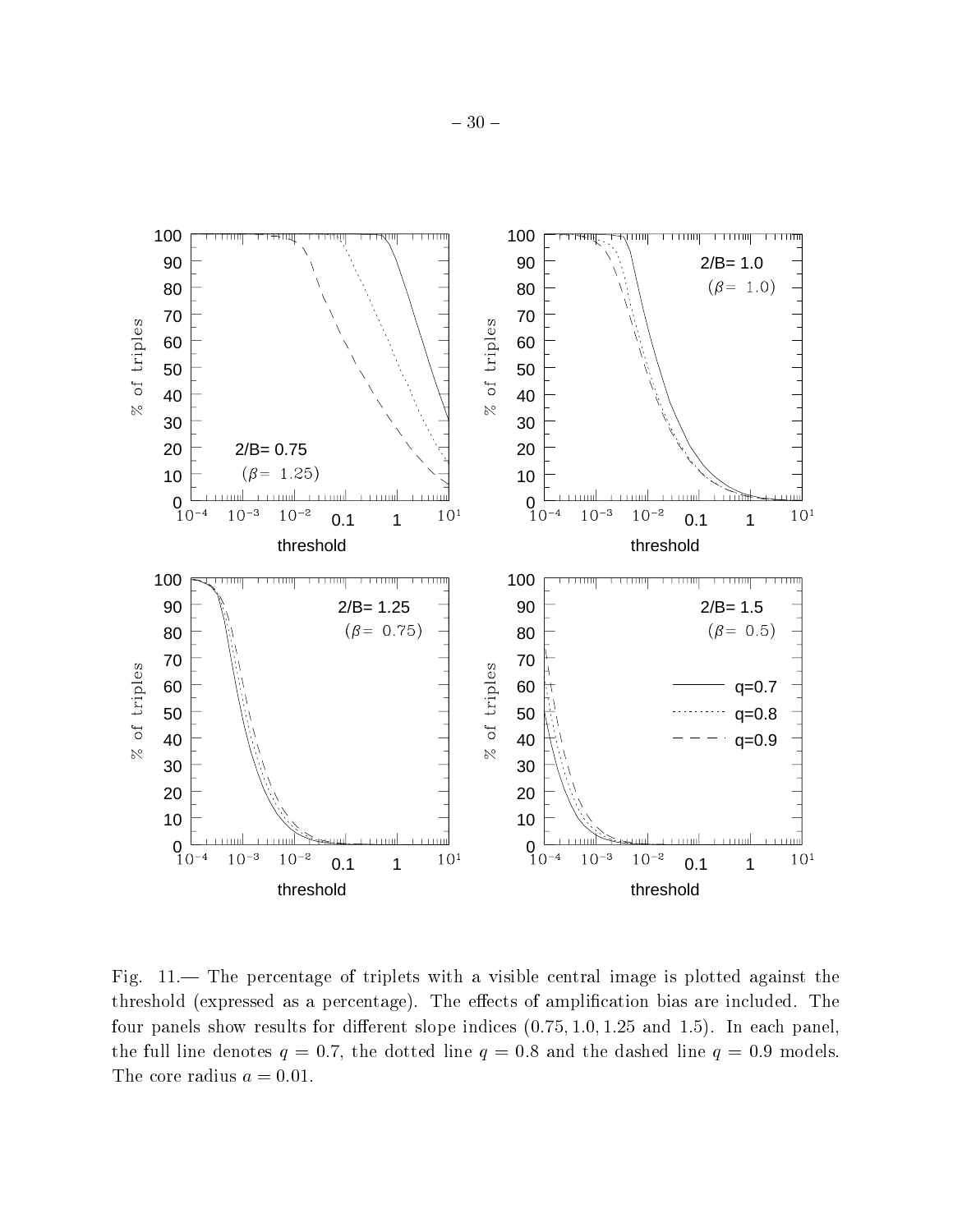the missing central images is  $a \approx 0.01$  if the galaxy is isothermal. At a typical lens redshift of zl 0:5 and <sup>a</sup> typical source redshift zs 2:5, this corresponds to <sup>a</sup> physical size of  $\approx$  50 pc (using formula (11) of Young et al. (1980) and formula (2.4) of Wallington & Narayan (1993)). The result holds good for a flat, matter-dominated Friedman-Robertson-Walker universe with a Hubble constant  $H_0 = 75 \,\mathrm{km s}^{-1} \mathrm{Mpc}^{-1}$ . Suppose instead we use the currently popular cosmological model in which  $\sim 70\%$  of the mean energy density required to make space flat is in the form of material for which gravity acts repulsively and the remaining  $\sim$  30% is carried by collisionless massive particles of some type. Then the physical size of the core radii of isothermal galaxies is  $\approx 70$  pc. These results are good for  $2/B = 1$ . From the top right panel of Fig. 9, the dimensionless core radius can be increased to  $a \approx 0.05$  if the galaxy has a larger slope index (say  $2/B \approx 1.3$ , which we will argue shortly is appropriate for giant ellipticals). In the same two cosmological models and with the same assumptions as to typical source and lens redshifts, this gives physical sizes of the core radius of  $\approx 260$ pc and  $\approx$  350 pc respectively, consistent with almost all the central images being absent.

Most of the optical depth to strong lensing resides in giant elliptical galaxies. Faber et al. (1997) analyse Hubble Space Telescope surface photometry of nearby ellipticals. They provide convincing evidence that giant elliptical galaxies have cuspy cores with steep outer power-law profiles and shallow inner profiles separated by a break radius. This is in contrast to low luminosity ellipticals, which have power-law surface brightness profiles. There are 26 giant ellipticals with cuspy cores presented in Table 2 of Faber et al. The mean value of the asymptotic outer slope of the surface brightness is 1:28 with a standard deviation of 0:21. This corresponds to the slope index or  $2/B$  in the notation of this paper. The mean break radius is 330 pc, which corresponds to only a few tens of millarcseconds at a typical lens redshift of  $\alpha$  of strong lenses are the bright images of strong lenses are the step outer problem in the steep outer problem in the step outer problem in the step outer problem in the step outer problem in the step oute part of the cuspy core profile. The light profile is much steeper than isothermal; however, the projected mass may be less steep depending on the distribution of dark matter. Central images are absent because break radii are small in cuspy core galaxies and so the steep slope continues to small radii. In fact, only 2 out of the 26 galaxies listed by Faber et al. (1997) have a sufficiently shallow profile for the central image to stand any chance of being visible at the 1% threshold. This provides an explanation of why most central images are unobservable at the current thresholds.

Other than a central black hole, there is little evidence for dark matter inside the inner 10 kpc of early-type galaxies that cannot be simply assigned to the stellar mass (e.g., Gerhard et al. 2001). Beyond 10 kpc or so, there probably is dark matter, although there are few hard facts on its distribution in ellipticals because of the absence of tracers at large radii. The dynamical evidence refers to the mass within spheres, whereas lensing is concerned with the mass within cylinders. Dark matter at large radii may alter the slope of the projected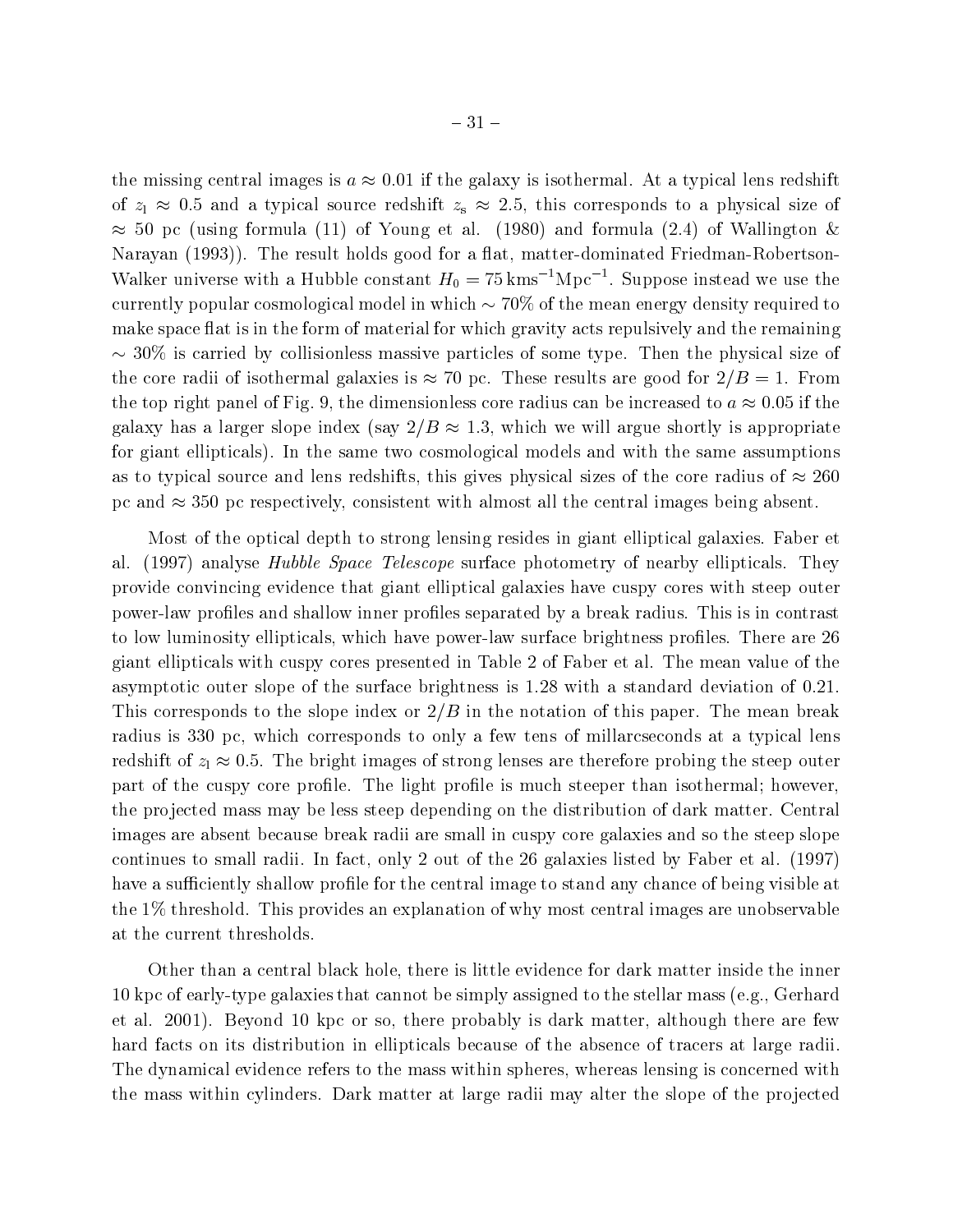mass distribution in the inner few kpc. However, provided the slope remains isothermal or steeper and the break radius remains small, then the central image remains unobservable.

Fig. 11 shows the percentage of triplets with a visible central image as a function of the threshold for four different slope indices. Notice that for models with slopes steeper than isothermal, 
attening typically makes the central image less visible, the reverse of the case when the slope is weak. The latter case shows the same trends as in the  $a = 0.01$ panel of Fig. 7. The radial caustic is large when  $B < 2$  and the tangential caustic occupies a much smaller part of the space within it. Both  $\mu_a$  and  $\mu_1$  now decrease as q decreases, but  $\mu_a$  decreases faster to make the central image less visible. Fig. 11 shows us that the fraction of detectable images is a strong function of the threshold. It enables us to predict the threshold required to find the missing central images. Using the third panel of Fig. 11 as typical of the outer parts of cuspy core profiles, we see that the threshold has to be  $\sim 0.001\%$ for the central image to be detectable in half the triplet systems. Even the most sensitive CLASS radio map (for  $B(0.218+357)$  probes only to a threshold of  $0.05\%$ , so this provides an explanation of why the central images have so far remained missing despite deeper searches.

## 5. Conclusions

We have shown how contour integration can ease the evaluation of the magnifications of images. This work extends the ideas presented in Hunter  $\&$  Evans (2001) in two significant ways. First, our earlier analysis was restricted to scale-free power-law potentials. We have now generalized it to cover all elliptically stratied potentials. Second, we have obtained separate formulas for sums of the two direct images, for sums of the two inverted images, and for the magnication of the central image. Previously, we found only formulas for sums over all four images weighted with the signed magnications. Our detailed applications are to power-law galaxies with cores. We have shown that the caustics are then always simple closed curves, and have given conditions for each of the four different caustic configurations. We have found an approximation for the magnitude of the central image which applies throughout the region inside the large outer radial caustic when the core is small and the slope index  $2/B \le 1$ . For small cores and weaker cusps, that approximation is directly useful only in a smaller inner region, but shows the magnitude of the central image to grow on a short length scale. We find that, for power-law lenses with small cores and an inner tangential caustic, the sums over separate pairs vary considerably with the image positions while the signed sums over all four images are generally remarkably uniform. That nearuniformity is a consequence of large cancellations between terms which vary with the position of the source. Hence uncertainties in the magnification can have major effects on estimates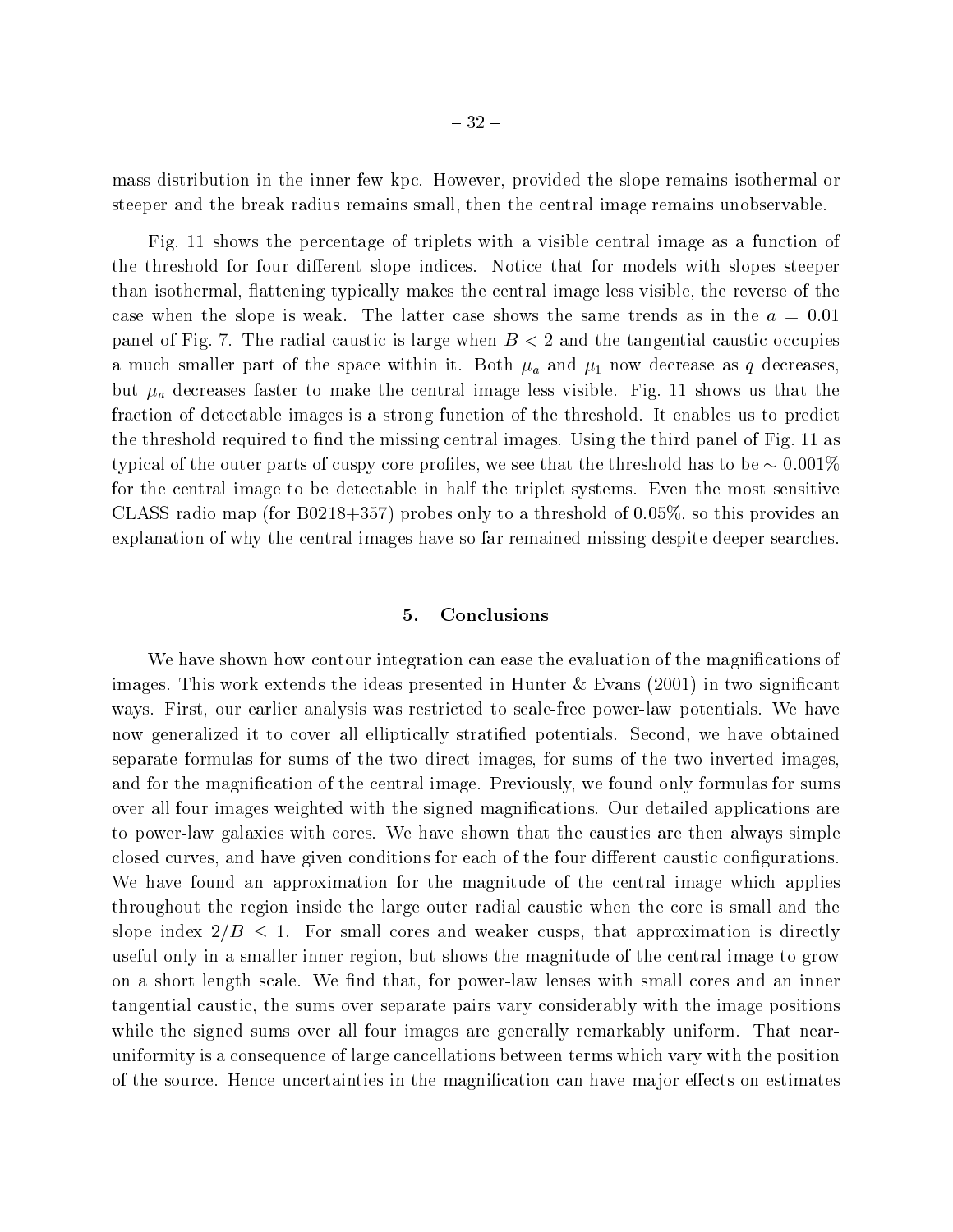of those four image sums. This lessens their usefulness for the modeling of lenses as proposed by Witt & Mao (2000) and as used also by us in our Paper I. We have shown that similar large cancellations can arise with any elliptically stratied potential, and not just power-laws. Hence, they will occur also with elliptically stratied densities in the limit of low eccentricity, and perhaps more generally, though this needs to be verified.

As an application, we have examined the constraints implied by the missing central images of triplet and quintuplet systems. There is only one convincing example of a gravitational lens system with a central image, namely the triplet of the ultraluminous quasar APM08279+5255. However, there are a total of  $\sim$  50 doublets known. Although this is a heterogeneous sample, discovered by different observers using different techniques in different wavebands, nonethless the probability of detecting central images does seem to be very low. We take a central image as observable if the magnification ratio of the faintest to the brightest image is  $\gtrsim 1\%$  (although some of the lens systems studied with the highest sensitivity by CLASS do go deeper). A rough summary of the observations is that the probability of observing a central image for a triplet is  $\lesssim 2\%$ . The absence of central images is understandable if the mass distribution in the lensing galaxy population is nearly cusped, and the cusp is isothermal or stronger. For typical source and lens redshifts, the size of the core radius a must be  $\leq 300$  pc. The slope of the gravitational potential  $\beta$  must be  $\leq 1$ .

Most of the optical depth to strong lensing resides in the most massive galaxies, namely giant ellipticals. We know from high resolution imaging of nearby giant ellipticals that they typically have cuspy cores with  $\beta \approx 0.7$  or  $2/B \approx 1.3$  outside the break radius of a few hundred parsecs (Faber et al. 1997). The break radius corresponds to only a few tens of millarcseconds at a typical lens redshift. Hence, strong lensing is primarily probing the steep outer part of the cuspy core profile. This is much steeper than isothermal, as the surface density is falling typically like  $r^{-1.3}$ . The cuspy cores by themselves can provide the explanation of the missing central images. Dark matter at large radii may alter the slope of the projected mass distribution in the inner few kpc. However, provided the slope remains isothermal or steeper and the break radius remains small, then the central image remains unobservable. The ratio of the faintest to the brightest image in cuspy core profiles is typically  $\sim 0.001\%$ . Even the most sensitive radio maps available probe only to a threshold of 0:05%, so this explains why the central images have so far remained missing despite deeper searches. The sensitivity of the searches must be increased by a factor of  $\sim$  50 to find them.

NWE thanks the Royal Society for nancial support. The work of CH is supported in part by NSF through grants DMS-9704615 and DMS-0104751. We thank an industrious referee for a helpful report.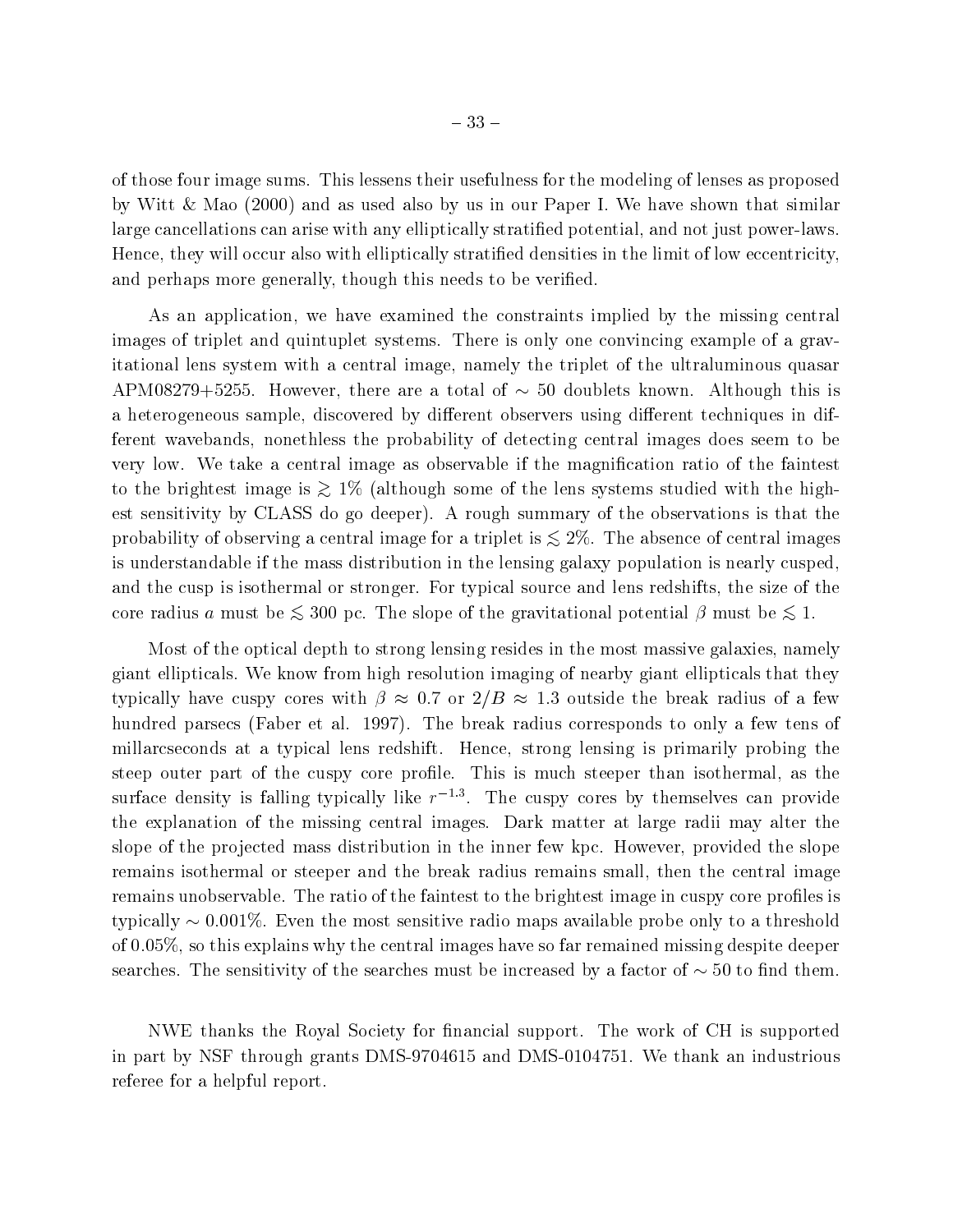#### REFERENCES

- Alcock C. et al. 1997, ApJ, 486, 697
- Biggs A.D., Browne I.W.A., Helbig P., Koopmans L.V.E., Wilkinson P.N., Perley R.A. 1999, MNRAS, 304, 349
- Blandford R., Kochanek C.S., 1987, ApJ, 321, 658
- Bourassa R.R., Kantowski R., 1975, ApJ, 195, 13
- Bourassa R.R., Kantowski R., Norton T.D., 1973, ApJ, 185, 747
- Chen G.H., Hewitt J.N., 1993, AJ, 106, 1719
- Evans N.W., 1993, MNRAS, 260, 191
- Evans N.W., 1994, MNRAS, 267, 333
- Evans N.W., de Zeeuw P.T., 1994, MNRAS, 271, 202
- Evans N.W., Wilkinson M.I., 1998, MNRAS, 296, 800
- Faber S.M., et al. 1997, AJ, 114, 1771
- Gerhard O.E., Kronawitter A., Saglia R.P., Bender R. 2001, ApJ, 121, 1936
- Henrici P., 1974, Applied and Computational Complex Analysis, Volume 1 (John Wiley: New York)
- Hunter C., Evans N.W., 2001, ApJ, 554, 1227 (Paper I)
- Ibata R.A., Lewis G.F. 1998, ApJ, 500, 575
- Ibata R.A., Lewis G.F., Irwin M.J., Lehar J., Totten E.J.1999, AJ, 118, 1922
- Kassiola A., Kovner I., 1993, ApJ, 417, 450
- Keeton C.R., Mao S., Witt H.J., 2000, ApJ, 537, 697
- Mao S., Witt H.J., Koopmans L.V.E., 2001, MNRAS, 323, 301
- Milne-Thomson L.M., 1960, The Calculus of Finite Differences (St. Martin's Press: New York)
- Myers S.T., 1999, Proc. Natl. Acad. Sci., 96, 4236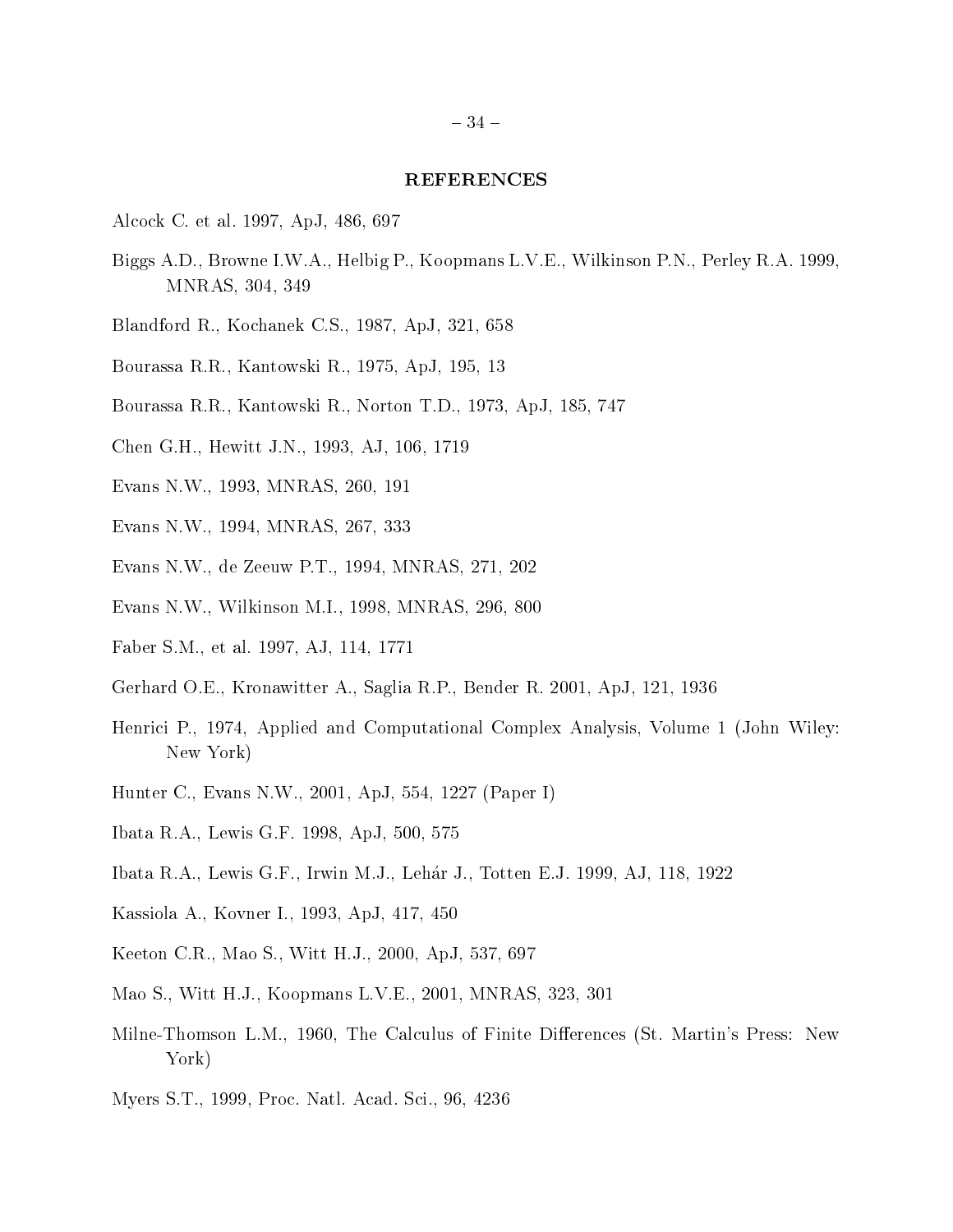- Narayan R., Blandford R., Nityananda R. 1984, Nature, 310, 112
- Pospieszalka A., et al. 1999, in "Gravitational Lensing: Recent Progress and Future Goals", eds T.G. Brainerd, C.S. Kochanek, ASP Conf. Ser., in press
- Rhie S.H., 1997, ApJ, 484, 63
- Rusin D., Ma C.P., 2001, ApJ, 549, L33
- Rusin D., Tegmark M.,2001, ApJ, 553, 709
- Schneider P., Ehlers J., Falco E.E., 1992, Gravitational Lenses (Springer-Verlag, New York)
- Turner E.L. 1980, ApJ, 242, L135
- Turner E.L., Ostriker J.P., Gott J.R. 1984, ApJ, 284, 1
- van der Marel R.P., Evans N.W., Rix H.-W., White S.D.M., de Zeeuw P.T., 1994, MNRAS, 271, 99
- Wallington S., Narayan R., 1993, ApJ, 403, 517
- Witt H.J., 1990, A&A, 236, 311
- Witt H.J., 1996, ApJ, 472, L1
- Witt H.J., Mao S., 1997, MNRAS, 291, 211
- Witt H.J., Mao S., 2000, MNRAS, 311, 689
- Xanthopoulos E., et al. 1998, MNRAS, 300, 649
- Young P., Gunn J.E., Kristian J., Oke J.B., Westphal J.A., ApJ, 241, 507

This preprint was prepared with the AAS LATEX macros v5.0.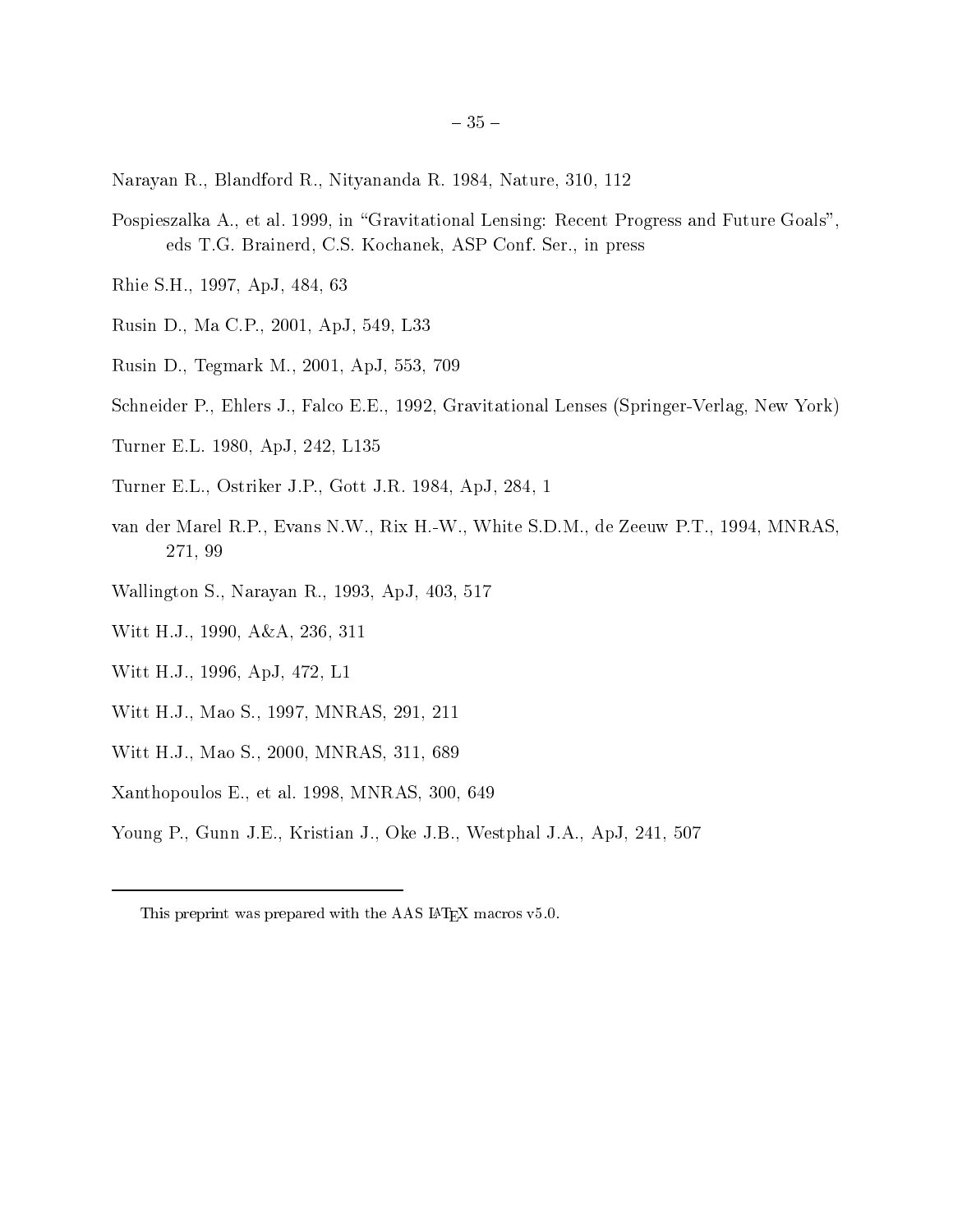## A. Caustics

In this Appendix, we show that the power-law galaxies with cores in the presence of external shear give rise to either one, three or five images, depending on the position of the source and the extent of the core radius. A point-like source is never lensed into more than five images. The caustics are simple closed curves and there is exactly one point on a caustic in each radial direction from the center of the lens. The models differ from elliptically stratified density distributions. For these, Witt & Mao  $(2000)$  and Keeton, Mao & Witt (2000) showed that external shear can cause butterfly and swallowtail cusps to develop on the caustics and so sextuple imaging and higher does occur.

The caustics are curves in the source plane on which the imaging equation (23) has double roots. The partial derivative of the imaging equation with respect to t vanishes at a double root and hence we find caustics from the common solutions of the two equations

$$
t^B[L(t) - a^2 K_1(t)] = -K_1(t),
$$
\n(A1)

$$
Bt^{B-1}[L(t) - a^2K_1(t)] + t^B[L'(t) - a^2K'_1(t)] = -K'_1(t).
$$
 (A2)

Here, we have introduced the functions

$$
K_1(t) = -(t - t_1)^2 (t - t_2)^2, \qquad L(t) = [(P_0 - t)\zeta - Q\bar{\zeta}][(P_0 - t)\bar{\zeta} - \bar{Q}\zeta]. \tag{A3}
$$

Dividing the two sides of equations  $(A1)$  and  $(A2)$  gives a sextic polynomial in t, whose coefficients involve  $\zeta$ . Alternatively, we can solve for  $L(t)$  and  $L'(t)$  and divide the results to obtain a non-polynomial equation, but one which is independent of  $|\zeta|$  and depends only on the angular argument  $\phi$  of  $\zeta$ . This equation is

$$
\frac{B}{t} = (1 - a^2 t^B) \left[ \frac{K_1'(t)}{K_1(t)} - \frac{L'(t)}{L(t)} \right],
$$
  
\n
$$
= (1 - a^2 t^B) \left[ \frac{-2P^3 + 6P^2 |Q| \cos \theta - 6P |Q|^2 + 2|Q|^3 \cos \theta}{(P^2 - |Q|^2)(P^2 + |Q|^2 - 2P |Q| \cos \theta)} \right].
$$
 (A4)

As  $a \to 0$ , it reduces to equation (A2) of Paper I. It contains the complex angle  $\theta$  defined by  $Q \zeta / \zeta \equiv Q / e^{\gamma}$  rather than  $\phi$ . We find caustics by searching for roots for t along each angular direction in the source plane. Once t is known,  $|\zeta|$  follows from equation (A1). In general, this search must be done numerically, but one can deduce from the graph of the term in square brackets (which has vertical asymptotes at the time in the time is plotted in plotted in the tim Figure 7 of Paper 1) and the extra  $(1 - a^2 t^2)$  factor, that there will always be a root in  $(t_2,t_1)$  for a point on the tangential caustic if  $a < t_2^{-B/2}$ , and another in  $(t_1,a^{-2/B})$  for a point on the radial caustic if  $a < t_1^{-B/2}$ . There are four special directions for which points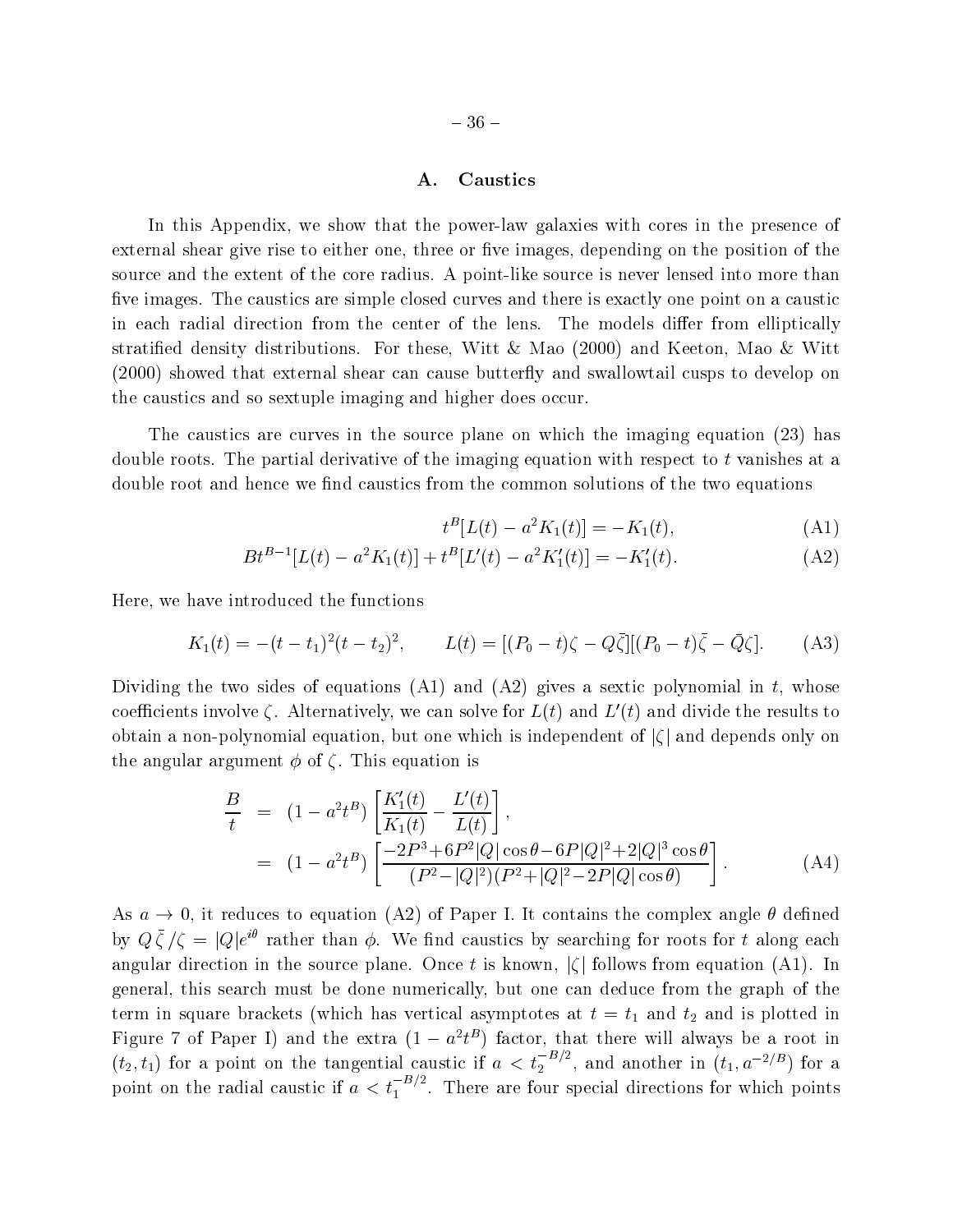on the caustics can be found explicitly. They are directions in which  $Qe^{-2i\phi}$  is real, and we now consider them in turn.

When  $Qe^{-2i\psi} = |Q|$  and  $\cos \theta = 1$ , then  $t = t_2$  at which  $P = |Q|$  is a triple root<br>of equation (A4). It gives a cusp at  $|\zeta| = 2|Q|t_2^{-B/2}\sqrt{1-a^2t_2^B}$  on the tangential caustic<br>provided  $a < t_2^{-B/2}$ . The other solution o  $|\zeta|$  for the fourth root for t of equation (A4). That value is given by equation (A1) evaluated for that root. The root cannot be found explicitly when  $a \neq 0$ . Hence the marginal cases shown in Fig. 3 are found numerically by eliminating the equations of the equations of the equations of the equations of the equations of the equations of the equations of the equations of the equations of the equations o

$$
B(t - t_1) = 2t(1 - a^2t^B)
$$
  
\n
$$
t^B(1 - a^2t_2^B)(t_1 - t_2)^2 = t_2^B(1 - a^2t^B)(t - t_1)^2,
$$
\n(A5)

and solving for  $t_2/t_1$  for given  $B$  and  $a^2t_1^2$  . The second of equations (A5) comes from equating the two values for  $\vert \zeta \vert^2$ . We can solve for t explicitly in the coreless  $a = 0$  case, to give the condition

$$
\frac{t_1}{t_2} > 1 + \frac{2}{B} \left[ \frac{(B-2)t_2}{Bt_1} \right]^{(B-2)/2}, \tag{A6}
$$

for naked cusps.

The other special directions are those for which  $Qe^{-2i\phi} = -|Q|$  and  $\cos \theta = -1$ . Then t = t1 at which <sup>P</sup> <sup>=</sup> jQj is <sup>a</sup> triple root of (A4), and gives <sup>a</sup> cusp point on <sup>a</sup> caustic at  $|\zeta| = 2|Q|t_1^{-B/2}\sqrt{1-a^2t_1^B}$  provided  $a < t_1^{-B/2}$ . The other solution of equation (A4) satisfies  $B(t-t_2) = 2t(1-a^2t^2)$ . Such a solution exists provided  $t_2 < a^{-2/3}$ . It gives a point on the radial or tangential caustic according to whether it is greater or less than  $t_1$ . The  $t = t_1$ cusp is on the tangential caustic in the first case, and on the radial caustic in the second. giving condition (21) as that for which the double lips conguration occurs. Double lips occur because the time the time the inner causal is the inner causal inner causal inner causal inner causal in direction; its  $|\zeta|$  value never exceeds that for the other root of equation (A4). The two t and j j values are equal only when <sup>t</sup> <sup>=</sup> t1 is <sup>a</sup> quadruple root of equation (A4) and then  $B(t_1-t_2)=2t_1(1-a^2t_1^2)$ . This latter case is the transitional one in which the two caustics share a cusp and coincide locally, and marks the stage at which the region for core triplets has shrunk to zero.

A simple analytical approximation for the radial caustic can be found for a small and  $B \le 2$ . This caustic, which does not exist for  $a = 0$ , is large. It is found by looking for large roots of equations (A1) and (A2) for t, and approximating  $K_1$  by  $-t^*$  and L by  $t^*$  | $\zeta$ | $\zeta$  .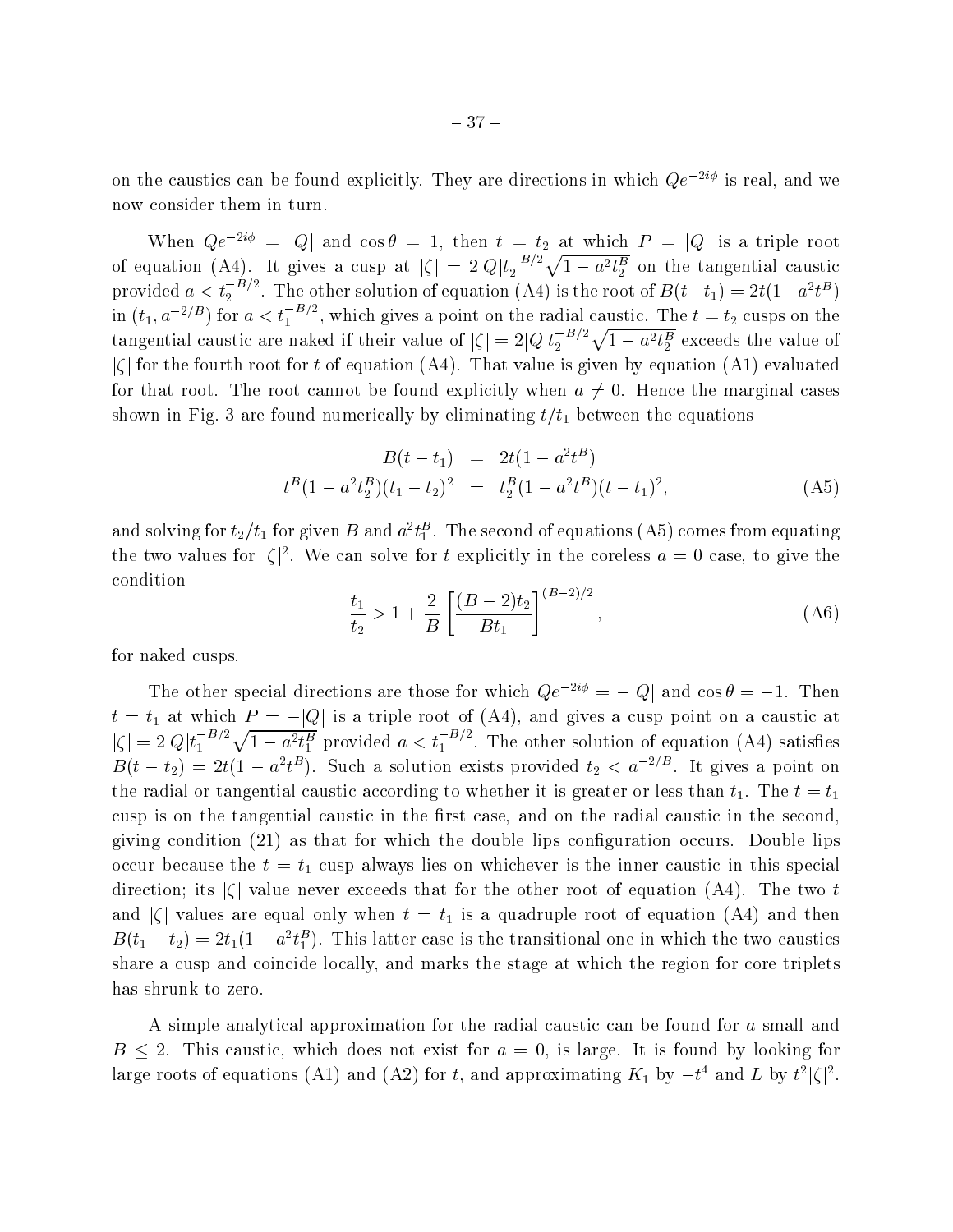Eliminating  $t$  then gives the approximation

$$
|\zeta|^2 = \xi^2 + q^2 \eta^2 = \frac{B}{2} \left[ \frac{2 - B}{2a^2} \right]^{(2 - B)/B} [1 + O(a^{2/B})]. \tag{A7}
$$

Hence the radial caustic is approximately an ellipse elongated in the  $\eta$ -direction, as in Figs. 2b and d. The reason why those two ellipses for  $a = 0.1$  are not well described by equation (A) is that its limit of  $\xi^* + q^* \eta^* = 1$  is not accurate in the marginal case of  $B = 2$  until  $a \ll 1$ . A more accurate formula for the radial caustic for  $B = 2$  is

$$
\xi^2 + q^2 \eta^2 = 1 - 3a^{2/3} \left[ (1 + \gamma_1)\xi^2 + 2q\gamma_2\xi\eta + q^4(1 - \gamma_1)\eta^2 \right]^{2/3} + O(a^{4/3}). \tag{A8}
$$

We showed in Paper I, by an analysis of the quartic obtained when  $a = 0$  so there is no complicating  $t^B$  power in equation (A4), that there is never more than one root in  $(t_2, t_1)$ and one in  $(t_1,\infty)$ . The additional (1  $-a^{\tau}t^{\tau}$  ) factor now present has only a small effect at finite t when a is small. However, it does ensure that equation  $(A4)$  always has a root in  $(t_1, a^{-2/B})$  when this interval exists, which is not the case when  $a = 0$  if  $B \le 2$ . If more roots are to occur at larger values of  $a$ , there must be transitional cases at which the pair of equations (A1) and (A2) have a multiple root. We show next, using the sextic derived from those equations by eliminating the  $t^\pm$  terms, that this cannot be, and hence that the cases listed in the previous paragraph are the only ones possible.

To study the roots for t in  $t>t_1$ , we work with the variable  $\sigma = (t-t_1)/|Q|$ , for which the sextic is:

$$
\frac{a^2B|Q|^2}{|\zeta|^2} \quad \sigma^3(\sigma^3 + 6\sigma^2 + 12\sigma + 8) + (B - 2)\sigma^4 + 2[(B - 2)(2 + \cos\theta) - (p_0 + \cos\theta)]\sigma^3 + 2(1 + \cos\theta)[3(B - p_0 - 3)\sigma^2 + 2(B - 3p_0 - 5)\sigma - 4(1 + p_0)] = 0,
$$
\n(A9)

where  $p_0 = P_0/|Q| > 1$ . We let  $C_n$  denote the coefficient of  $\sigma^n$  and apply Descartes' rule of signs (Henrici 1974) which shows that there is just one positive root for  $\sigma$  when there is a single sign change in the coefficient sequence  $(C_6, C_5, C_4, C_3, C_2, C_1, C_0)$ . We take  $(1 \pm \cos \theta) > 0$  because the equations simplify in the special cases for which  $\cos \theta = \pm 1$  as discussed earlier and look for possible sign changes in the coefficient sequence. For  $B > 2$ , C6, C5, and C4 are positive and C0 is negative. Also C2 <sup>&</sup>gt; C1 as in Paper I, and C3 <sup>&</sup>gt; <sup>0</sup> if C2 0. For <sup>B</sup> <sup>=</sup> 2, C6, C5, and C4 are positive, while C2, C1, and C0 are negative. For  $B$  and  $C$  and  $C$  are positive,  $C$  and  $C$  are negative, and  $C$  are negative, and  $C$  are negative, only and  $C$ one sign change can and does occur.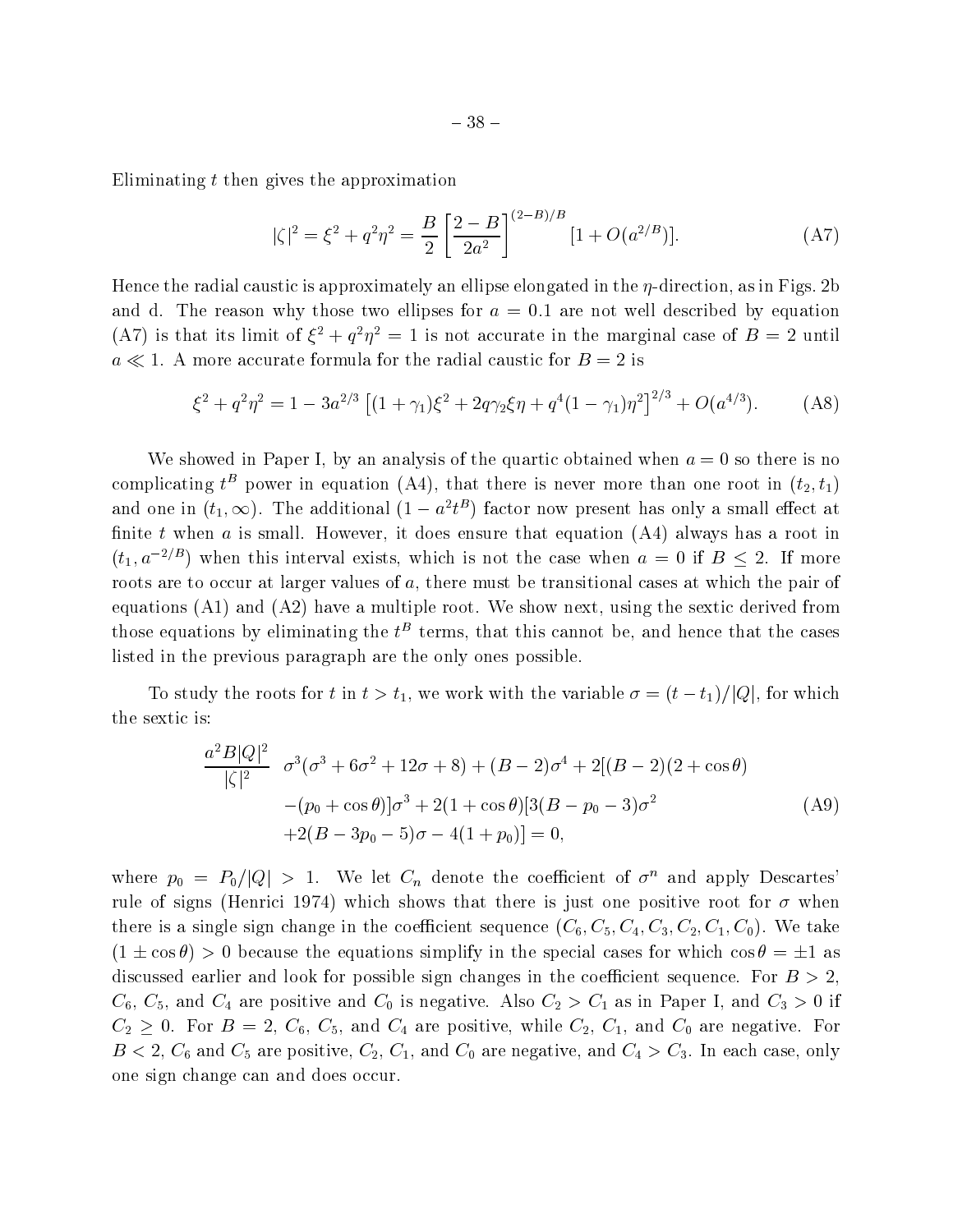To show that there is just a single root in the sextingle root in the sextingle in the sexting  $\mu$  $\alpha$  is the contract of the tag  $\alpha$  th runs from  $\alpha$  to  $\alpha$  is the  $\alpha$  to  $\alpha$  is the  $\alpha$  is the  $\alpha$ 

$$
\frac{8a^2B|Q|^2\tau^3}{|\zeta|^2} + (1+2\tau+\tau^2)(c_4\tau^4+c_3\tau^3+c_1\tau+c_0) = 0,
$$
 (A10)

where c4  $\sim$  0, c3  $\sim$  0, c3  $\sim$  0, c3  $\sim$  0, c3  $\sim$  0, c3  $\sim$  0, c3  $\sim$  0, c3  $\sim$  0, c3  $\sim$  0, c3  $\sim$  0, c3  $\sim$  0, c3  $\sim$  0, c3  $\sim$  0, c3  $\sim$  0, c3  $\sim$  0, c3  $\sim$  0, c3  $\sim$  0, c3  $\sim$  0, c3  $\sim$  0, c3  $\sim$ this sextic as  $C_6T^+ + C_5T^+ + C_4T^+ + C_3T^+ + C_2T^+ + C_1T + C_0 = 0$ , one finds that  $C_6$ ,  $C_5$ , and C4 are always positive and C0 always negative. For <sup>B</sup> <sup>&</sup>gt; 2, C2 > C1 and C3 <sup>&</sup>gt; <sup>0</sup> if C2 0.  $-$  1. C2 and C1 are both negative. In either case, there is exactly one sign change in either case, there is exactly one sign change in either case, the case in either case, the case in either case in either case in eith the coefficient sequence, and therefore exactly one root for t in  $(t_2, t_1)$ .

## B. Evaluation of the  $R$  Coefficients

In this Appendix, we show how to evaluate the coefficients  $R_1(t_1,t_2,a^-;j,\ell,\kappa)$  and  $R_2(t_1, t_2, a^{-}; j, \ell, \kappa)$  of the powers  $|\lambda|$   $|\nu|$  introduced in Section 3. They can always be expressed as finite sums. We consider first the scale-free case for which we give compact explicit expressions, and then the cored case for which we derive recursive relations. We give explicit expressions for sums of coecients R1 +R2 needed for four-image sums in the scale-free case. The state we derive a compact expression for the R2  $\mu$  R2 sums values for any element  $\mu$  stratifically stratified potential, and discuss its consequences.

#### B.1. Scale-free Case

Compact representations for the R1 and R2 terms can be derived for the coreless <sup>a</sup> = 0 case by partial differentiation using Leibniz's rule. We find:

$$
R_1(t_1, t_2, 0; j, \ell, k) = -\frac{1}{\ell!} \frac{\partial^{\ell}}{\partial t_1^{\ell}} \left[ \frac{t_1^{Bj-1}}{(t_1 - t_2)^{k+1}} \right]
$$
  

$$
= \sum_{m=0}^{\ell} {jB-1 \choose m} \frac{t_1^{Bj-1-m}}{(\ell-m)!} \frac{(-1)^{\ell-m-1} (\ell+k-m)!}{k!(t_1 - t_2)^{\ell+k+1-m}}.
$$
 (B1)

This sum of  $(\ell + 1)$  terms can be written as the terminating hypergeometric series

$$
R_1(t_1, t_2, 0; j, \ell, k) = \frac{(-1)^{\ell+1} t_1^{Bj-1}}{(t_1 - t_2)^{\ell+k+1}} {\ell + k \choose \ell} {}_2F_1 \left(-\ell, 1 - jB; -k - \ell; 1 - \frac{t_2}{t_1}\right), \quad (B2)
$$

with the proviso that, when  $k = 0$  and the hypergeometric series becomes a geometric one, only the contract (  $\Gamma$  ) terms of that series are to be used. A similar expression for  $\Gamma$  can be used. A similar expression for R2 can be used. A similar expression for R2 can be used. A similar expression for R2 can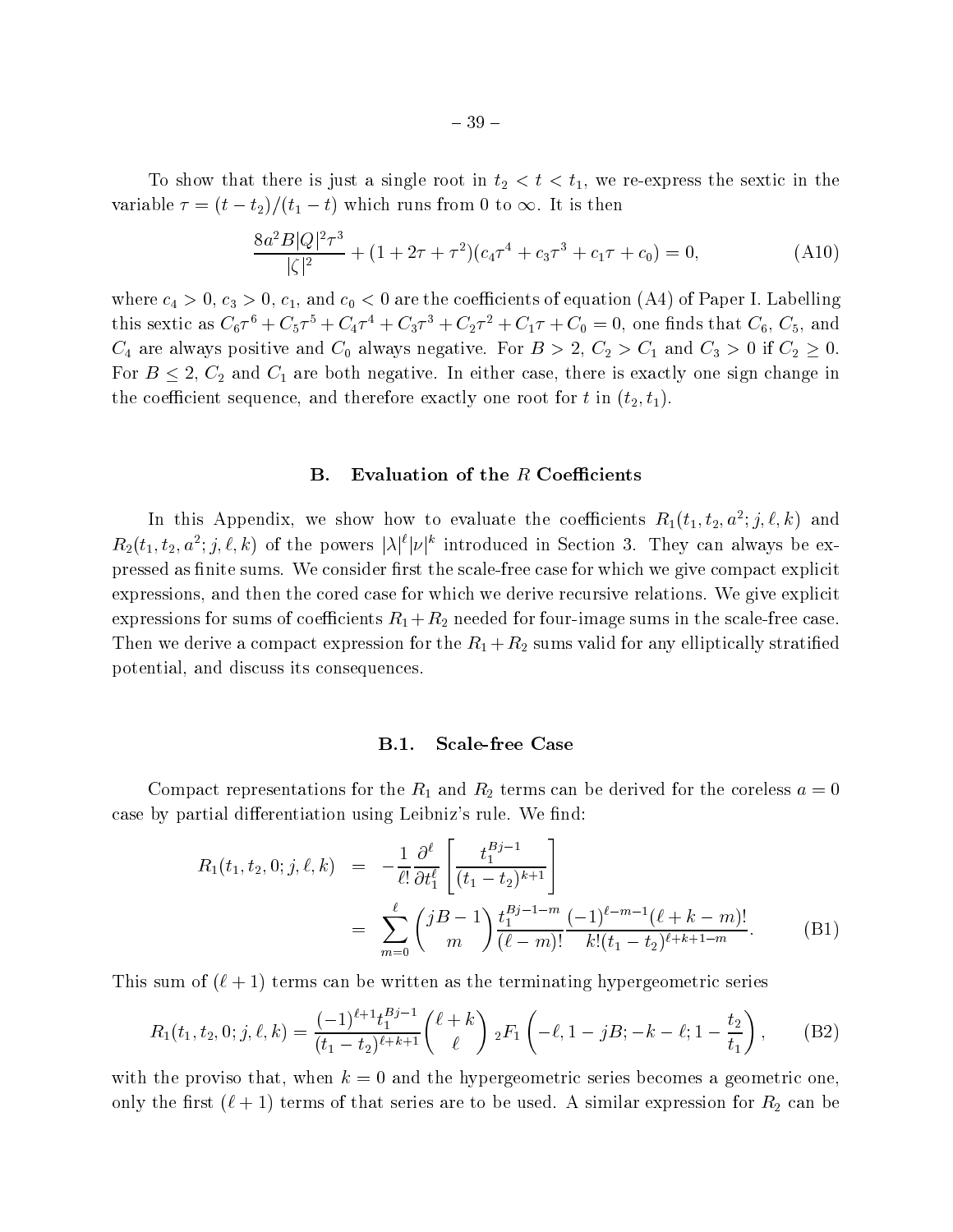found from it by using the transformation relation in eq (36). It is

$$
R_2(t_1, t_2, 0; j, \ell, k) = \frac{(-1)^{\ell} t_2^{Bj-1}}{(t_1 - t_2)^{\ell + k + 1}} {\ell + k \choose \ell} {}_2F_1 \left( -k, 1 - jB; -k - \ell; 1 - \frac{t_1}{t_2} \right). \tag{B3}
$$

In obtaining separate formulae for the two pairs of bright images rather than for all four, the present work extends that of Paper I for the coreless  $a = 0$  case. We showed there that the coefficients for the sums of four images can all be expressed in terms of hypergeometric functions; that is we showed that

$$
R_1(t_1, t_2, 0; j, \ell, k) + R_2(t_1, t_2, 0; j, \ell, k) = \frac{-1}{(\ell + k + 1)!}
$$
  
\$\times \prod\_{s=1}^{k+\ell+1} (jB - s) \frac{t\_2^{jB-k-1}}{t\_1^{\ell+1}} \, \_2F\_1\left(\ell + 1, jB; \ell + k + 2; 1 - \frac{t\_2}{t\_1}\right). (B4)\$

We also showed in Appendix C of Paper I that the infinite hypergeometric series  $(B4)$  can be represented as the sum of the two finite components  $(B2)$  and  $(B3)$ . We did not appreciate the signicance of the two separate components as two-image sums. We did warn of the tendency of the separate R1 and R2 components to cancel for small (1  $\pm$  1), and that the that their sum could be computed more easily using the rapidly convergent infinite series  $(B4)$ . A simple instance of this is the  $\ell = 0$  case for which

$$
R_1(t_1, t_2, 0; j, 0, k) = \frac{-t_1^{Bj-1}}{(t_1 - t_2)^{k+1}},
$$
  
\n
$$
R_2(t_1, t_2, 0; j, 0, k) = \frac{t_2^{Bj-1}}{(t_1 - t_2)^{k+1}} \sum_{s=0}^k {jB - 1 \choose s} \left(\frac{t_1}{t_2} - 1\right)^s.
$$

The sum here for R2 consists of the internal expansion of the internal expansion of the internal expansion of the internal expansion of the internal expansion of the internal expansion of the internal expansion of the int  $(t_1/t_2)^{D_J-1}$  in powers of  $(1-t_1/t_2)$ ; and hence the first  $(k+1)$  terms in the expansion of R1. Another instance occurs when B = 1 or B = 2. Then R1 <sup>+</sup> R2 0 for <sup>j</sup> <sup>&</sup>gt; 0 with the result that the sum of the four signed magnifications are then independent of the position of the source (Witt & Mao 2000; see also Paper I). These examples are simple instances of the large cancellations which can occur when contributions of the direct and the inverted image pairs, weighted with the signed magnications, are combined.

## B.2. Cored Case

The idea is to use Leibniz's rule to evaluate

$$
R_1(t_1, t_2, a^2; j, \ell, k) = -\frac{1}{\ell!} \frac{\partial^{\ell}}{\partial t_1^{\ell}} \left[ \frac{1}{(t_1 - t_2)^{k+1}} \frac{t_1^{Bj-1}}{(1 - a^2 t_1^B)^j} \right].
$$
 (B5)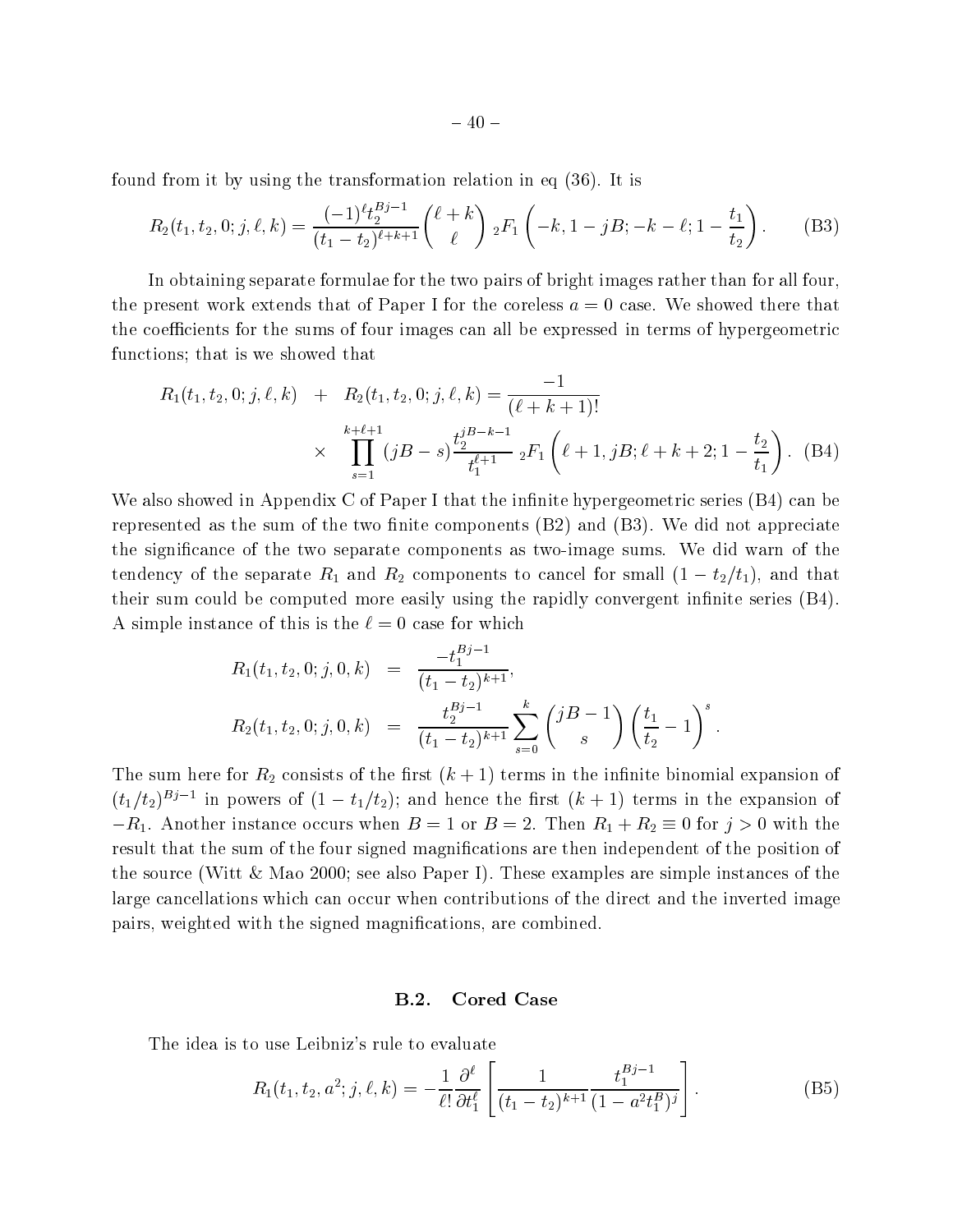The general derivative of the second factor is of the form

$$
\frac{\partial^m}{\partial t_1^m} \left[ \frac{t_1^{Bj-1}}{(1 - a^2 t_1^B)^j} \right] = \frac{t_1^{Bj-m-1}}{(1 - a^2 t_1^B)^j} \sum_{n=0}^m \alpha_{m,n} \left[ \frac{a^2 t_1^B}{(1 - a^2 t_1^B)} \right]^n, \tag{B6}
$$

where the coefficients  $\alpha_{m,n}$ ,  $m \ge n \ge 0$ , can be found iteratively from the relation

$$
\alpha_{m,n} = [B(j+n) - m]\alpha_{m-1,n} + B(j+n-1)\alpha_{m-1,n-1}, \qquad \alpha_{0,0} = 1.
$$
 (B7)

Use of Leibniz's rule then gives

$$
R_1(t_1, t_2, a^2; j, \ell, k) = \frac{(-1)^{\ell+1} t_1^{Bj-1}}{k! (t_1 - t_2)^{\ell+k+1} (1 - a^2 t_1^B)^j}
$$
(B8)  

$$
\times \sum_{m=0}^{\ell} \frac{(\ell+k-m)!}{m! (\ell-m)!} \left(\frac{t_2}{t_1} - 1\right)^m \sum_{n=0}^m \alpha_{m,n} \left[\frac{a^2 t_1^B}{1 - a^2 t_1^B}\right]^n.
$$

In an analogous manner, we find;

$$
R_2(t_1, t_2, a^2; j, \ell, k) = \frac{(-1)^{\ell} t_2^{Bj-1}}{\ell! (t_1 - t_2)^{\ell + k + 1} (1 - a^2 t_2^B)^j} \times \sum_{m=0}^k \frac{(\ell + k - m)!}{m! (k - m)!} \left(\frac{t_1}{t_2} - 1\right)^m \sum_{n=0}^m \alpha_{m,n} \left[\frac{a^2 t_2^B}{1 - a^2 t_2^B}\right]^n.
$$
\n(B9)

The only  $\alpha$ 's for which it is simple to derive explicit expressions are

$$
\alpha_{n,0} = \prod_{s=1}^{n} (Bj - s), \qquad \alpha_{n,n} = \frac{B^n(j+n-1)!}{(j-1)!}.
$$
 (B10)

The first set are the only ones that appear in the  $a = 0$  case when the double sums (B8) and (B9) reduce to the hypergeometric sums (B2) and (B3) respectively.

## B.3. Coefficient sums

where  $\alpha$  is rewriting equation (32) for  $\alpha$  as a rewriting equation (32) for  $\alpha$  as as  $\alpha$ 

$$
R_2(t_1, t_2, a^2; j, \ell, k) = \frac{1}{\ell! k!} \frac{\partial^{\ell}}{\partial t_1^{\ell}} \frac{\partial^k}{\partial t_2^k} \left[ -\frac{1}{2\pi i} \oint_{\mathcal{C}_2} \frac{G(t) dt}{(t - t_1)(t - t_2)} \right].
$$
 (B11)

The choice  $G(t) = t^{D-1}/(1 - a^2 t^D)$  is needed for equation (32), but a similar equation with a different G will arise for some other elliptically stratified potential  $\psi(\tau)$  with  $t = 2\psi'(\tau)$ .